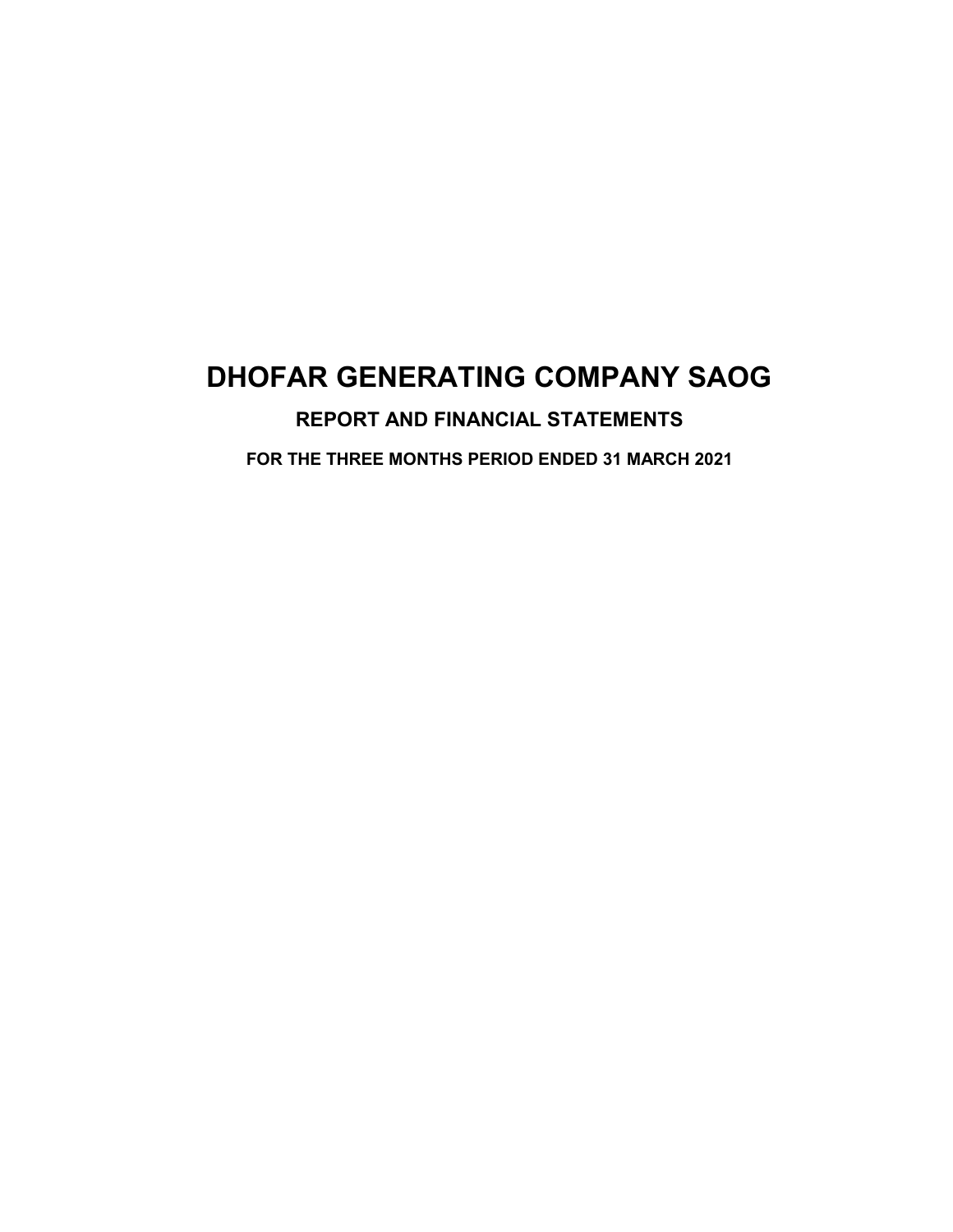# REPORT AND FINANCIAL STATEMENTS

For the period ended 31 March 2021

| <b>Contents</b>                                            | Page     |
|------------------------------------------------------------|----------|
| Statement of profit or loss and other comprehensive income |          |
| Statement of financial position                            | 2        |
| Statement of cash flows                                    | 3        |
| Statement of changes in equity                             | 4        |
| Notes to the financial statements                          | $5 - 42$ |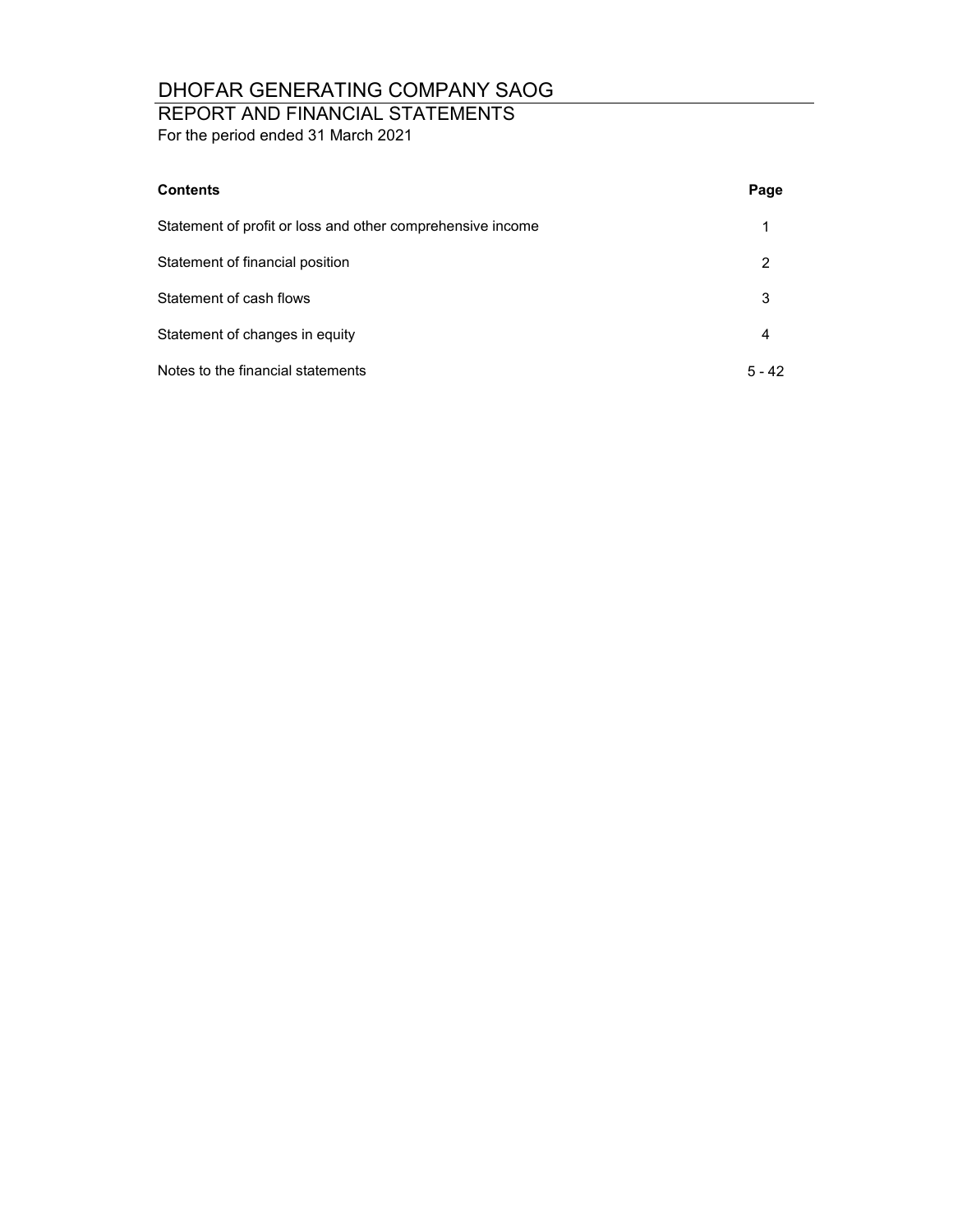# STATEMENT OF PROFIT OR LOSS AND OTHER COMPREHENSIVE

For the period ended 31 March 2021

|                                                                            |              | 3 months    | 3 months      |
|----------------------------------------------------------------------------|--------------|-------------|---------------|
|                                                                            |              | ended       | ended         |
|                                                                            |              | 31-Mar-21   | 31-Mar-20     |
|                                                                            | <b>Notes</b> | <b>RO</b>   | RO.           |
|                                                                            |              |             | Restated      |
| Revenue                                                                    | 20           | 7,264,287   | 7,496,839     |
| Operating costs                                                            | 21           | (6,792,269) | (6,830,216)   |
| <b>GROSS PROFIT</b>                                                        |              | 472,018     | 666,623       |
| General and administrative expenses                                        | 22           | (194, 593)  | (205, 519)    |
| Finance costs                                                              | 24           | (1,801,244) | (1,712,167)   |
| Finance income                                                             | 6            | 58,260      | 62,837        |
| <b>PROFIT BEFORE TAX</b>                                                   |              | (1,465,559) | (1, 188, 226) |
| Income tax expense                                                         | 19           | (350, 354)  | (451, 192)    |
| Net profit for the period                                                  |              | (1,815,913) | (1,639,418)   |
| Other comprehensive income / (loss)                                        |              |             |               |
| Items that may be reclassified subsequently to profit or loss              |              |             |               |
| Fair value loss arising during the year on cash flow hedge - net of tax 13 |              | 2,739,173   | (7,888,267)   |
| <b>TOTAL COMPREHENSIVE LOSS FOR THE PERIOD</b>                             |              | 923,260     | (9,527,685)   |
| Basic and diluted earnings per share                                       | 25           | (0.008)     | (0.007)       |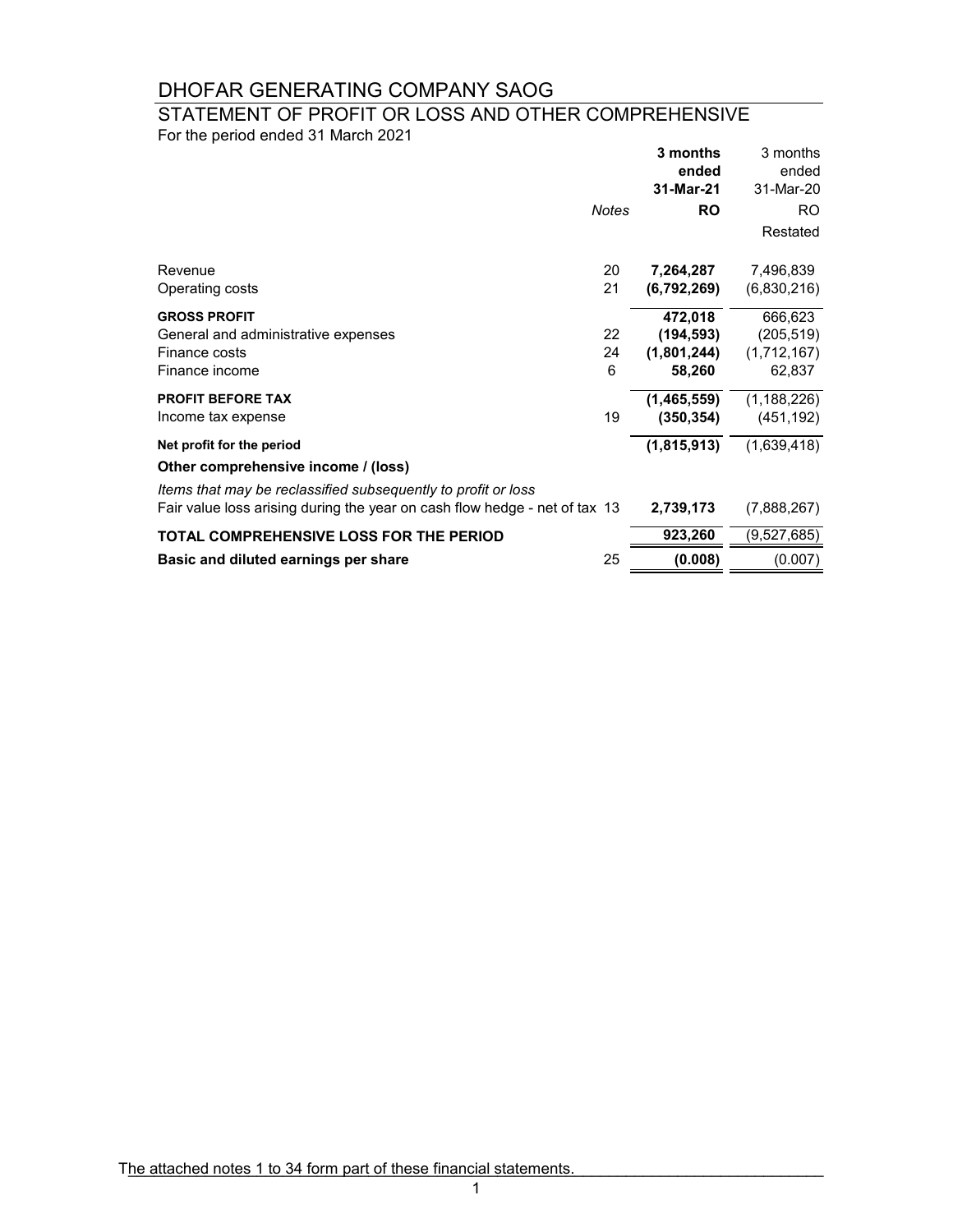# STATEMENT OF FINANCIAL POSITION

AS AT 31 March 2021

| <b>Non-current assets</b><br>Plant, equipment and capital work in progress<br>4<br>149,174,069<br>150,093,406<br>Finance lease receivable<br>5<br>42,606,448<br>43,222,248<br>18<br>Right-of-use assets<br>1,838,800<br>1,855,736<br>6<br>Major maintenance accrued revenue<br>2,284,326<br>2,307,738<br>459,938<br>453,753<br>Prepaid connection charges<br>196,363,581<br>197,932,881<br><b>Current assets</b><br>Inventories<br>7<br>5,609,683<br>5,670,405<br>Finance lease receivable<br>5<br>2,333,129<br>2,381,264<br>6<br>480,626<br>584,735<br>Trade and other receivables<br>8<br>5,358,236<br>27,754,835<br>9<br>424,626<br>421,417<br>10<br>4,648,738<br>1,381,669<br><b>Total current assets</b><br>15,632,895<br>41,416,468<br><b>TOTAL ASSETS</b><br>211,996,476<br>239,349,349<br>11<br>22,224,000<br>22,224,000<br>12<br>439,457<br>439,457<br>24,663,590<br>20,847,517<br>13<br>Cash flow hedge reserve<br>(9,770,973)<br>(7,031,800)<br>36,479,174<br><b>Non-current liabilities</b><br>Long term loan<br>16<br>135,752,290<br>138,578,204<br>Fair value of the cash flow hedge<br>14<br>6,866,346<br>9,541,067<br>15<br>Provision for decommissioning costs<br>4,781,712<br>4,722,679<br>End of service benefits payable<br>99,928<br>92,490<br>Lease liabilities<br>18<br>1,873,934<br>1,919,068<br>19<br>9,414,483<br>8,580,746<br><b>Total non-current liabilities</b><br>158,788,693<br>163,434,254<br><b>Current liabilities</b><br>16<br>7,183,375<br>6,957,669<br>Fair value of the cash flow hedge<br>14<br>1,406,360<br>1,954,195<br>Lease liabilities<br>18<br>152,716<br>152,716<br>Trade and other payables<br>17<br>6,950,836<br>29,259,119<br>Short term borrowings<br>1,000,000<br>19<br>Income tax payable<br>35,322<br>35,322<br>38,359,021<br>16,728,609<br>201,793,275<br>175,517,302<br>TOTAL EQUITY AND LIABILITIES<br>211,996,476<br>239, 349, 349<br>0.169<br>0.164<br>31 |                                                | Notes | 31-Mar-21<br>RO. | 31-Dec-20<br>RO. |
|----------------------------------------------------------------------------------------------------------------------------------------------------------------------------------------------------------------------------------------------------------------------------------------------------------------------------------------------------------------------------------------------------------------------------------------------------------------------------------------------------------------------------------------------------------------------------------------------------------------------------------------------------------------------------------------------------------------------------------------------------------------------------------------------------------------------------------------------------------------------------------------------------------------------------------------------------------------------------------------------------------------------------------------------------------------------------------------------------------------------------------------------------------------------------------------------------------------------------------------------------------------------------------------------------------------------------------------------------------------------------------------------------------------------------------------------------------------------------------------------------------------------------------------------------------------------------------------------------------------------------------------------------------------------------------------------------------------------------------------------------------------------------------------------------------------------------------------------------------------------------------------------------------------------|------------------------------------------------|-------|------------------|------------------|
|                                                                                                                                                                                                                                                                                                                                                                                                                                                                                                                                                                                                                                                                                                                                                                                                                                                                                                                                                                                                                                                                                                                                                                                                                                                                                                                                                                                                                                                                                                                                                                                                                                                                                                                                                                                                                                                                                                                      | <b>ASSETS</b>                                  |       |                  |                  |
|                                                                                                                                                                                                                                                                                                                                                                                                                                                                                                                                                                                                                                                                                                                                                                                                                                                                                                                                                                                                                                                                                                                                                                                                                                                                                                                                                                                                                                                                                                                                                                                                                                                                                                                                                                                                                                                                                                                      |                                                |       |                  |                  |
|                                                                                                                                                                                                                                                                                                                                                                                                                                                                                                                                                                                                                                                                                                                                                                                                                                                                                                                                                                                                                                                                                                                                                                                                                                                                                                                                                                                                                                                                                                                                                                                                                                                                                                                                                                                                                                                                                                                      |                                                |       |                  |                  |
|                                                                                                                                                                                                                                                                                                                                                                                                                                                                                                                                                                                                                                                                                                                                                                                                                                                                                                                                                                                                                                                                                                                                                                                                                                                                                                                                                                                                                                                                                                                                                                                                                                                                                                                                                                                                                                                                                                                      |                                                |       |                  |                  |
|                                                                                                                                                                                                                                                                                                                                                                                                                                                                                                                                                                                                                                                                                                                                                                                                                                                                                                                                                                                                                                                                                                                                                                                                                                                                                                                                                                                                                                                                                                                                                                                                                                                                                                                                                                                                                                                                                                                      |                                                |       |                  |                  |
|                                                                                                                                                                                                                                                                                                                                                                                                                                                                                                                                                                                                                                                                                                                                                                                                                                                                                                                                                                                                                                                                                                                                                                                                                                                                                                                                                                                                                                                                                                                                                                                                                                                                                                                                                                                                                                                                                                                      |                                                |       |                  |                  |
|                                                                                                                                                                                                                                                                                                                                                                                                                                                                                                                                                                                                                                                                                                                                                                                                                                                                                                                                                                                                                                                                                                                                                                                                                                                                                                                                                                                                                                                                                                                                                                                                                                                                                                                                                                                                                                                                                                                      |                                                |       |                  |                  |
|                                                                                                                                                                                                                                                                                                                                                                                                                                                                                                                                                                                                                                                                                                                                                                                                                                                                                                                                                                                                                                                                                                                                                                                                                                                                                                                                                                                                                                                                                                                                                                                                                                                                                                                                                                                                                                                                                                                      | <b>Total non-current assets</b>                |       |                  |                  |
|                                                                                                                                                                                                                                                                                                                                                                                                                                                                                                                                                                                                                                                                                                                                                                                                                                                                                                                                                                                                                                                                                                                                                                                                                                                                                                                                                                                                                                                                                                                                                                                                                                                                                                                                                                                                                                                                                                                      |                                                |       |                  |                  |
|                                                                                                                                                                                                                                                                                                                                                                                                                                                                                                                                                                                                                                                                                                                                                                                                                                                                                                                                                                                                                                                                                                                                                                                                                                                                                                                                                                                                                                                                                                                                                                                                                                                                                                                                                                                                                                                                                                                      |                                                |       |                  |                  |
|                                                                                                                                                                                                                                                                                                                                                                                                                                                                                                                                                                                                                                                                                                                                                                                                                                                                                                                                                                                                                                                                                                                                                                                                                                                                                                                                                                                                                                                                                                                                                                                                                                                                                                                                                                                                                                                                                                                      |                                                |       |                  |                  |
|                                                                                                                                                                                                                                                                                                                                                                                                                                                                                                                                                                                                                                                                                                                                                                                                                                                                                                                                                                                                                                                                                                                                                                                                                                                                                                                                                                                                                                                                                                                                                                                                                                                                                                                                                                                                                                                                                                                      | Major maintenance accrued revenue              |       |                  |                  |
|                                                                                                                                                                                                                                                                                                                                                                                                                                                                                                                                                                                                                                                                                                                                                                                                                                                                                                                                                                                                                                                                                                                                                                                                                                                                                                                                                                                                                                                                                                                                                                                                                                                                                                                                                                                                                                                                                                                      |                                                |       |                  |                  |
|                                                                                                                                                                                                                                                                                                                                                                                                                                                                                                                                                                                                                                                                                                                                                                                                                                                                                                                                                                                                                                                                                                                                                                                                                                                                                                                                                                                                                                                                                                                                                                                                                                                                                                                                                                                                                                                                                                                      | Advances and prepayments                       |       |                  |                  |
|                                                                                                                                                                                                                                                                                                                                                                                                                                                                                                                                                                                                                                                                                                                                                                                                                                                                                                                                                                                                                                                                                                                                                                                                                                                                                                                                                                                                                                                                                                                                                                                                                                                                                                                                                                                                                                                                                                                      | Cash and cash equivalents                      |       |                  |                  |
|                                                                                                                                                                                                                                                                                                                                                                                                                                                                                                                                                                                                                                                                                                                                                                                                                                                                                                                                                                                                                                                                                                                                                                                                                                                                                                                                                                                                                                                                                                                                                                                                                                                                                                                                                                                                                                                                                                                      |                                                |       |                  |                  |
|                                                                                                                                                                                                                                                                                                                                                                                                                                                                                                                                                                                                                                                                                                                                                                                                                                                                                                                                                                                                                                                                                                                                                                                                                                                                                                                                                                                                                                                                                                                                                                                                                                                                                                                                                                                                                                                                                                                      |                                                |       |                  |                  |
|                                                                                                                                                                                                                                                                                                                                                                                                                                                                                                                                                                                                                                                                                                                                                                                                                                                                                                                                                                                                                                                                                                                                                                                                                                                                                                                                                                                                                                                                                                                                                                                                                                                                                                                                                                                                                                                                                                                      | <b>EQUITY AND LIABILITIES</b><br><b>EQUITY</b> |       |                  |                  |
|                                                                                                                                                                                                                                                                                                                                                                                                                                                                                                                                                                                                                                                                                                                                                                                                                                                                                                                                                                                                                                                                                                                                                                                                                                                                                                                                                                                                                                                                                                                                                                                                                                                                                                                                                                                                                                                                                                                      | Share capital                                  |       |                  |                  |
|                                                                                                                                                                                                                                                                                                                                                                                                                                                                                                                                                                                                                                                                                                                                                                                                                                                                                                                                                                                                                                                                                                                                                                                                                                                                                                                                                                                                                                                                                                                                                                                                                                                                                                                                                                                                                                                                                                                      | Legal reserve                                  |       |                  |                  |
|                                                                                                                                                                                                                                                                                                                                                                                                                                                                                                                                                                                                                                                                                                                                                                                                                                                                                                                                                                                                                                                                                                                                                                                                                                                                                                                                                                                                                                                                                                                                                                                                                                                                                                                                                                                                                                                                                                                      | Retained earnings                              |       |                  |                  |
|                                                                                                                                                                                                                                                                                                                                                                                                                                                                                                                                                                                                                                                                                                                                                                                                                                                                                                                                                                                                                                                                                                                                                                                                                                                                                                                                                                                                                                                                                                                                                                                                                                                                                                                                                                                                                                                                                                                      |                                                |       |                  |                  |
|                                                                                                                                                                                                                                                                                                                                                                                                                                                                                                                                                                                                                                                                                                                                                                                                                                                                                                                                                                                                                                                                                                                                                                                                                                                                                                                                                                                                                                                                                                                                                                                                                                                                                                                                                                                                                                                                                                                      | <b>Net equity</b>                              |       |                  | 37,556,074       |
|                                                                                                                                                                                                                                                                                                                                                                                                                                                                                                                                                                                                                                                                                                                                                                                                                                                                                                                                                                                                                                                                                                                                                                                                                                                                                                                                                                                                                                                                                                                                                                                                                                                                                                                                                                                                                                                                                                                      |                                                |       |                  |                  |
|                                                                                                                                                                                                                                                                                                                                                                                                                                                                                                                                                                                                                                                                                                                                                                                                                                                                                                                                                                                                                                                                                                                                                                                                                                                                                                                                                                                                                                                                                                                                                                                                                                                                                                                                                                                                                                                                                                                      |                                                |       |                  |                  |
|                                                                                                                                                                                                                                                                                                                                                                                                                                                                                                                                                                                                                                                                                                                                                                                                                                                                                                                                                                                                                                                                                                                                                                                                                                                                                                                                                                                                                                                                                                                                                                                                                                                                                                                                                                                                                                                                                                                      |                                                |       |                  |                  |
|                                                                                                                                                                                                                                                                                                                                                                                                                                                                                                                                                                                                                                                                                                                                                                                                                                                                                                                                                                                                                                                                                                                                                                                                                                                                                                                                                                                                                                                                                                                                                                                                                                                                                                                                                                                                                                                                                                                      |                                                |       |                  |                  |
|                                                                                                                                                                                                                                                                                                                                                                                                                                                                                                                                                                                                                                                                                                                                                                                                                                                                                                                                                                                                                                                                                                                                                                                                                                                                                                                                                                                                                                                                                                                                                                                                                                                                                                                                                                                                                                                                                                                      |                                                |       |                  |                  |
|                                                                                                                                                                                                                                                                                                                                                                                                                                                                                                                                                                                                                                                                                                                                                                                                                                                                                                                                                                                                                                                                                                                                                                                                                                                                                                                                                                                                                                                                                                                                                                                                                                                                                                                                                                                                                                                                                                                      |                                                |       |                  |                  |
|                                                                                                                                                                                                                                                                                                                                                                                                                                                                                                                                                                                                                                                                                                                                                                                                                                                                                                                                                                                                                                                                                                                                                                                                                                                                                                                                                                                                                                                                                                                                                                                                                                                                                                                                                                                                                                                                                                                      | Deferred tax liability - net                   |       |                  |                  |
|                                                                                                                                                                                                                                                                                                                                                                                                                                                                                                                                                                                                                                                                                                                                                                                                                                                                                                                                                                                                                                                                                                                                                                                                                                                                                                                                                                                                                                                                                                                                                                                                                                                                                                                                                                                                                                                                                                                      |                                                |       |                  |                  |
|                                                                                                                                                                                                                                                                                                                                                                                                                                                                                                                                                                                                                                                                                                                                                                                                                                                                                                                                                                                                                                                                                                                                                                                                                                                                                                                                                                                                                                                                                                                                                                                                                                                                                                                                                                                                                                                                                                                      |                                                |       |                  |                  |
|                                                                                                                                                                                                                                                                                                                                                                                                                                                                                                                                                                                                                                                                                                                                                                                                                                                                                                                                                                                                                                                                                                                                                                                                                                                                                                                                                                                                                                                                                                                                                                                                                                                                                                                                                                                                                                                                                                                      | Long term loan                                 |       |                  |                  |
|                                                                                                                                                                                                                                                                                                                                                                                                                                                                                                                                                                                                                                                                                                                                                                                                                                                                                                                                                                                                                                                                                                                                                                                                                                                                                                                                                                                                                                                                                                                                                                                                                                                                                                                                                                                                                                                                                                                      |                                                |       |                  |                  |
|                                                                                                                                                                                                                                                                                                                                                                                                                                                                                                                                                                                                                                                                                                                                                                                                                                                                                                                                                                                                                                                                                                                                                                                                                                                                                                                                                                                                                                                                                                                                                                                                                                                                                                                                                                                                                                                                                                                      |                                                |       |                  |                  |
|                                                                                                                                                                                                                                                                                                                                                                                                                                                                                                                                                                                                                                                                                                                                                                                                                                                                                                                                                                                                                                                                                                                                                                                                                                                                                                                                                                                                                                                                                                                                                                                                                                                                                                                                                                                                                                                                                                                      |                                                |       |                  |                  |
|                                                                                                                                                                                                                                                                                                                                                                                                                                                                                                                                                                                                                                                                                                                                                                                                                                                                                                                                                                                                                                                                                                                                                                                                                                                                                                                                                                                                                                                                                                                                                                                                                                                                                                                                                                                                                                                                                                                      |                                                |       |                  |                  |
|                                                                                                                                                                                                                                                                                                                                                                                                                                                                                                                                                                                                                                                                                                                                                                                                                                                                                                                                                                                                                                                                                                                                                                                                                                                                                                                                                                                                                                                                                                                                                                                                                                                                                                                                                                                                                                                                                                                      |                                                |       |                  |                  |
|                                                                                                                                                                                                                                                                                                                                                                                                                                                                                                                                                                                                                                                                                                                                                                                                                                                                                                                                                                                                                                                                                                                                                                                                                                                                                                                                                                                                                                                                                                                                                                                                                                                                                                                                                                                                                                                                                                                      | <b>Total current liabilities</b>               |       |                  |                  |
|                                                                                                                                                                                                                                                                                                                                                                                                                                                                                                                                                                                                                                                                                                                                                                                                                                                                                                                                                                                                                                                                                                                                                                                                                                                                                                                                                                                                                                                                                                                                                                                                                                                                                                                                                                                                                                                                                                                      | <b>Total liabilities</b>                       |       |                  |                  |
|                                                                                                                                                                                                                                                                                                                                                                                                                                                                                                                                                                                                                                                                                                                                                                                                                                                                                                                                                                                                                                                                                                                                                                                                                                                                                                                                                                                                                                                                                                                                                                                                                                                                                                                                                                                                                                                                                                                      |                                                |       |                  |                  |
|                                                                                                                                                                                                                                                                                                                                                                                                                                                                                                                                                                                                                                                                                                                                                                                                                                                                                                                                                                                                                                                                                                                                                                                                                                                                                                                                                                                                                                                                                                                                                                                                                                                                                                                                                                                                                                                                                                                      | Net assets per share                           |       |                  |                  |

The financial statements were approved by a resolution of the Board of Directors on 25 April 2021.

**Chairman** Chairman Chairman Chief Executive Officer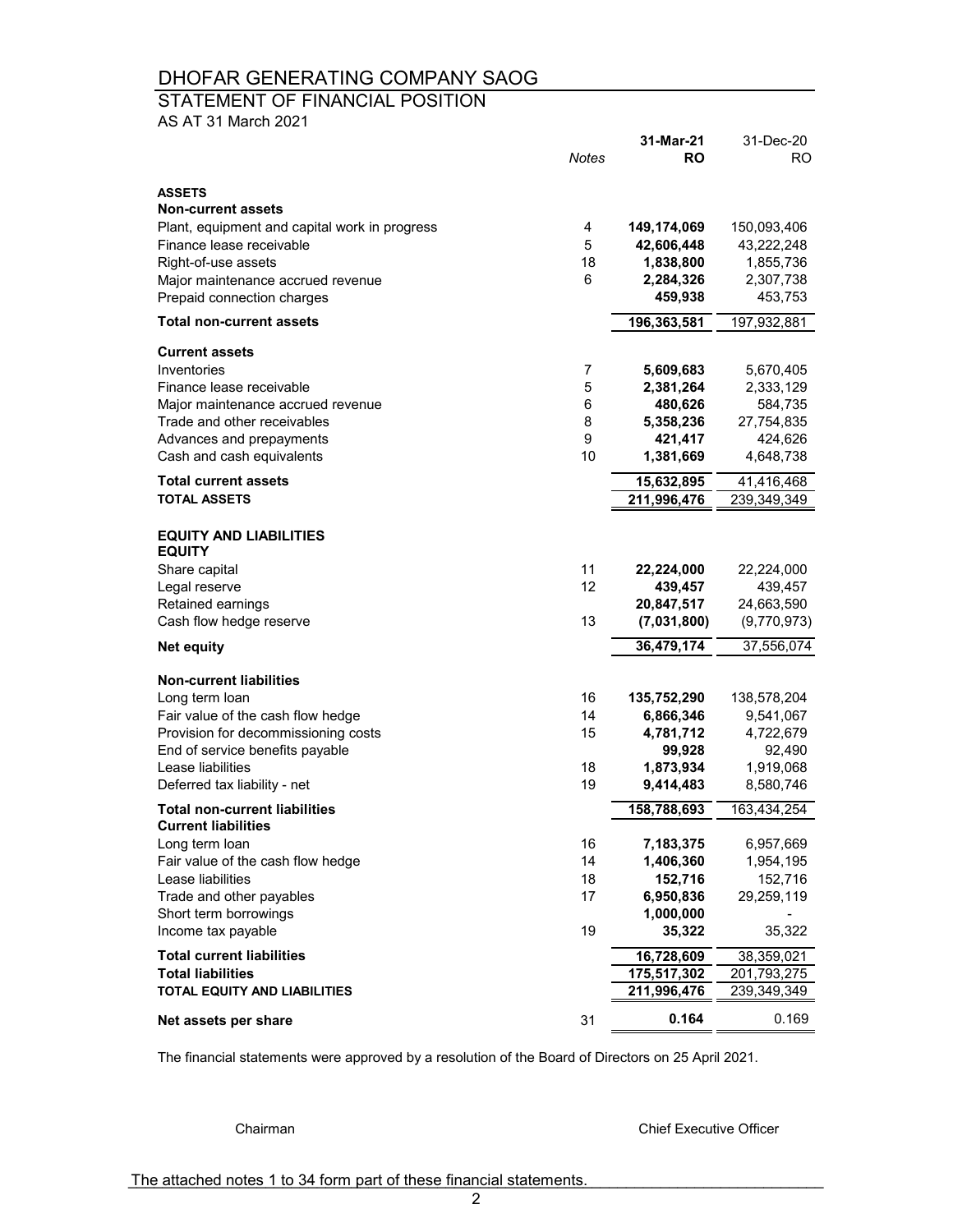# STATEMENT OF CASH FLOWS

For the period ended 31 March 2021

|                                                           |              | 3 months<br>ended | 3 months<br>ended |
|-----------------------------------------------------------|--------------|-------------------|-------------------|
|                                                           |              | 31-Mar-21         | 31-Mar-20         |
|                                                           | <b>Notes</b> | <b>RO</b>         | <b>RO</b>         |
|                                                           |              |                   | Restated          |
| <b>OPERATING ACTIVITIES</b>                               |              |                   |                   |
| Profit before tax for the period                          |              | (1,465,559)       | (1, 188, 226)     |
| Adjustments for:                                          |              |                   |                   |
| Depreciation of plant and equipment                       | 4            | 994,471           | 992,081           |
| Depreciation of right of use asset                        | 18           | 16,936            | 61,604            |
| Finance costs                                             | 24           | 1,801,244         | 1,712,167         |
| Finance income                                            | 6            | (58, 260)         | (62, 837)         |
| Interest income on finance lease                          | 20           | (929, 648)        | (974, 021)        |
| Major maintenance revenue                                 | 20           | (21, 684)         | (127, 351)        |
| Provision for end of service benefit                      |              | 7,438             | 5,590             |
|                                                           |              | 344,938           | 419,007           |
| Working capital changes:                                  |              |                   |                   |
| Inventories                                               |              | 60,722            | 4,810             |
| Trade and other receivables                               |              | 22,396,599        | (3,605,382)       |
| Trade and other payables                                  |              | (22, 234, 489)    | 3,696,647         |
| Prepaid connection charges                                |              | (6, 185)          | 12,734            |
| Advances and prepayments                                  |              | 3,210             | (120, 361)        |
| Cash generated from operations                            |              | 564,795           | 407,455           |
| Income tax paid                                           | 19           |                   | (1,018)           |
| Finance lease and major maintenance installments received |              | 1,704,779         | 1,704,777         |
| Net cash flows generated from operating activities        |              | 2,269,574         | 2,111,214         |
|                                                           |              |                   |                   |
| <b>INVESTING ACTIVITIES</b>                               |              |                   |                   |
| Additions to equipment and capital work-in-progress       | 4            | (75, 134)         |                   |
| Net cash flows used in investing activities               |              | (75, 134)         |                   |
|                                                           |              |                   |                   |
| <b>FINANCING ACTIVITIES</b>                               |              |                   |                   |
| Finance cost paid                                         |              | (1,742,251)       | (1,605,505)       |
| Payment of lease liabilities                              | 18           | (75, 519)         | (65, 533)         |
| Repayment of long term loan                               | 16           | (2,643,579)       | (2,796,585)       |
| Short term boarrowing - net                               |              | 1,000,000         |                   |
| Dividend payment                                          | 33           | (2,000,160)       | (2,000,160)       |
| Net cash flows used in financing activities               |              | (5,461,509)       | (6, 467, 783)     |
|                                                           |              |                   |                   |
| DECREASE IN CASH AND CASH EQUIVALENTS                     |              | (3, 267, 069)     | (4,356,569)       |
| Cash and cash equivalents at beginning of the year        |              | 4,648,738         | 6,279,412         |
| CASH AND CASH EQUIVALENTS AT END OF THE PERIOD            | 10           | 1,381,669         | 1,922,843         |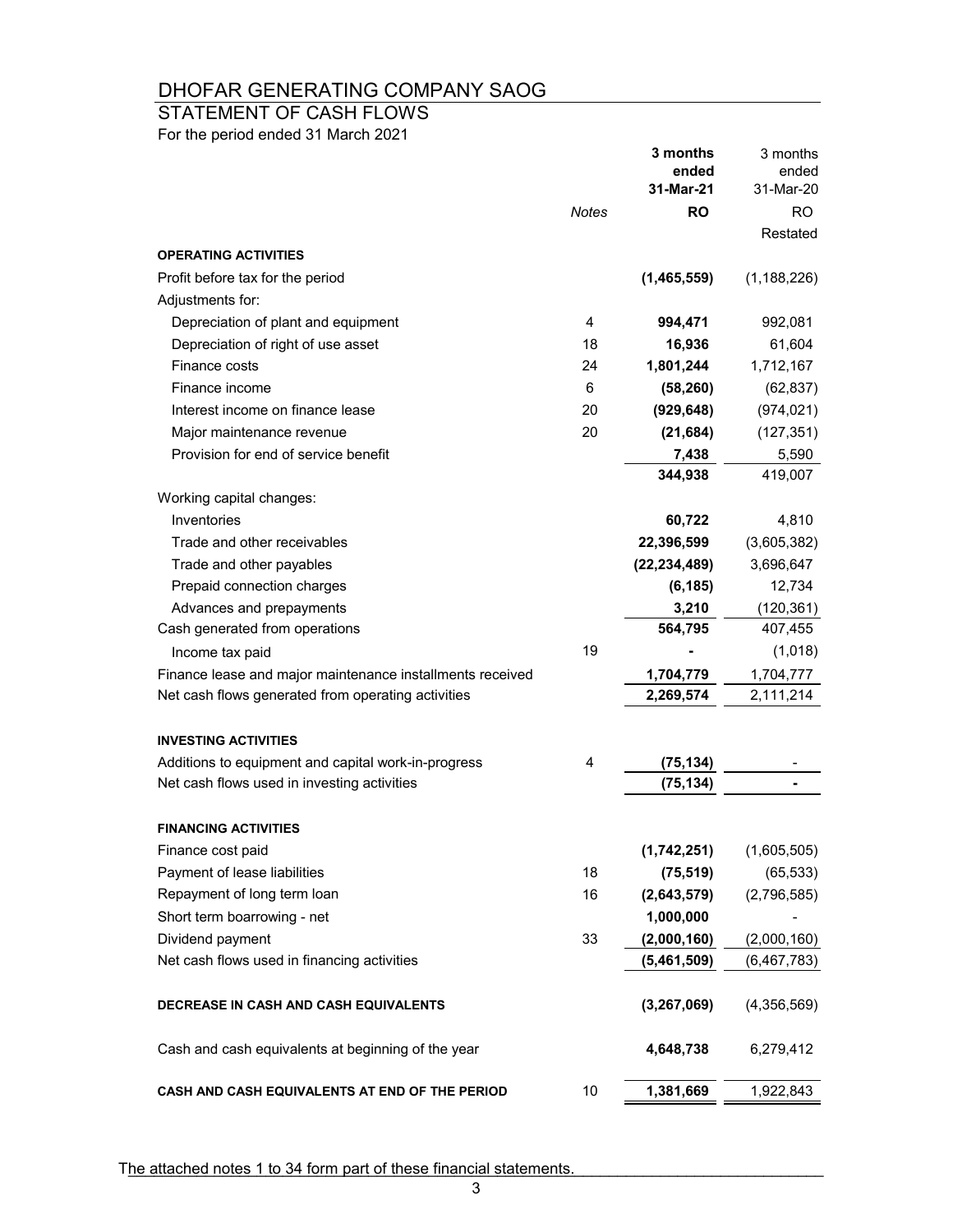# STATEMENT OF CHANGES IN EQUITY

For the period ended 31 March 2021

|                                           | <b>Share</b><br>capital | Legal<br>reserve | <b>Retained</b><br>earnings | <b>Cash flow</b><br>hedge<br>reserve | <b>Total</b> |
|-------------------------------------------|-------------------------|------------------|-----------------------------|--------------------------------------|--------------|
|                                           | <b>RO</b>               | <b>RO</b>        | <b>RO</b>                   | <b>RO</b>                            | <b>RO</b>    |
| Balance at 1 January 2020                 | 22,224,000              | 277,045          | 27,202,198                  | (5,374,064)                          | 44,329,179   |
| Profit for the period                     |                         |                  | 1,624,124                   |                                      | 1,624,124    |
| Other comprehensive loss for the year     |                         |                  |                             | (4,396,909)                          | (4,396,909)  |
| Total comprehensive loss for the year     |                         |                  | 1,624,124                   | (4,396,909)                          | (2,772,785)  |
| Transfer to legal reserve                 |                         | 162,412          | (162, 412)                  |                                      |              |
| Dividend paid (note 33)                   |                         |                  | (4,000,320)                 |                                      | (4,000,320)  |
| Balance at 1 January 2021                 | 22,224,000              | 439,457          | 24,663,590                  | (9,770,973)                          | 37,556,074   |
| Loss for the year                         |                         |                  | (1,815,913)                 |                                      | (1,815,913)  |
| Other comprehensive profit for the period |                         |                  |                             | 2,739,173                            | 2,739,173    |
| Total comprehensive profit for the period |                         |                  | (1,815,913)                 | 2,739,173                            | 923,260      |
| Transfer to legal reserve                 |                         |                  |                             |                                      |              |
| Dividend paid (note 33)                   |                         |                  | (2,000,160)                 |                                      | (2,000,160)  |
| <b>Balance at 31 December 2021</b>        | 22,224,000              | 439,457          | 20,847,517                  | (7,031,800)                          | 36,479,174   |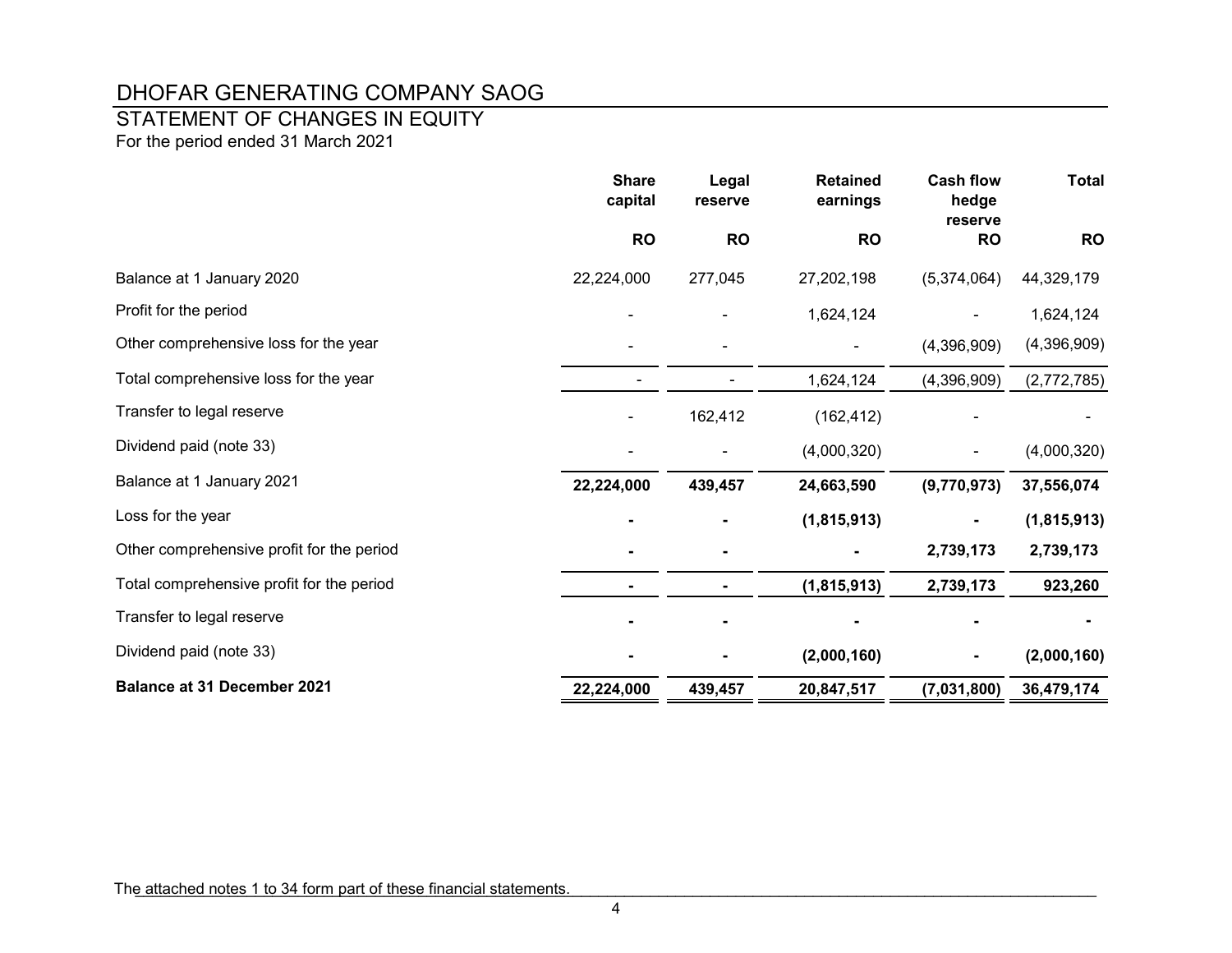# NOTES TO THE FINANCIAL STATEMENTS For the period ended 31 March 2021

**1 ACTIVITIES**

Dhofar Generating Company (the "Company" or "DGC") was registered as a closely held joint stock company ('SAOC') in the Sultanate of Oman on 28 February 2001 under the Commercial Companies Law in Oman. Subsequently, the Company was converted to a Public Joint Stock Company ("SAOG") and was listed on the Muscat Securities Market on 5 September 2018.

The ultimate investors include International Company for Water and Power Projects ("ACWA Power"), Mitsui & Co., Ltd., and Dhofar International Development & Investment Holding Company S.A.O.G ("DIDIC"). The registered address of ACWA Power is 22616, King Abdul Aziz Road, Riyadh, Kingdom of Saudi Arabia. The registered address of Mitsui & Co., Ltd. Marunouchi l-chime, Chiyoda—ku, Tokyo 100- 8631, Japan Nippon Life Marunouchi Garden Tower. The registered address of DIDIC is P.O.Box: 2163 Salalah, Postal Code: 211, Sultanate of Oman.

The operations of the Company are governed by the provisions of "the Law for the Regulation and Privatization of the Electricity and Related Water Sector" (the Sector Law) promulgated by Royal Decree 78/2004. The principal activity of the Company is electricity generation under a license issued by the Authority for Electricity Regulation, Oman (AER).

# **Agreements**

The Concession Agreement, to which DGC was a party, was terminated effective 1 January 2014. Accordingly, from 1 January 2014, the Company has been granted a generation license by the AER for the electricity generation business. The Company has entered into a Power Purchase Agreement ('PPA') on 31 December 2013 with Oman Power and Water Procurement Company SAOC ('OPWP') to sell the available capacity of Electricity. The PPA was subsequently amended on 1 January 2014.

A second amendment agreement to the PPA was signed on 19 April 2015 which became effective on 22 June 2015 after completion of all requirements under the terms of the agreement. This amendment agreement envisions the construction of a new 445MW power plant and sets the PPA term of the existing 273MW power plant and new plant for a year of 15 years from the scheduled commercial operation date ('SCOD') of the new plant. The SCOD was achieved on 1 January 2018 as per the plan.

The Company entered into an Engineering, Procurement and Construction ('EPC') contract with SEPCO III Electric Power Construction Corporation for the construction of a new 445MW facility. The Company also entered into a long term loan agreement on 8 July 2015 with a consortium of local and international banks including Bank Muscat SAOG, Bank Dhofar SAOG, Mizuho Bank LTD, Standard Chartered Bank, KfW IPEX-Bank GmbH, Sumitomo Mitsui Trust Bank Limited and Sumitomo Mitsui Bank Corporation.

The Company has signed an Operations and Maintenance Agreement with Dhofar O&M Company LLC effective 4 June 2015 for all operations and maintenance of the plants.

# **2 SIGNIFICANT ACCOUNTING POLICIES**

# **2.1 Basis of preparation**

The financial statements prepared in accordance with International Financial Reporting Standard (IFRS) as issued by the International Accounting Standard Board ("IASB") and the applicable requirements of the Commercial Companies Law of the Sultanate of Oman, as amended and the disclosure requirements of Capital Market Authority.

The new Commercial Companies Law promulgated by the Royal Decree No. 18/2019 (the Commercial Companies Law of the Sultanate of Oman) was issued on 13 February 2019 which has replaced the Commercial Companies Law of 1974. As per the articles of the Royal Decree No. 18/2019, the new Commercial Companies Law has come into force on 17 April 2019 and the companies should comply with the new law within 1 year from 17 April 2019.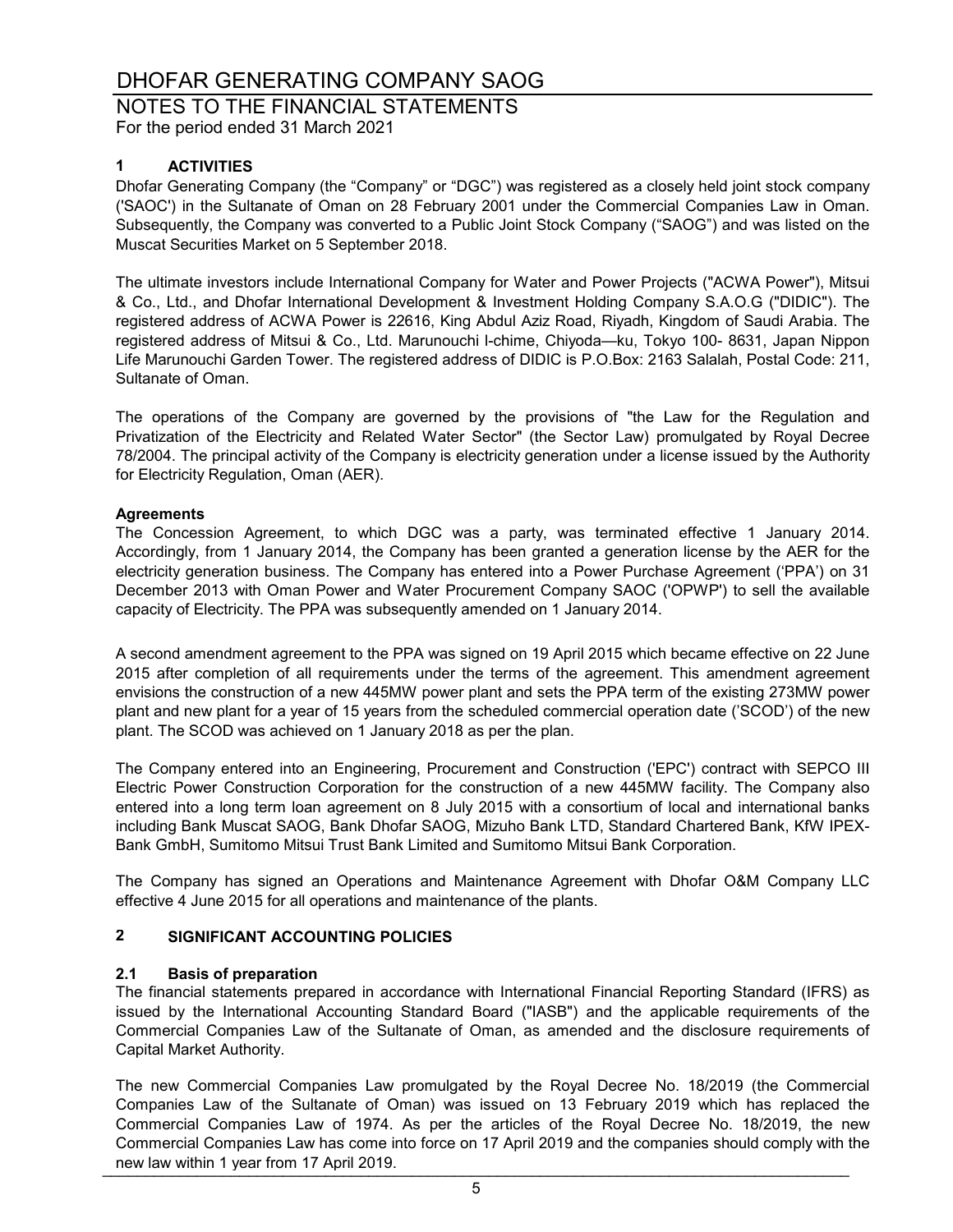# NOTES TO THE FINANCIAL STATEMENTS For the period ended 31 March 2021

# **2 SIGNIFICANT ACCOUNTING POLICIES (continued)**

# **2.1 Basis of preparation (continued)**

The financial statements have been prepared on a historical cost basis, except for derivative financial instruments carried at fair value.

The financial statements have been presented in Rial Omani which is the functional and reporting currency of the Company.

# **2.2 Changes in accounting policies**

The accounting policies are consistent with those in the previous years except as following:

### **2.2.1 New and amended IFRS applied with no material effect on the financial statements**

The following new and revised IFRSs, which became effective for annual periods beginning on or after 1 January 2020, have been adopted in these financial statements.

**New and revised IFRSs Effective for annual periods beginning on or after**

Definition of a Business - Amendments to IFRS 3 *Business Combinations* 1 January 2020 The amendments clarify that to be considered a business, an integrated set of activities and assets must include, at a minimum, an input and a substantive process that together significantly contribute to the ability to create output. IASB also clarify that a business can exist without including all of the inputs and processes needed to create outputs. That is, the inputs and processes applied to those inputs must have 'the ability to contribute to the creation of outputs' rather than 'the ability to create outputs'.

Amendments to *References to the Conceptual Framework in IFRS* 1 January 2020 *Standards*

Amendments to References to the Conceptual Framework in IFRS Standards related IFRS 2, IFRS 3, IFRS 6, IFRS 14, IAS 1, IAS 8, IAS 34, IAS 37, IAS 38, IFRIC 12, IFRIC 19, IFRIC 20, IFRIC 22, and SIC-32 to update those pronouncements with regard to references to and quotes from the framework or to indicate where they refer to a different version of the Conceptual Framework.

1 January 2020 *IFRS 7 Financial Instruments: Disclosures and IFRS 9 - Financial Instruments*

Amendments regarding pre-replacement issues in the context of the IBOR reform.

*Amendments to IAS 1 and IAS 8 Definition of material*

The amendments make the definition of material in IAS 1 easier to understand and are not intended to alter the underlying concept of materiality in IFRS Standards. The concept of 'obscuring' material information with immaterial information has been included as part of the new definition.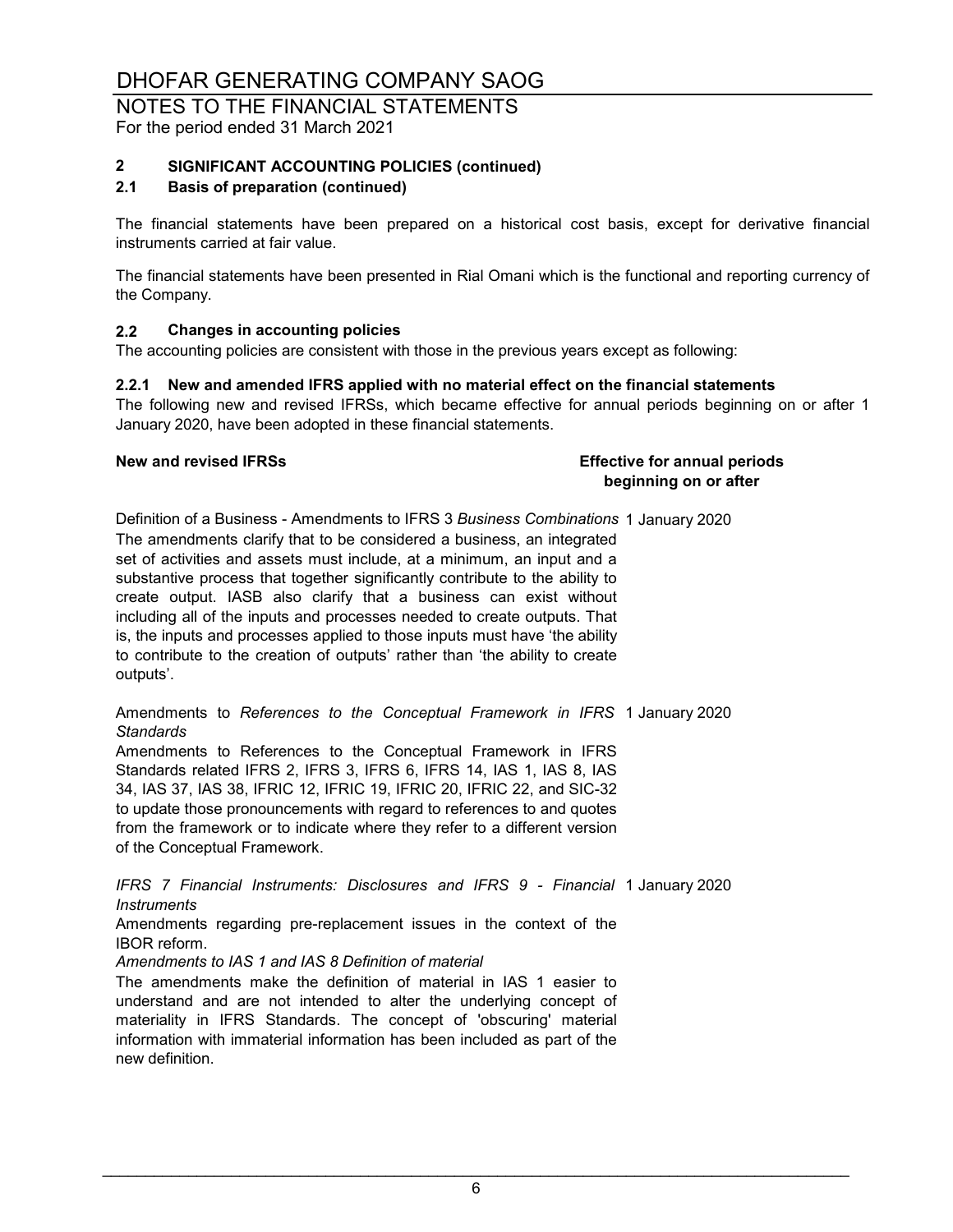# NOTES TO THE FINANCIAL STATEMENTS For the period ended 31 March 2021

# **2 SIGNIFICANT ACCOUNTING POLICIES (continued)**

# **2.1 Basis of preparation (continued)**

# **2.2.1 New and amended IFRS applied with no material effect on the financial statements (continued)**

The threshold for materiality influencing users has been changed from 'could influence' to 'could reasonably be expected to influence'. The definition of material in IAS 8 has been replaced by a reference to the definition of material in IAS 1. In addition, the IASB amended other Standards and the Conceptual Framework that contain a definition of 'material' or refer to the term 'material' to ensure consistency.

# *Amendment to IFRS 16 'Leases'* 1 June 2020

To provide lessees with an exemption from assessing whether a COVID-19-related rent concession is a lease modification.

The application of above revised standards has not had impact on the amount reported for the current and prior periods but may affect the accounting for future transactions or arrangements.

# **2.2.2 New and amended IFRSs in issue but not yet effective and not early adopted**

The Company has not yet applied the following new and revised IFRSs that have been issued but are not yet effective:

IFRS 17 Insurance Contracts 1 January 2023 Annual Improvements to IFRS Standards 2018–2020 - IFRS 1 First-time Adoption of International Financial Reporting Standards: The amendment provides Interest Rate Benchmark Reform – Phase 2 (Amendments to IFRS 9, 1 January 2021 IAS 39, IFRS 7, IFRS 4 and IFRS 16) Amendments to IFRS 10 and IAS 28 – Sale or Contribution of Assets Available for optional adoption/ between an Investor and its Associate or Joint Venture effective date deferred indefinitely Amendments to IAS 1 – Classification of Liabilities as Current or Non-1 January 2023. Early application is current permitted. Amendments to IFRS 3 – Reference to the Conceptual Framework 1 January 2022 Amendments to IAS 16 – Property, Plant and Equipment—Proceeds 1 January 2022. Early application before Intended Use permitted. Amendments to IAS 37 – Onerous Contracts—Cost of Fulfilling a 1 January 2022. Early application **Contract** permitted 1 January 2022. Early application permitted

- additional relief to a subsidiary which becomes a first-time adopter later than its parent to account for cumulative translation differences.
- IFRS 9 Financial Instruments: The amendment clarifies that in applying the '10 per cent' test to assess whether to derecognise a financial liability
- IFRS 16 Leases: The amendment removes the illustration of the reimbursement of leasehold improvements.
- IAS 41 Agriculture: The amendment removes the requirement in IAS 41 for entities to exclude cash flows for taxation when measuring fair value.

7

# **Effective for annual periods New and revised IFRSs beginning on or after**

# **New and revised IFRSs Effective for annual periods beginning on or after**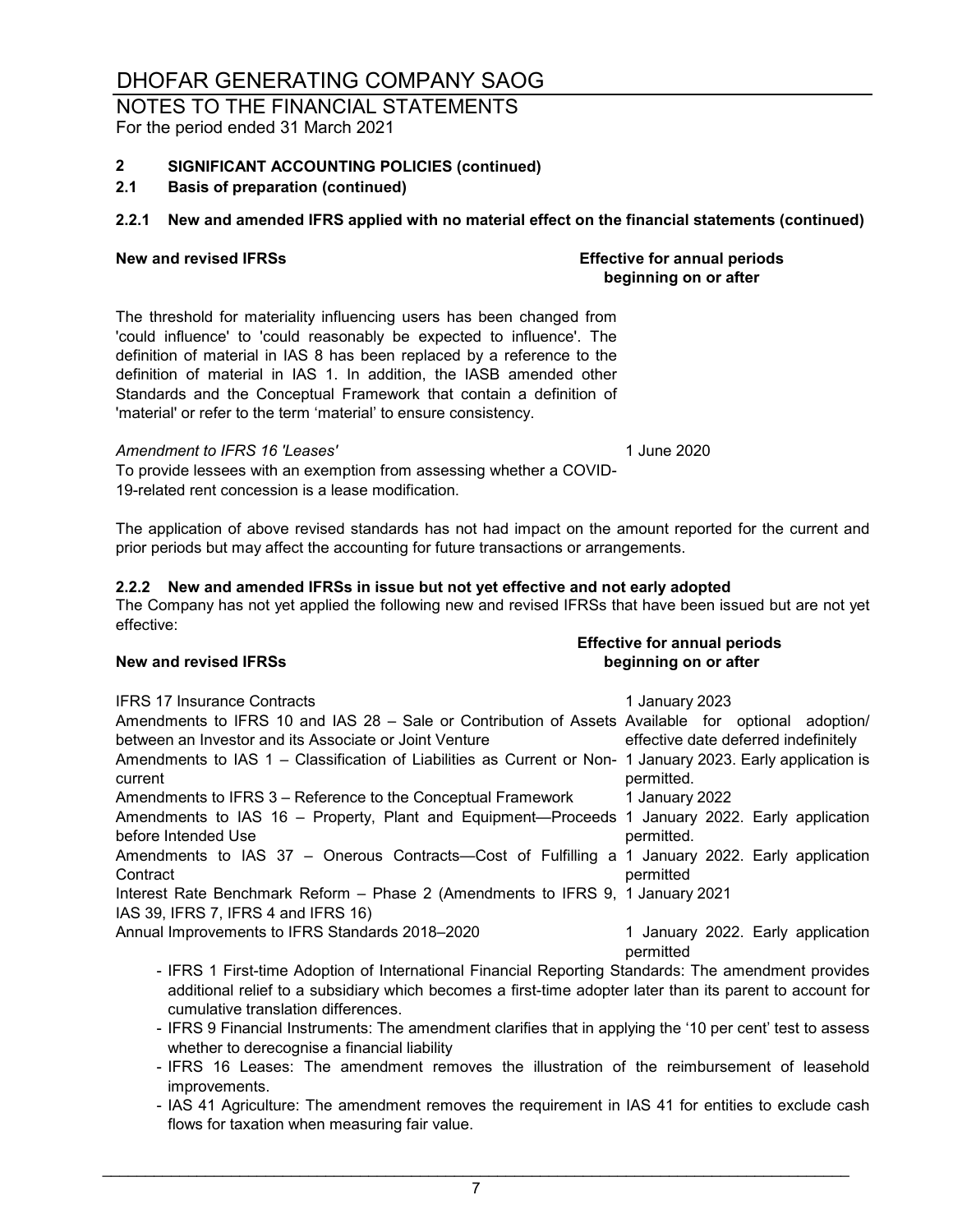# NOTES TO THE FINANCIAL STATEMENTS

For the period ended 31 March 2021

# **2 SIGNIFICANT ACCOUNTING POLICIES (continued)**

# **2.2.2 New and amended IFRSs in issue but not yet effective and not early adopted**

The Directors anticipates that these new standards, interpretations and amendments will be adopted in the Company's financial statements as and when they are applicable and adoption of these new standards, interpretations and amendments as highlighted in previous paragraphs, may have no material impact on the financial statements of the Company in the period of initial application.

# **2.2.3 Interest Rate Benchmark Reform**

In July 2017, the United Kingdom Financial Conduct Authority (FCA), which regulates the London Interbank Offered Rate ('LIBOR') announced that the interest benchmark would cease after 2021. LIBOR is one of the most common series of benchmark interest rates. LIBOR reforms and expectations of cessation of LIBOR will impact the Company's current risk management strategy and possibly accounting for financial instruments. As at 31 December 2020, the Company has derivate liability of RO 11.5 million (2019: RO 6.3 million).

As part of the Company's risk management strategy, the Company uses financial instruments to manage exposure arising from variation of interest rates that could affect profit or loss or other comprehensive income and applies hedge accounting to these instruments.

These financial statements are reference to LIBOR. Refer note 14 to the financial statements for nominal value and details of derivatives contracts under hedging arrangements.

The amendments provide temporary relief from applying specific hedge accounting requirements to hedging relationship directly affected by IBOR reform. The reliefs have the effect that LIBOR reform should not generally cause hedge accounting to terminate.

The Company is assessing the impact of IBOR amendments which are effective for annual periods beginning on or after 1 January 2021.

# **2.3 Summary of significant accounting policies**

Following are the significant accounting policies adopted by the Company:

# **2.3.1 Current versus non-current classification**

The Company presents assets and liabilities in the statement of financial position based on current / noncurrent classification. An asset is current when it is:

- Expected to be realised or intended to be sold or consumed in the normal operating cycle
- Expected to be realised within twelve months after the reporting year, or
- Cash or cash equivalent unless restricted from being exchanged or used to settle a liability for at least twelve months after the reporting year
- Held primarily for the purpose of trading

All other assets are classified as non-current.

A liability is current when:

- It is expected to be settled in the normal operating cycle
- It is held primarily for the purpose of trading
- It is due to be settled within twelve months after the reporting year, or
- There is no unconditional right to defer the settlement of the liability for at least twelve months after the reporting year

The Company classifies all other liabilities as non-current.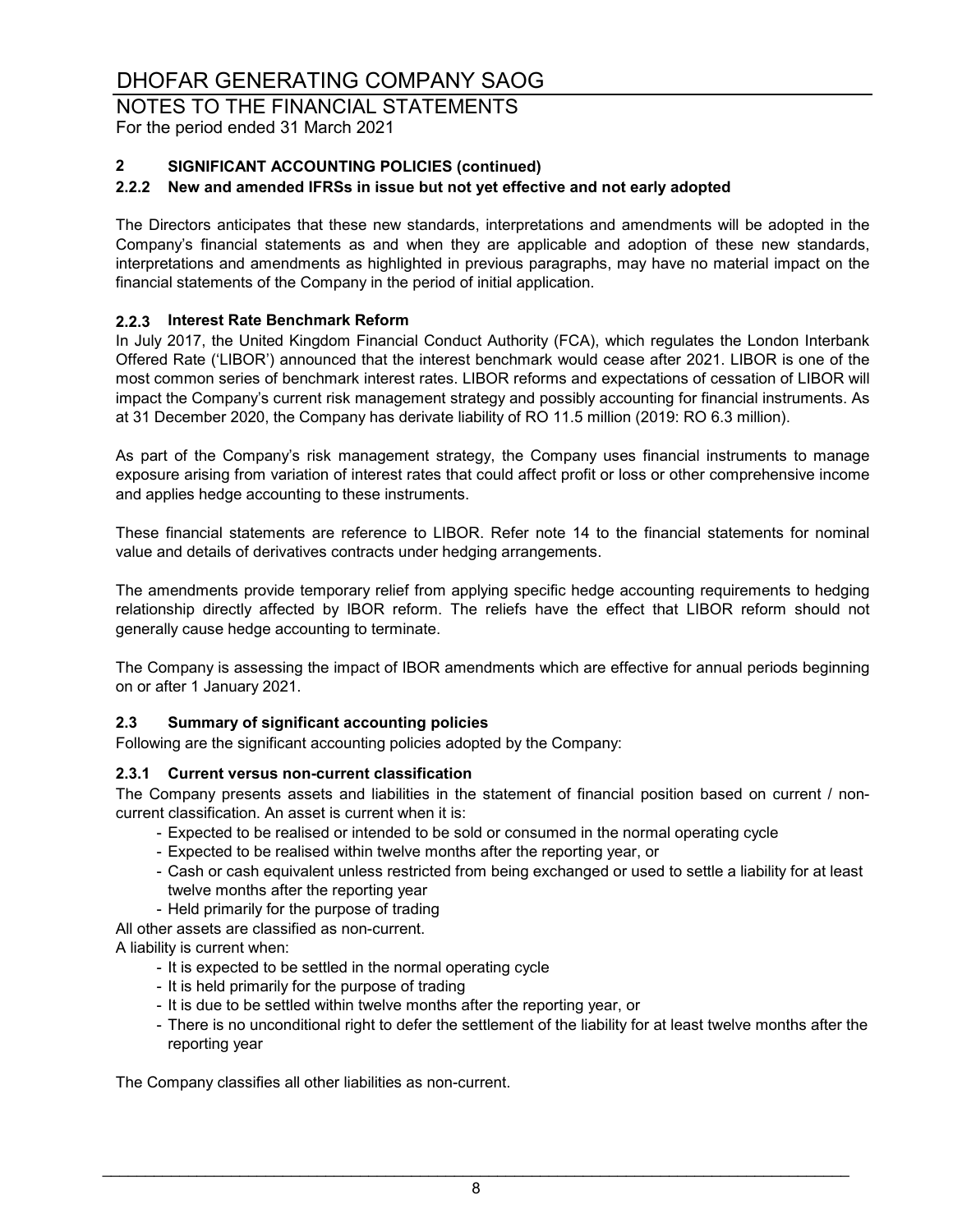NOTES TO THE FINANCIAL STATEMENTS For the period ended 31 March 2021

# **2 SIGNIFICANT ACCOUNTING POLICIES (continued)**

# **2.3 Summary of significant accounting policies (continued)**

# **2.3.2 Fair value measurement**

The Company measures financial instruments such as derivatives at fair value at each reporting date.

Fair value is the price that would be received to sell an asset or paid to transfer a liability in an orderly transaction between market participants at the measurement date. The fair value measurement is based on the presumption that the transaction to sell the asset or transfer the liability takes place either:

- In the principal market for the asset or liability, or
- In the absence of a principal market, in the most advantageous market for the asset or liability.

The principal or the most advantages market must be accessible by the Company.

The fair value of an asset or a liability is measured using the assumptions that market participants would use when pricing the asset or liability, assuming that market participants act in their economic best interest.

A fair value measurement of a non-financial asset takes into account a market participant's ability to generate economic benefits by using the asset in its highest and best use or by selling it to another market participant that would use the asset in its highest and best use.

The Company uses valuation techniques that are appropriate in the circumstances and for which sufficient data are available to measure fair value, maximizing the use of relevant observable inputs and minimizing the use of unobservable inputs.

All assets and liabilities for which fair value is measured or disclosed in the financial statements are categorized within the fair value hierarchy, described as follows, based on the lowest level input that is significant to the fair value measurement as a whole:

- Level 1 Quoted (unadjusted) market prices in active markets for identical assets or liabilities
- Level 2 Valuation techniques for which the lowest level input that is significant to the fair value measurement is directly or indirectly observable
- Level 3 Valuation techniques for which the lowest level input that is significant to the fair value measurement is unobservable

For assets and liabilities that are recognised in the financial statements at fair value on a recurring basis, the Company determines whether transfers have occurred between levels in the hierarchy by re-assessing categorization (based on the lowest level input that is significant to the fair value measurement as a whole) at the end of each reporting date.

# **2.3.3 Revenue recognition**

The Company's business is to generate and supply electricity to its sole customer OPWP under long term PPA. Revenue from OPWP comprises of the following:

- Capacity charge covering the investment charge and fixed operation and maintenance charge; and
- Output charge covering the fuel charge and variable operation and maintenance charge.

The PPA of the Company is finance lease arrangement for the existing 273 MW power plant and operating lease arrangement for the new 445MW power plant.

# i) Revenue from lease contracts

The treatment for 273 MW plant is a finance lease arrangement and lease interest income is recognised in the statement of profit or loss and other comprehensive income. A portion of capacity charge covering the investment charge receiving under the PPA is finance lease payments and accounted based on IFRS 16.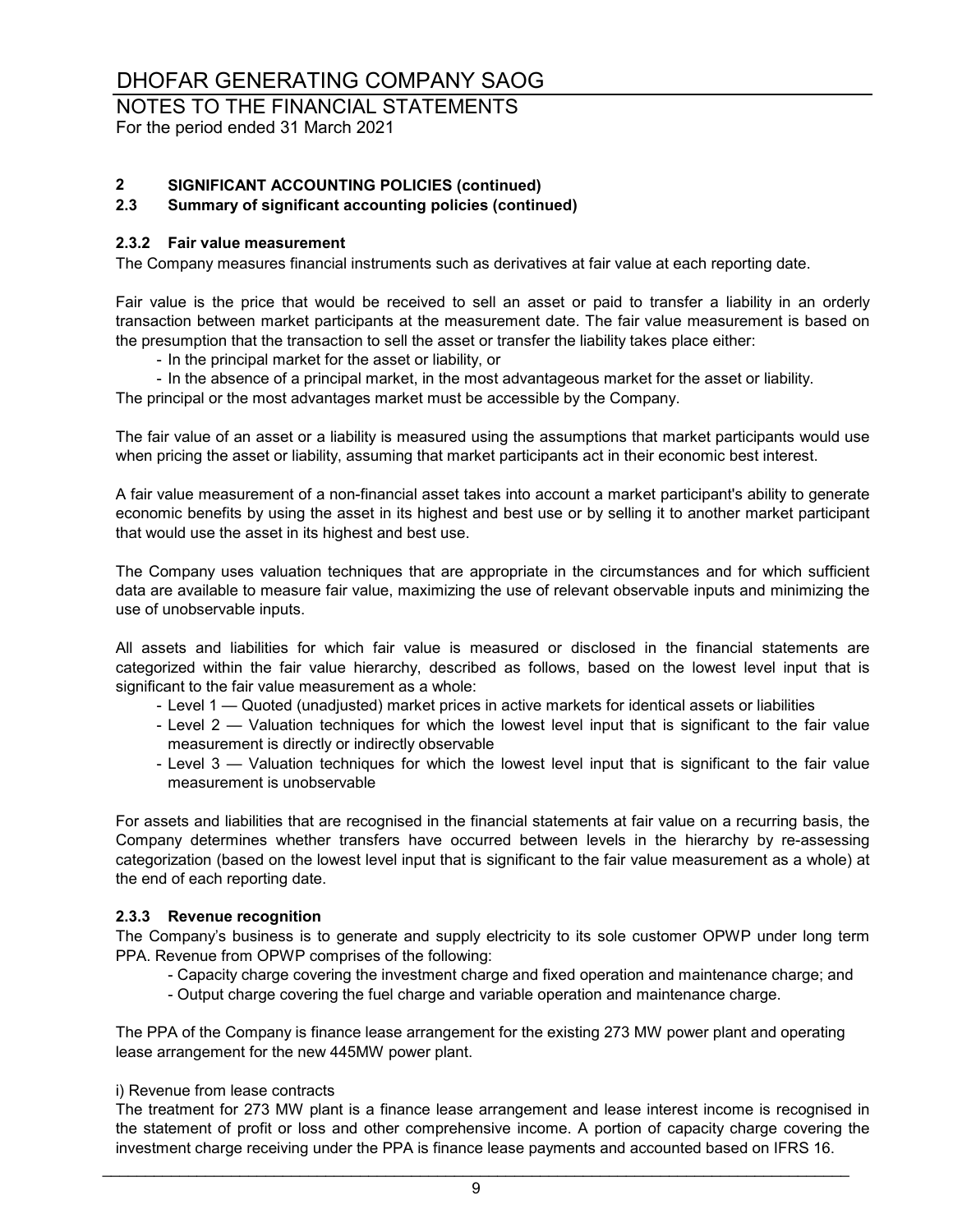NOTES TO THE FINANCIAL STATEMENTS For the period ended 31 March 2021

# **2 SIGNIFICANT ACCOUNTING POLICIES (continued)**

# **2.3 Summary of significant accounting policies (continued)**

# **2.3.3 Revenue recognition (continued)**

# i) Revenue from lease contracts

The investment charge of 445 MW plant has been treated as containing an operating lease which conveys the right to use the underlying assets in exchange of consideration. This component of revenue is recognised on straight line basis over the lease term to the extent that capacity has been made available based on contractual terms of PPA and accounted based on IFRS 16.

# ii) Revenue from contracts with customers

Fixed operation and maintenance charges are recognised as revenue when the capacity is made available by performing required planned and unplanned maintenance on timely basis so that the plant is in a position to run and generate required output and accrue to the business over time. Output charges are recognised as revenue upon delivery of electricity to the national grid which accrue over time when the customer accepts deliveries and there is no unfulfilled performance obligation that could affect the customer's acceptance of the project. Amounts received in relation to electricity energy charges are contingent rental receipts. Revenue from contracts with customers is accounted based on IFRS 15.

The Company has long term agreements with OPWP which determine performance obligation, transaction price and allocates the transaction price to each of the separate performance obligations. Accumulated experience is used to estimate and provide for the discounts, using the expected value method, and revenue is only recognised to the extent that it is highly probable that a significant reversal will not occur.

There is no significant financing component attached to the receivable from customer other than major maintenance revenue. Goods and services are provided on agreed credit terms of the contract and payment occurs within 25 days from the submission of invoice. Company submits invoices on monthly basis in arrears and generally are submitted on or before the 5th day of the subsequent month.

# **2.3.4 Taxes**

# *Current income tax*

Taxation is provided in accordance with Omani fiscal regulations.

Income tax is recognised in the statement of profit or loss and other comprehensive income except to the extent that it relates to items recognised in the statement of profit or loss and other comprehensive income or directly in equity, in which case it is recognised in the statement of profit or loss and other comprehensive income or directly in equity, respectively. Current tax is the expected tax payable on the taxable income for the year or relating to previous years as a result of tax assessment, using tax rates enacted or substantially enacted at the reporting date, and any adjustment to tax payable in respect of previous years.

# *Deferred tax*

Deferred income tax is provided using the liability method on temporary differences at the reporting date between the tax bases of assets and liabilities and their carrying amounts.

Deferred income tax assets and liabilities are measured at the tax rates that are expected to apply in the year when the asset is realised or the liability is settled, based on tax laws that have been enacted at the reporting date.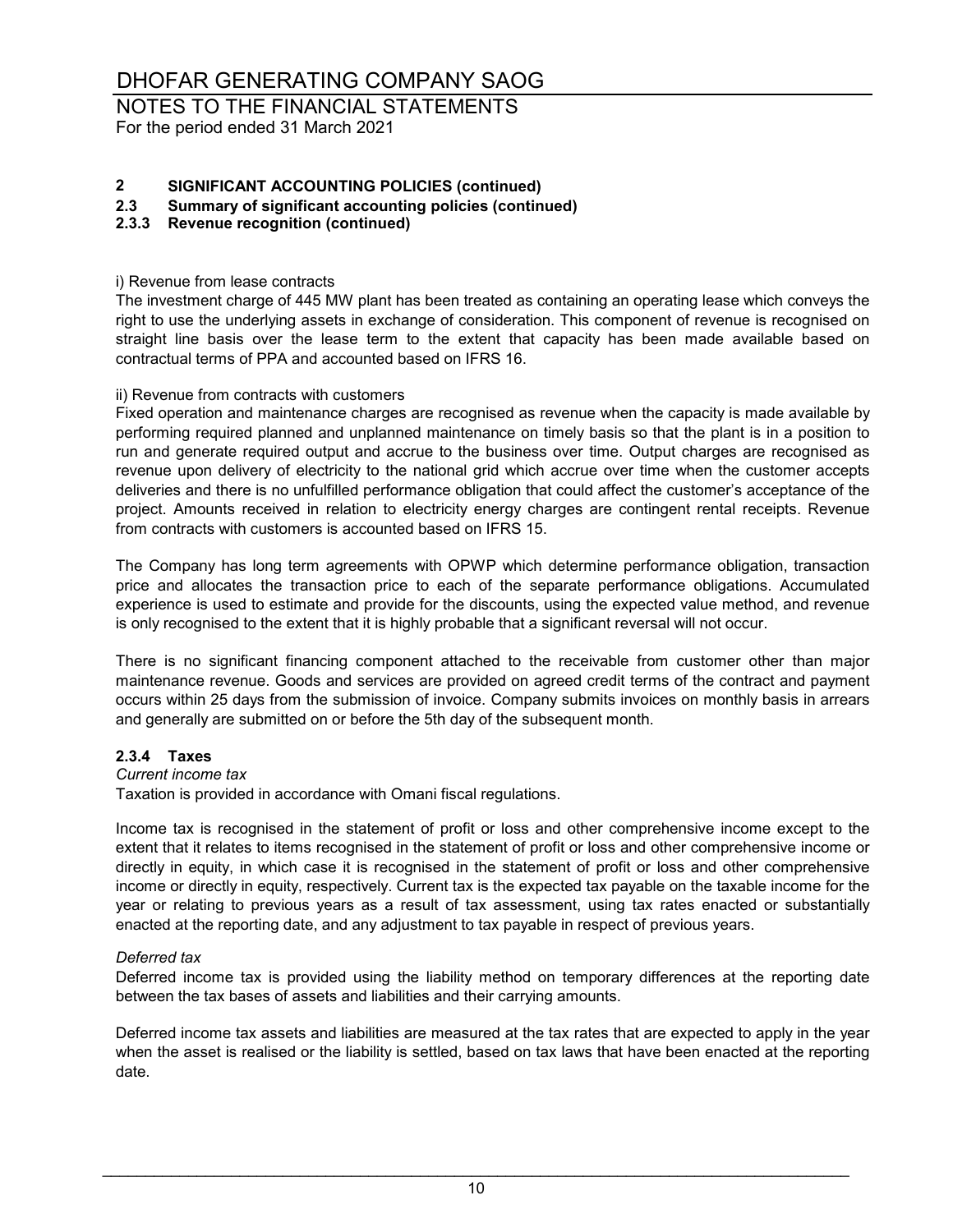NOTES TO THE FINANCIAL STATEMENTS For the period ended 31 March 2021

# **2 SIGNIFICANT ACCOUNTING POLICIES (continued)**

# **2.3 Summary of significant accounting policies (continued)**

# **2.3.4 Taxes**

Deferred income tax assets are recognised for all deductible temporary differences, carry-forward of unused tax credits and unused tax losses, to the extent that it is probable that taxable profit will be available, against which the deductible temporary differences and the carry-forward of unused tax credits and unused tax losses can be utilised except when the deferred tax asset relating to the deductible temporary difference arises from the initial recognition of an asset or liability in a transaction that is not a business combination and, at the time of the transaction, affects neither the accounting profit nor taxable profit or loss.

The carrying amount of deferred income tax assets are reviewed at each reporting date and reduced to the extent that it is no longer probable that sufficient taxable profit will be available to allow all or part of the deferred income tax asset to be utilised. Unrecognised deferred tax assets are re-assessed at each reporting date and are recognised to the extent that it has become probable that future taxable profits will allow the deferred tax asset to be recovered.

Deferred tax assets and liabilities are offset as there is a legally enforcement to offset these in Oman.

# **2.3.5 Foreign currencies**

The Company's financial statements are presented in Omani Rials, which is also the company's functional currency. Transactions in foreign currencies are initially recorded by the Company at its functional currency spot rates at the date the transaction first qualifies for recognition. Monetary assets and liabilities denominated in foreign currencies are translated at the functional currency spot rates of exchange at the reporting date.

Non-monetary items that are measured in terms of historical cost in a foreign currency are translated using the exchange rates at the dates of the initial transactions. Non-monetary items measured at fair value in a foreign currency are translated using the exchange rates at the date when the fair value is determined.

The gain or loss arising on translation of non-monetary items measured at fair value is treated in line with the recognition of the gain or loss on the change in fair value of the item (i.e., translation differences on items whose fair value gain or loss is recognised in OCI or profit or loss are also recognised in OCI or profit or loss, respectively).

# **2.3.6 Plant and equipment**

Capital work in progress is stated at cost, net of accumulated impairment losses, if any.

Depreciation of capital work in progress commences when the assets are ready for the intended use.

Plant and equipment is stated at cost, net of accumulated depreciation and accumulated impairment losses, if any. Such cost includes the cost of replacing part of the plant and equipment and borrowing costs for longterm construction projects if the recognition criteria are met. When significant parts of plant and equipment are required to be replaced at intervals, the Company depreciates them separately based on their specific useful lives. Likewise, when a major inspection is performed, its cost is recognised in the carrying amount of the plant and equipment as a replacement if the recognition criteria are satisfied. All other repair and maintenance costs are recognised in statement of profit or loss as incurred. The present value of the expected cost for the decommissioning of an asset after its use is included in the cost of the respective asset if the recognition criteria for a provision are met.

Depreciation is calculated on a straight line basis over the estimated useful lives of assets as follows: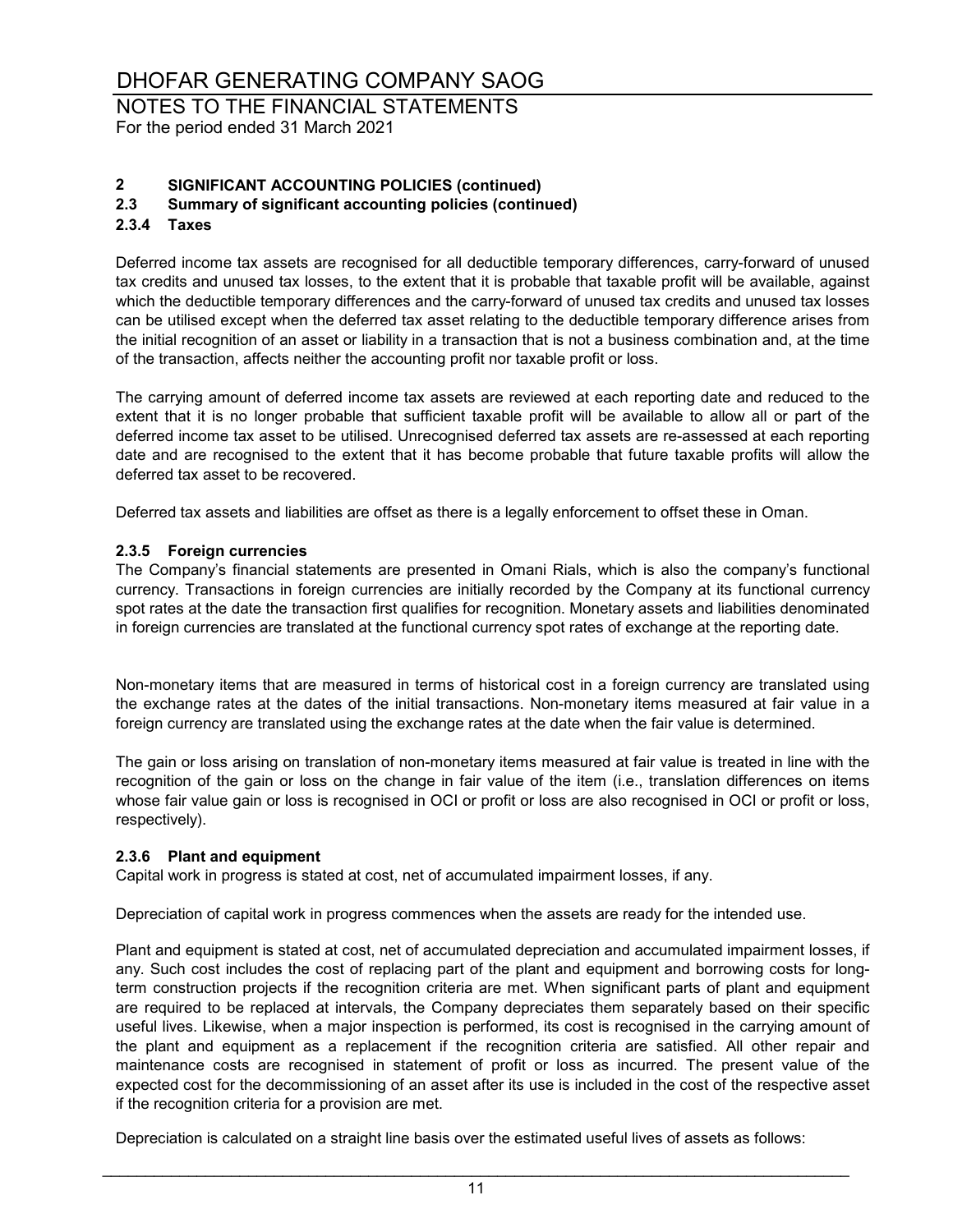NOTES TO THE FINANCIAL STATEMENTS For the period ended 31 March 2021

# **2 SIGNIFICANT ACCOUNTING POLICIES (continued)**

**2.3 Summary of significant accounting policies (continued)**

# **2.3.5 Plant and equipment (continued)**

|                                              | Years |
|----------------------------------------------|-------|
| Plant, machinery, civil and structural works | 40    |
| Decommissioning assets                       | 40    |
| Plant capital spares and other equipment     | 18    |
| Computer and equipment                       | 5     |
| Motor vehicle                                | 5     |
| <b>Furniture and fixtures</b>                | 5     |
| Computer software                            | 5     |

The carrying values of equipment are reviewed for impairment when events or changes in circumstances indicate the carrying value may not be recoverable. If any such indication exists and where the carrying values exceed the estimated recoverable amount, the assets are written down to their recoverable amount, being the higher of their fair value less costs to sell and their value in use.

Expenditure incurred to replace a component of an item of plant and equipment that is accounted for separately is capitalised and the carrying amount of the component that is replaced is written off. Other subsequent expenditure is capitalised only when it increases future economic benefits of the related item of property, equipment. All other expenditure is recognised in the statement of profit or loss and other comprehensive income as the expense is incurred.

An item of plant and equipment is derecognised upon disposal or when no future economic benefits are expected from its use or disposal. Any gain or loss arising on derecognition of the asset (calculated as the difference between the net disposal proceeds and the carrying amount of the asset) is included in the statement or profit or loss in the year the asset is derecognised.

The assets' residual values, useful lives and methods are reviewed, and adjusted prospectively, if appropriate, at each reporting period end.

The assets' residual values and useful lives are reviewed, and adjusted if appropriate, at each reporting date. Where the carrying amount of an item of property, plant and equipment is greater than the estimated recoverable amount, it is written down immediately to its recoverable amount.

Gains and losses on disposal of property, plant and equipment are determined by reference to their carrying amounts.

# **2.3.7 Leases**

The Company assesses at contract inception whether a contract is, or contains, a lease. That is, if the contract conveys the right to control the use of an identified asset for a period of time in exchange for consideration.

# *Company as a lessee*

The Company applies a single recognition and measurement approach for all leases, except for short-term leases and leases of low-value assets. The Company recognises lease liabilities to make lease payments and right-of-use assets representing the right to use the underlying assets.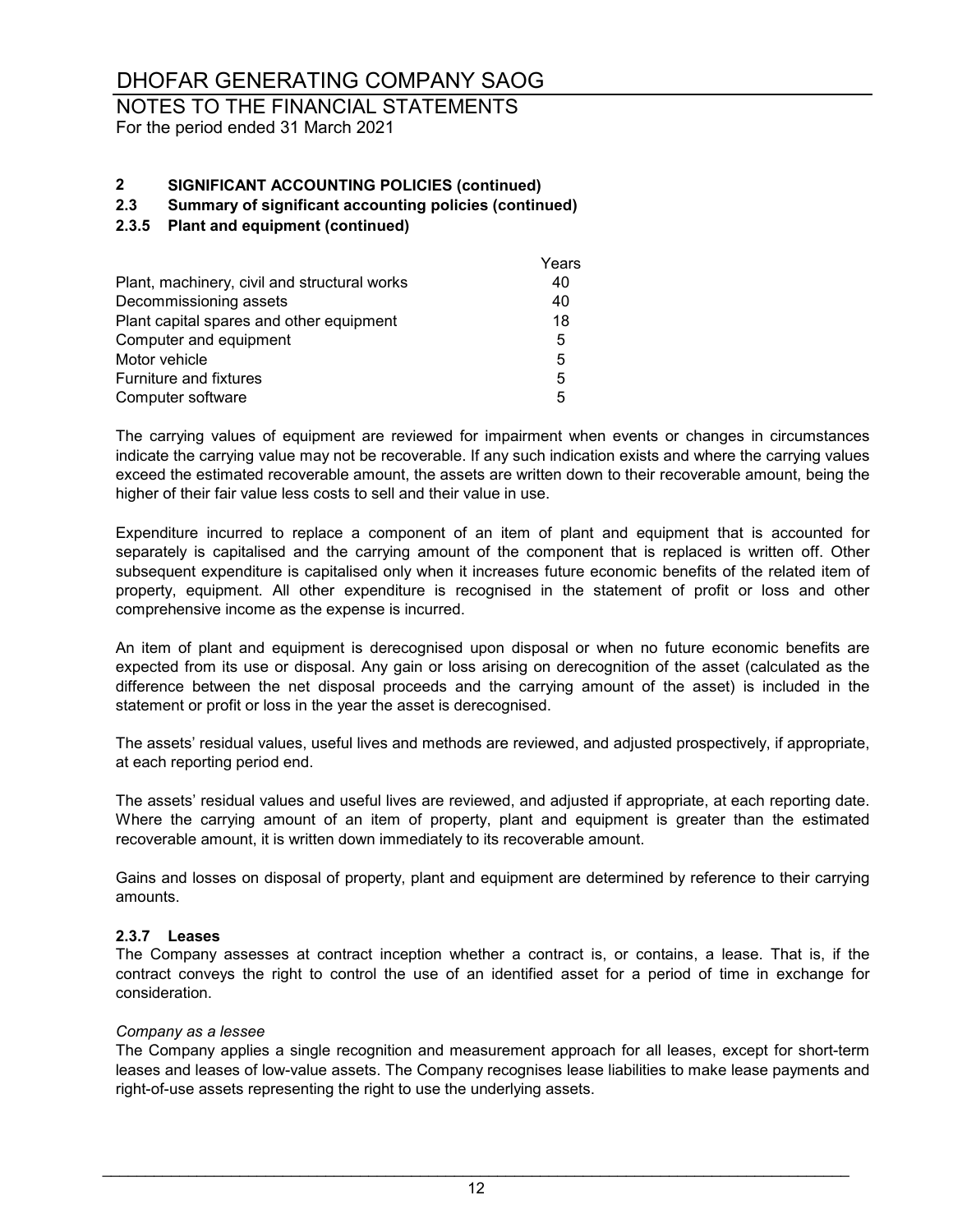NOTES TO THE FINANCIAL STATEMENTS For the period ended 31 March 2021

# **2 SIGNIFICANT ACCOUNTING POLICIES (continued)**

# **2.3 Summary of significant accounting policies (continued)**

# **2.3.7 Leases**

# *a. Right of use assets*

The Company recognises right-of-use assets at the commencement date of the lease (i.e., the date the underlying asset is available for use). Right of use assets are measured at cost, less any accumulated depreciation and impairment losses, and adjusted for any remeasurement of lease liabilities. The cost of right of use assets includes the amount of lease liabilities recognised, initial direct costs incurred, and lease payments made at or before the commencement date less any lease incentives received. Unless the Company is reasonably certain to obtain ownership of the leased asset at the end of the lease term, the recognised right of use assets are depreciated on a straight-line basis over the shorter of its estimated useful life and the lease term. Right-of-use assets are subject to impairment.

### *b. Lease liabilities*

At the commencement date of the lease, the Company recognises lease liabilities measured at the present value of lease payments to be made over the lease term. The lease payments include fixed payments (including in- substance fixed payments) less any lease incentives receivable, variable lease payments that depend on an index or a rate, and amounts expected to be paid under residual value guarantees. The lease payments also include the exercise price of a purchase option reasonably certain to be exercised by the Company and payments of penalties for terminating a lease, if the lease term reflects the Company exercising the option to terminate. The variable lease payments that do not depend on an index or a rate are recognised as expense in the period on which the event or condition that triggers the payment occurs.

In calculating the present value of lease payments, the Company uses the incremental borrowing rate at the lease commencement date if the interest rate implicit in the lease is not readily determinable. After the commencement date, the amount of lease liabilities is increased to reflect the accretion of interest and reduced for the lease payments made. In addition, the carrying amount of lease liabilities is remeasured if there is a modification, a change in the lease term, a change in the lease payments (e.g., a changes in future payments resulting from a change in index or rate used to determine such lease payments) or a change in the assessment to purchase the underlying asset.

# *c. Short-term leases and leases of low-value assets*

The Company applies the short-term lease recognition exemption to its short-term leases (i.e., those leases that have a lease term of 12 months or less from the commencement date and do not contain a purchase option). It also applies the lease of low-value assets recognition exemption to leases that are considered to be low value. Lease payments on short-term leases and leases of low-value assets are recognised as expense on a straight-line basis over the lease term.

# *Company as a lessor*

When the company acts as a lessor, it determines at lease inception whether each lease is a finance lease or an operating lease.To classify each lease, the Company makes an overall assessment of whether the lease transfers substantially all of the risks and rewards incidental to ownership of the underlying asset. If this in the case, then the lease is a finance lease; if not, then it is an operating lease. As part of this assessment, the Company considers certain indicator such as whether the lease is for the major part of the economic life of the asset.

Leases in which the Company does not transfer substantially all the risks and rewards incidental to ownership of an asset are classified as operating leases. Rental income arising is accounted for on a straight-line basis over the lease terms and is included in revenue in the statement of profit or loss and other comprehensive income due to its operating nature. Initial direct costs incurred in negotiating and arranging an operating lease are added to the carrying amount of the leased asset and recognised over the lease term on the same basis as rental income. Contingent rents are recognised as revenue in the period in which they are earned.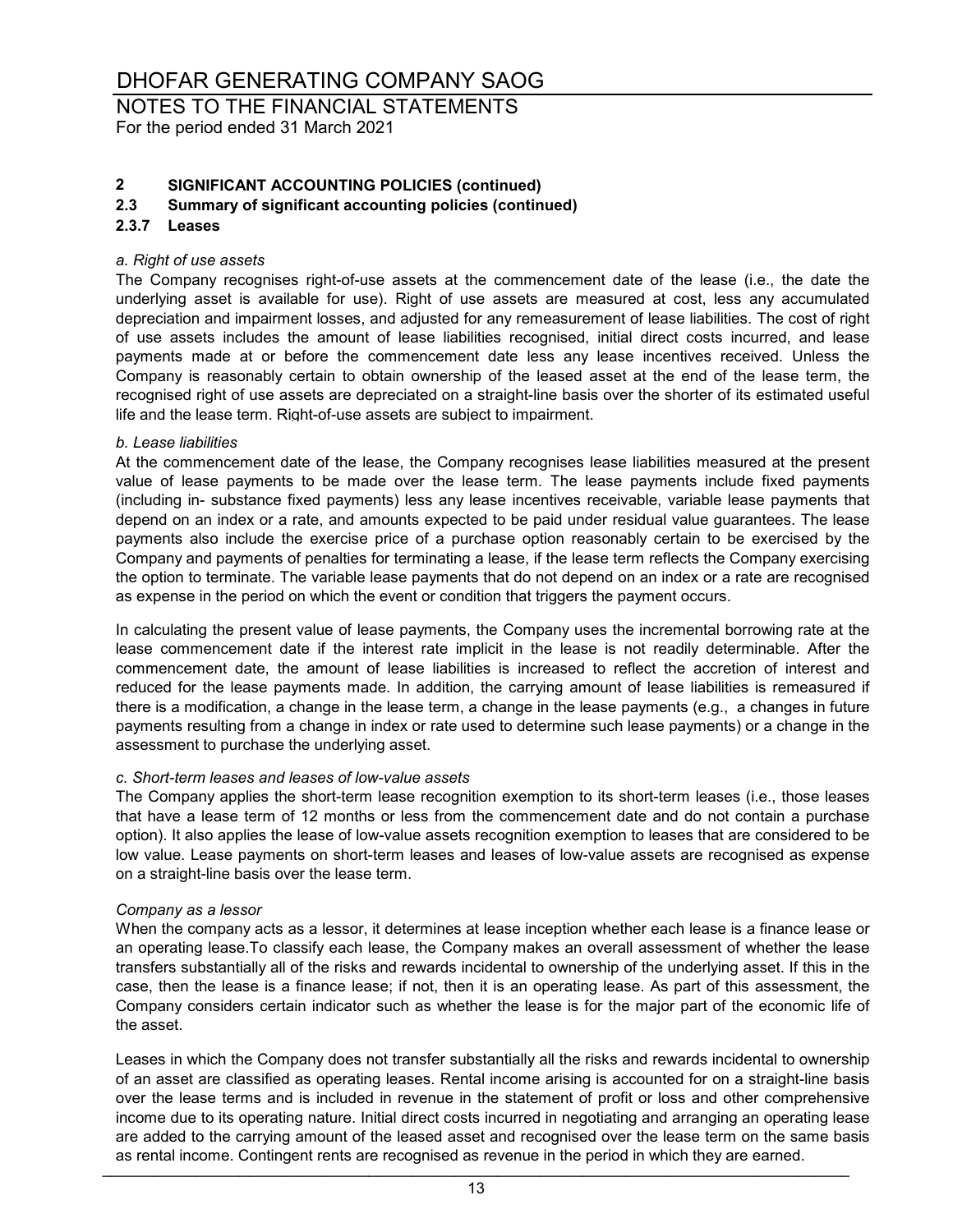NOTES TO THE FINANCIAL STATEMENTS For the period ended 31 March 2021

# **2 SIGNIFICANT ACCOUNTING POLICIES (continued)**

# **2.3 Summary of significant accounting policies (continued)**

# **2.3.8 Financial assets**

# *Initial recognition and measurement*

Financial assets are classified, at initial recognition, as subsequently measured at amortized cost, fair value through other comprehensive income (OCI), and fair value through profit or loss.

The classification of financial assets at initial recognition depends on the financial asset's contractual cash flow characteristics and the Company's business model for managing them. With the exception of trade receivables that do not contain a significant financing component or for which the Company has applied the practical expedient, the Company initially measures a financial asset at its fair value plus, in the case of a financial asset not at fair value through profit or loss, transaction costs. Trade receivables that do not contain a significant financing component or for which the Company has applied the practical expedient are measured at the transaction price determined under IFRS 15.

In order for a financial asset to be classified and measured at amortized cost, it needs to give rise to cash flows that are 'solely payments of principal and interest (SPPI)' on the principal amount outstanding. This assessment is referred to as the SPPI test and is performed at an instrument level. Financial asset with cash flow that are not SPPI are classified and measured at fair value through profit and loss irrespective of business model.

The Company's business model for managing financial assets refers to how it manages its financial assets in order to generate cash flows. The business model determines whether cash flows will result from collecting contractual cash flows, selling the financial assets, or both. The Company does not have any financial instrument that are measured either of FVOCI or FVPL except for the derivative instrument that are used as hedge instrument.

Purchases or sales of financial assets that require delivery of assets within a time frame established by regulation or convention in the market place (regular way trades) are recognised on the trade date, i.e., the date that the Company commits to purchase or sell the asset.

# *Subsequent measurement*

For purposes of subsequent measurement, financial assets are classified in four categories:

- Financial assets at amortized cost (debt instruments)
- Financial assets at fair value through OCI with recycling of cumulative gains and losses (debt instruments)
- Financial assets designated at fair value through OCI with no recycling of cumulative gains and losses upon derecognition (equity instruments)
- Financial assets at fair value through profit or loss

#### *Financial assets at amortized cost (debt instruments)*

A financial asset is measured at amortised cost if it meets both of the following conditions and is not designated as at fair value through profit or loss account:

Business model test: The objective of the entity's business model is to hold the financial asset to collect the contractual cash flows (rather than to sell the instrument prior to its contractual maturity to realize its fair value changes).

Cash flow characteristics test: The contractual terms of the financial asset give rise on specified dates to cash flows that are solely payments of principal and interest on the principal amount outstanding.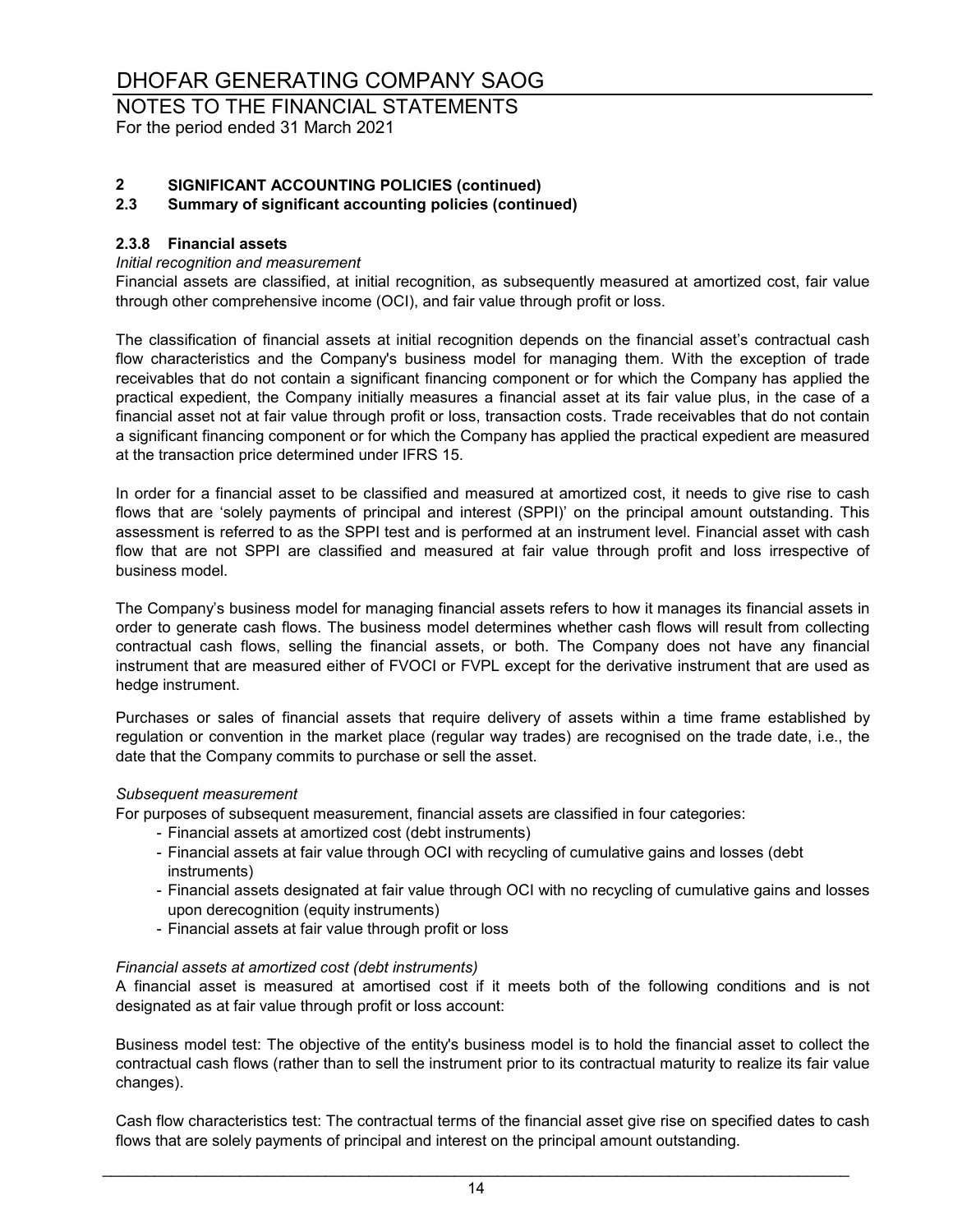# NOTES TO THE FINANCIAL STATEMENTS

For the period ended 31 March 2021

# **2 SIGNIFICANT ACCOUNTING POLICIES (continued)**

# **2.3 Summary of significant accounting policies (continued)**

# **2.3.8 Financial assets (continued)**

Financial assets at amortized cost are subsequently measured using the effective interest (EIR) method and are subject to impairment. Gains and losses are recognised in statement of profit or loss and other comprehensive income when the asset is derecognised, modified or impaired.

The Company's financial assets at amortized cost includes major maintenance revenue receivable, trade receivables, cash and cash equivalents and finance lease receivable.

# **Derecognition**

A financial asset (or, where applicable, a part of a financial asset or part of a company of similar financial assets) is primarily derecognised (i.e., removed from the Company's statement of financial position) when:

- The rights to receive cash flows from the asset have expired, or
- The Company has transferred its rights to receive cash flows from the asset or has assumed an obligation to pay the received cash flows in full without material delay to a third party under a 'passthrough' arrangement; and either (a) the Company has transferred substantially all the risks and rewards of the asset, or (b) the Company has neither transferred nor retained substantially all the risks and rewards of the asset, but has transferred control of the asset.

When the Company has transferred its rights to receive cash flows from an asset or has entered into a passthrough arrangement, it evaluates if, and to what extent, it has retained the risks and rewards of ownership. When it has neither transferred nor retained substantially all of the risks and rewards of the asset, nor transferred control of the asset, the Company continues to recognise the transferred asset to the extent of its continuing involvement. In that case, the Company also recognises an associated liability. The transferred asset and the associated liability are measured on a basis that reflects the rights and obligations that the Company has retained.

Continuing involvement that takes the form of a guarantee over the transferred asset is measured at the lower of the original carrying amount of the asset and the maximum amount of consideration that the Company could be required to repay.

# *Impairment of financial assets*

The Company recognises an allowance for Expected Credit Losses (ECLs) for all debt instruments not held at fair value through profit or loss. ECLs are based on the difference between the contractual cash flows due in accordance with the contract and all the cash flows that the Company expects to receive, discounted at an approximation of the original effective interest rate. The expected cash flows will include cash flows from the sale of collateral held or other credit enhancements that are integral to the contractual terms.

ECLs are recognised in two stages. For credit exposures for which there has not been a significant increase in credit risk since initial recognition, ECLs are provided for credit losses that result from default events that are possible within the next 12-months (a 12-month ECL). For those credit exposures for which there has been a significant increase in credit risk since initial recognition, a loss allowance is required for credit losses expected over the remaining life of the exposure, irrespective of the timing of the default (a lifetime ECL).

For trade receivables covering user IFRS 15, the Company applies a simplified approach in calculating ECLs. Therefore, the Company does not track changes in credit risk, but instead recognises a loss allowance based on lifetime ECLs at each reporting date. The Company has established a provision matrix that is based on its historical credit loss experience, adjusted for forward-looking factors specific to the debtors and the economic environment. For finance lease receivable and major maintenance revenue receivable, the Company applies general approach in calculating the ECL and is determined by using the probability of default ( PD), exposure at default ( EAD) and loss given default ( LGD).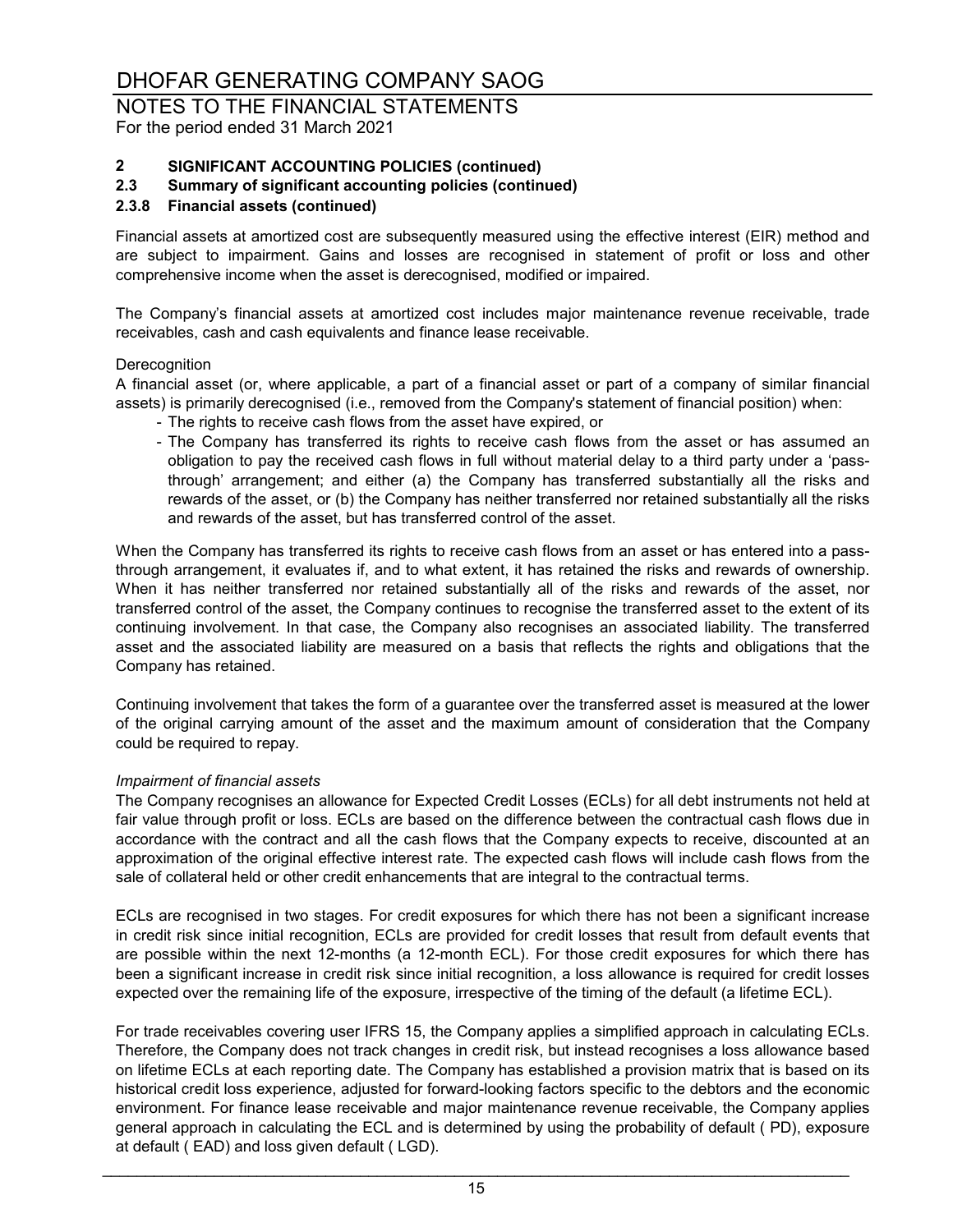# NOTES TO THE FINANCIAL STATEMENTS For the period ended 31 March 2021

# **2 SIGNIFICANT ACCOUNTING POLICIES (continued)**

# **2.3 Summary of significant accounting policies (continued)**

# **2.3.8 Financial assets (continued)**

### Cash and cash equivalents

Cash and cash equivalents comprise cash in hand and at bank. Cash and cash equivalents are short term, highly liquid investments that are readily convertible to known amount of cash, which are subject to an insignificant risk of changes in value and have maturity of three months or less at the date of acquisition.

Trade receivable

A receivable is recognised if an amount of consideration that is unconditional as due from the customer (i.e. only the passage of time is recognised balance payment of the consideration is due) less expected credit losses.

# **2.3.9 Financial liabilities**

Financial liabilities are classified as measured at amortised cost or fair value through profit or loss account. A financial liability is classified as at fair value through profit or loss account if it is classified as held-for-trading, it is a derivative or it is designated as such on initial recognition.

Financial liabilities, at initial recognition, may be designated at fair value through profit or loss if the following criteria are met:

- The designation eliminates or significantly reduces the inconsistent treatment that would otherwise arise from measuring the liabilities or recognising gains or losses on them on a different basis;
- The liabilities are part of a Company of financial liabilities which are managed and their performance evaluated on fair value basis, in accordance with a documented risk management strategy; or
- The financial liability contains an embedded derivative that would otherwise need to be separately recorded.

Financial liabilities at fair value through profit or loss account are measured at fair value and net gains and losses, including any interest expense, are recognised in the profit or loss account.

# Subsequent measurement

The measurement of financial liabilities depends on their classification, as described below:

# *Financial liabilities at fair value through profit or loss*

Financial liabilities at fair value through profit or loss include financial liabilities held for trading and financial liabilities designated upon initial recognition as at fair value through profit or loss.

Financial liabilities are classified as held for trading if they are incurred for the purpose of repurchasing in the near term. This category also includes derivative financial instruments entered into by the Company that are not designated as hedging instruments in hedge relationships as defined by IFRS 9. Separated embedded derivatives are also classified as held for trading unless they are designated as effective hedging instruments.

Gains or losses on liabilities held for trading are recognised in the statement of profit or loss and other comprehensive income.

Financial liabilities designated upon initial recognition at fair value through profit or loss are designated at the initial date of recognition, and only if the criteria in IFRS 9 are satisfied. The Company has not designated any financial liability as at fair value through profit or loss.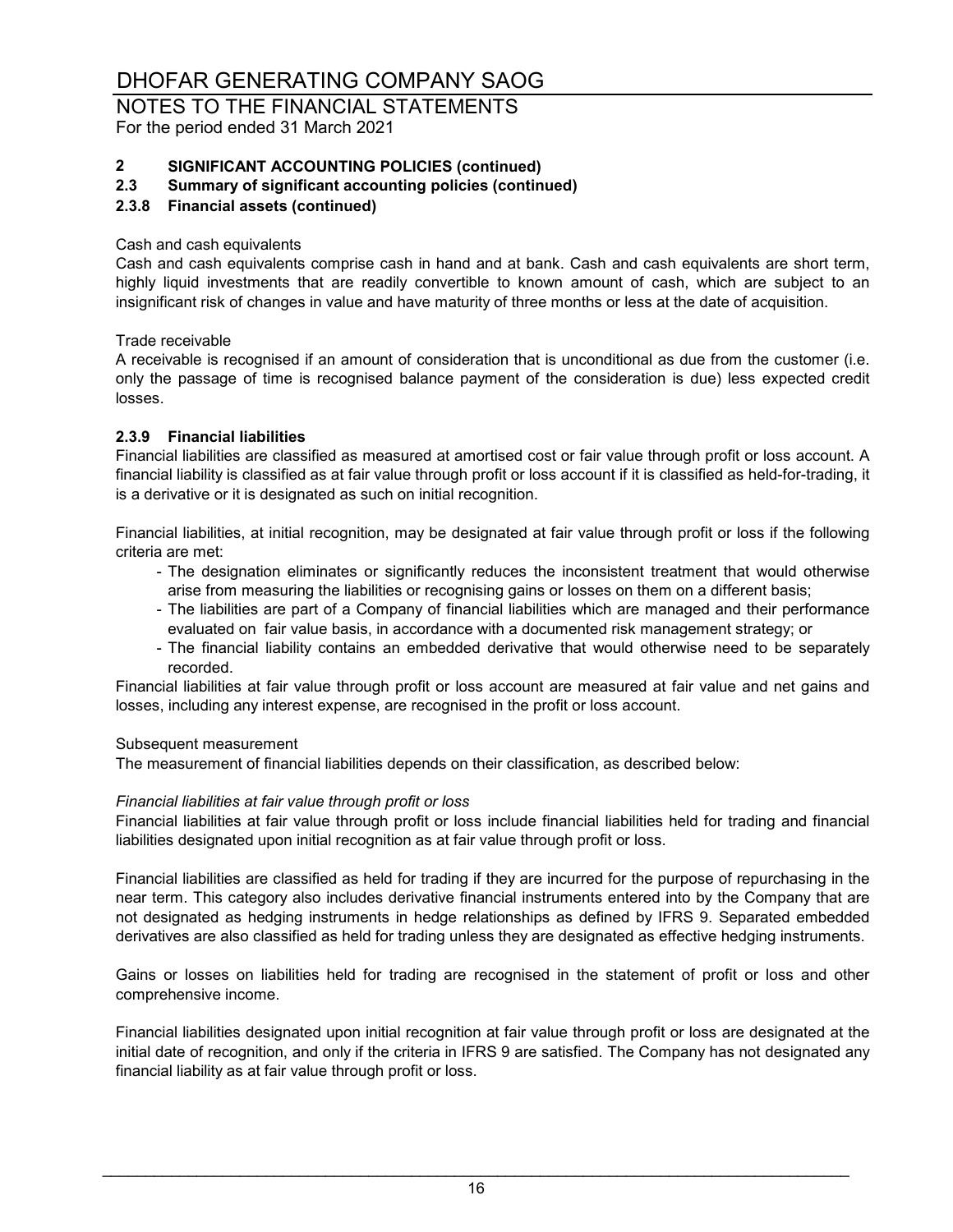# NOTES TO THE FINANCIAL STATEMENTS

For the period ended 31 March 2021

# **2 SIGNIFICANT ACCOUNTING POLICIES (continued)**

**2.3 Summary of significant accounting policies (continued)**

# **2.3.9 Financial liabilities (continued)**

# *Financial liabilities at amortized cost (loans and borrowings)*

This is the category most relevant to the Company. After initial recognition, interest-bearing loans and borrowings are subsequently measured at amortized cost using the EIR method. Gains and losses are recognised in statement of profit or loss and other comprehensive income when the liabilities are derecognised as well as through the EIR amortization process.

Amortized cost is calculated by taking into account any discount or premium on acquisition and fees or costs that are an integral part of the EIR. The EIR amortization is included as finance costs in the statement of profit or loss and other comprehensive income.

# *Derecognition*

A financial liability is derecognised when the obligation under the liability is discharged or cancelled or expires. When an existing financial liability is replaced by another from the same lender on substantially different terms, or the terms of an existing liability are substantially modified, such an exchange or modification is treated as the derecognition of the original liability and the recognition of a new liability. The difference in the respective carrying amounts is recognised in the statement of profit or loss and other comprehensive income.

### Trade and other payable

Liabilities are recognised for the amount to be paid for goods and services rendered, whether or not billed to the Company.

# **2.3.10 Derivative financial instruments and hedge accounting**

#### *Initial recognition and subsequent measurement*

The Company uses derivative financial instruments, such as interest rate swaps to hedge interest rate risks. Such derivative financial instruments are initially recognised at fair value on the date on which a derivative contract is entered into and are subsequently remeasured at fair value. Derivatives are carried as financial assets when the fair value is positive and as financial liabilities when the fair value is negative.

For the purpose of hedge accounting, hedges are classified as:

- Fair value hedges when hedging the exposure to changes in the fair value of a recognised asset or liability or an unrecognised firm commitment
- Cash flow hedges when hedging the exposure to variability in cash flows that is either attributable to a particular risk associated with a recognised asset or liability or a highly probable forecast transaction or the foreign currency risk in an unrecognised firm commitment

At the inception of a hedge relationship, the Company formally designates and documents the hedge relationship to which it wishes to apply hedge accounting and the risk management objective and strategy for undertaking the hedge.

The documentation includes identification of the hedging instrument, the hedged item, the nature of the risk being hedged and how the Company will assess whether the hedging relationship meets the hedge effectiveness requirements (including the analysis of sources of hedge ineffectiveness and how the hedge ratio is determined). A hedging relationship qualifies for hedge accounting if it meets all of the following effectiveness requirements:

- There is 'an economic relationship' between the hedged item and the hedging instrument.
- The effect of credit risk does not 'dominate the value changes' that result from that economic relationship.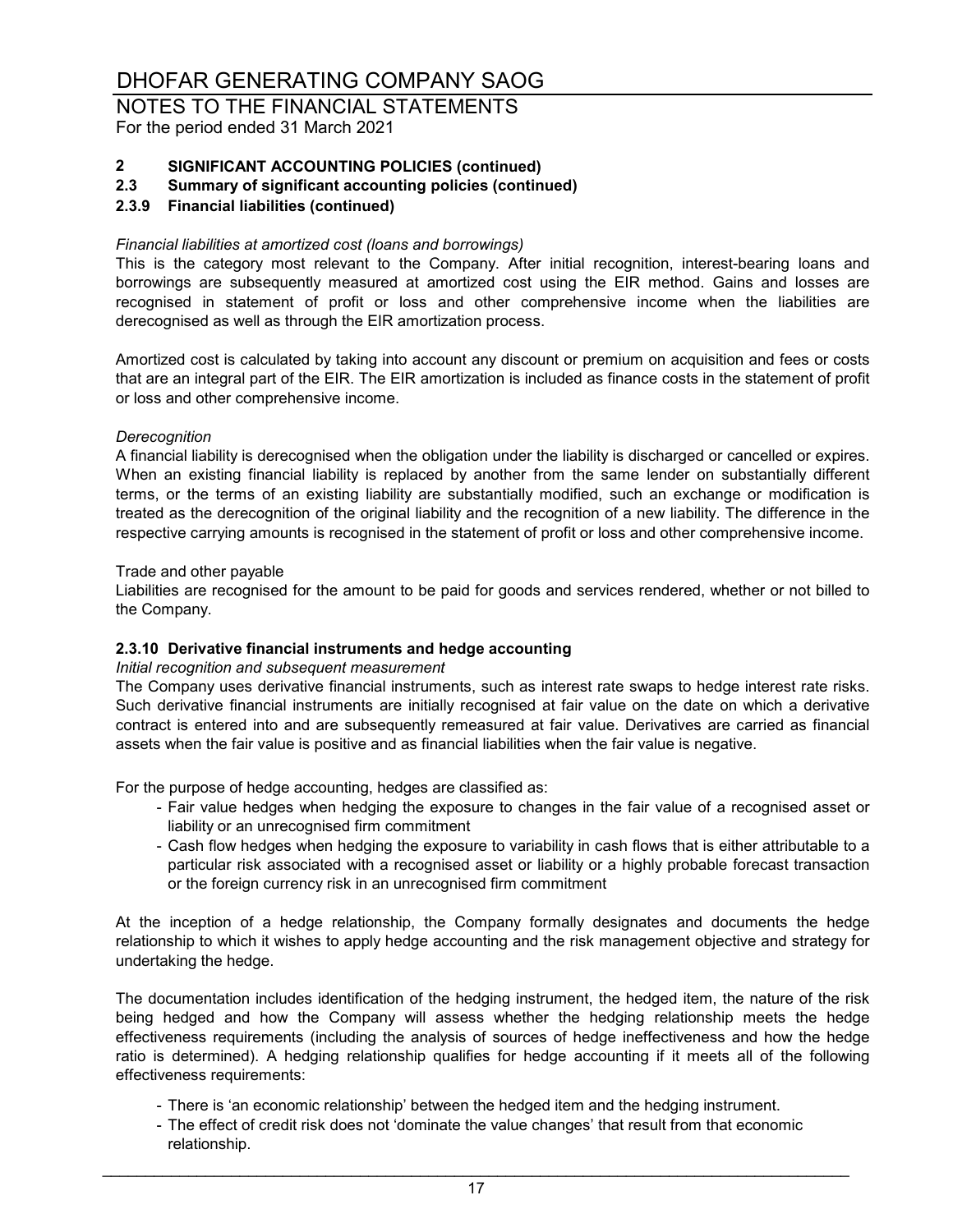# NOTES TO THE FINANCIAL STATEMENTS For the period ended 31 March 2021

# **2 SIGNIFICANT ACCOUNTING POLICIES (continued)**

**2.3 Summary of significant accounting policies (continued)**

# **2.3.10 Derivative financial instruments and hedge accounting (continued)**

- The hedge ratio of the hedging relationship is the same as that resulting from the quantity of the hedged item that the Company actually hedges and the quantity of the hedging instrument that the Company actually uses to hedge that quantity of hedged item.

Hedges that meet all the qualifying criteria for hedge accounting are accounted for, as described below:

# *Cash flow hedges*

The effective portion of the gain or loss on the hedging instrument is recognised in OCI in the cash flow hedge reserve, while any ineffective portion is recognised immediately in the statement of profit or loss and other comprehensive income. The cash flow hedge reserve is adjusted to the lower of the cumulative gain or loss on the hedging instrument and the cumulative change in fair value of the hedged item.

The amounts accumulated in OCI are accounted for, depending on the nature of the underlying hedged transaction. If the hedged transaction subsequently results in the recognition of a non-financial item, the amount accumulated in equity is removed from the separate component of equity and included in the initial cost or other carrying amount of the hedged asset or liability. This is not a reclassification adjustment and will not be recognised in OCI for the year. This also applies where the hedged forecast transaction of a nonfinancial asset or non-financial liability subsequently becomes a firm commitment for which fair value hedge accounting is applied.

If cash flow hedge accounting is discontinued, the amount that has been accumulated in OCI must remain in accumulated OCI if the hedged future cash flows are still expected to occur. Otherwise, the amount will be immediately reclassified to statement of profit or loss as a reclassification adjustment.

After discontinuation, once the hedged cash flow occurs, any amount remaining in accumulated OCI must be accounted for depending on the nature of the underlying transaction as described above.

# **2.3.11 Inventories**

Inventories are stated at the lower of cost and net realizable value. Costs are those expenses incurred in bringing each product to its present location and condition. Cost is calculated using the weighted average method. Net realizable value represents the estimated selling price for inventories less all estimated costs of completion and costs necessary to make the sale.

# *General*

Provisions are recognised when the Company has a present obligation (legal or constructive) as a result of a past event, it is probable that an outflow of resources embodying economic benefits will be required to settle the obligation and a reliable estimate can be made of the amount of the obligation. When the Company expects some or all of a provision to be reimbursed, for example, under an insurance contract, the reimbursement is recognised as a separate asset, but only when the reimbursement is virtually certain. The expense relating to a provision is presented in the statement of profit or loss net of any reimbursement.

If the effect of the time value of money is material, provisions are discounted using a current pre-tax rate that reflects, when appropriate, the risks specific to the liability. When discounting is used, the increase in the provision due to the passage of time is recognised as a finance cost.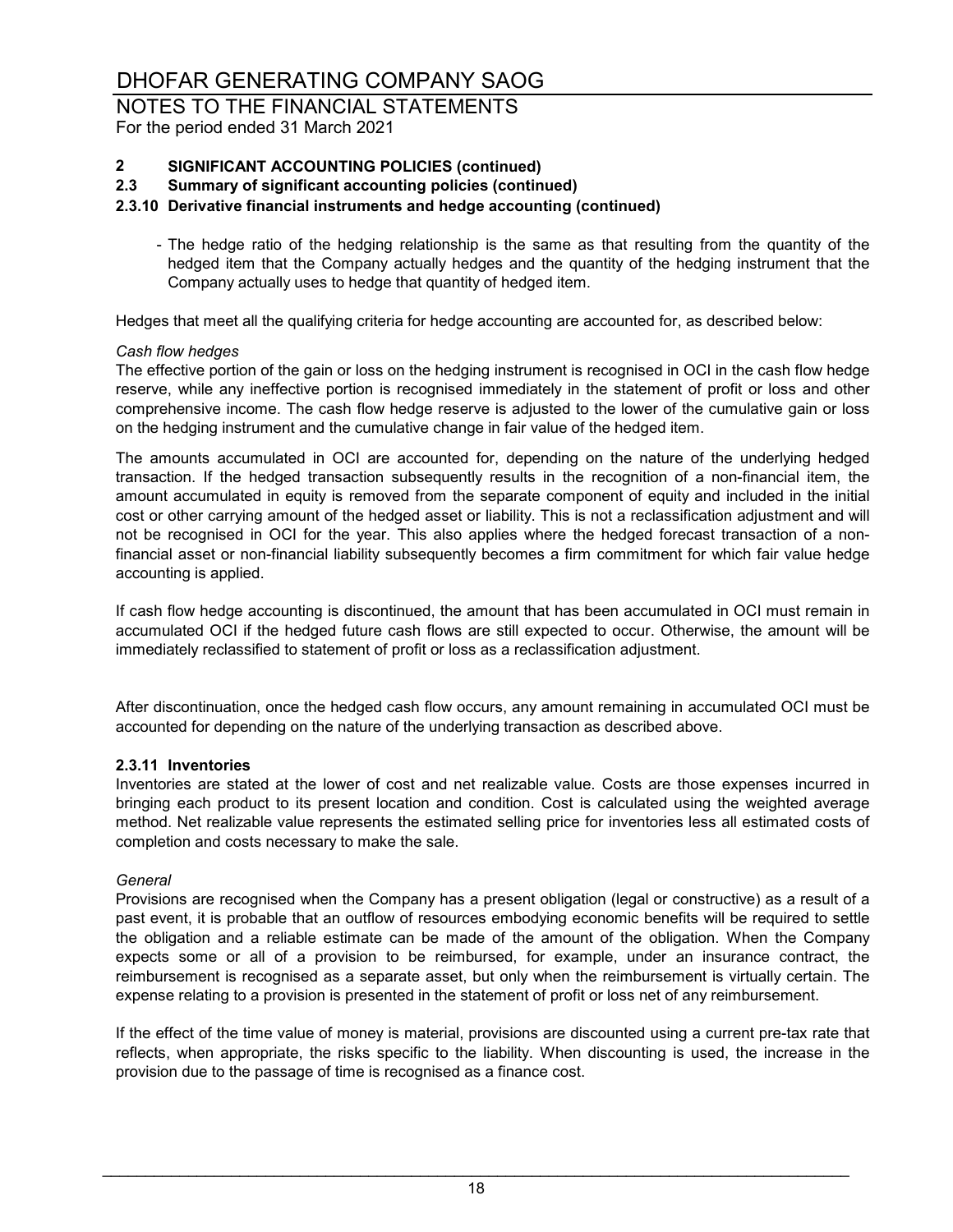NOTES TO THE FINANCIAL STATEMENTS For the period ended 31 March 2021

# **2 SIGNIFICANT ACCOUNTING POLICIES (continued)**

**2.3 Summary of significant accounting policies (continued)**

# **2.3.11 Inventories (continued)**

# *Decommissioning liability*

The Company records a provision for decommissioning costs as there is a present obligation as a result of activities undertaken pursuant to the Usufruct and PPA. Decommissioning costs are provided for at the present value of expected costs to settle the obligation using estimated cash flows and are recognised as part of the cost of the relevant asset. The cash flows are discounted at a current pre-tax rate that reflects the risks specific to the decommissioning liability. The unwinding of the discount is expensed as incurred and recognised in the statement of profit or loss and other comprehensive income as a finance cost. The estimated future costs of decommissioning are reviewed annually and adjusted as appropriate. Changes in the estimated future costs, or in the discount rate applied, are added to or deducted from the cost of the asset except for the asset given on finance lease.

# **2.3.12 Employee benefits**

End of service benefits are accrued in accordance with the terms of employment of the Company's employees at the reporting date, having regard to the requirements of the Oman Labor Law 2003 and its amendment and IAS-19 'Employee benefits' as amended. Employee entitlements to annual leave and Air passage are recognised when they accrue to employees and an accrual is made for the estimated liability arising as a result of services rendered by employees up to the reporting date. These accruals are included in current liabilities, while that relating to end of service benefits is disclosed as a non-current liability. Contributions to a defined contribution retirement plan and occupational hazard insurance for Omani employees in accordance with the Omani Social Insurances Law of 1991 are recognised as an expense in the statement of profit or loss and other comprehensive income as incurred.

# **2.3.13 Borrowing costs**

Borrowing costs directly attributable to the acquisition, construction or production of an asset that necessarily takes a substantial period of time to get ready for its intended use or sale are capitalised as part of the cost of the asset.

All other borrowing costs are expensed in the period in which they occur. Borrowing costs consist of interest and other costs that an entity incurs in connection with the borrowing of funds.

#### **2.3.14 Share capital**

Share capital is recorded at the proceeds received.

# **2.3.15 Dividend on ordinary shares**

Dividends on ordinary shares are recognised as a liability and deducted from equity when they are approved by the Company's shareholders.

# **2.3.16 Directors' remuneration**

The Directors' remuneration is governed by the Memorandum of Association of the Company and the Commercial Companies Law.

The Annual General Meeting shall determine and approve the remuneration and the sitting fees for the Board of Directors and its sub-committees and the distribution of dividends to the shareholders.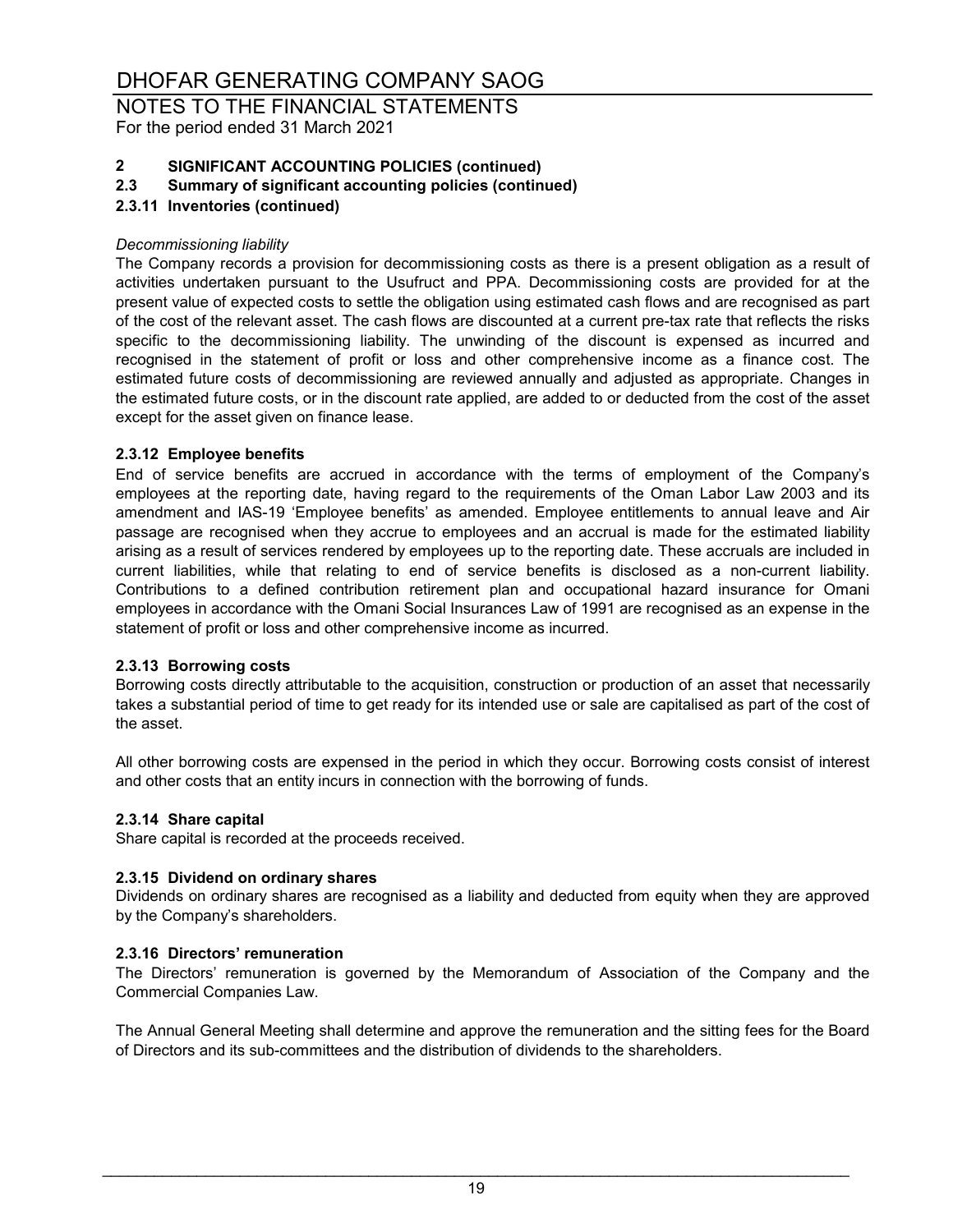# NOTES TO THE FINANCIAL STATEMENTS

For the period ended 31 March 2021

# **3 CRITICAL ACCOUNTING ESTIMATES AND JUDGEMENTS**

The preparation of the financial statements requires management to make estimates and assumptions that affect the reported amount of financial assets and liabilities at the date of the financial statements and the resultant provisions and changes in fair value for the year. Such estimates are necessarily based on assumptions about several factors involving varying, and possibly significant, degrees of judgment and uncertainty and actual results may differ from management's estimates resulting in future changes in estimated assets and liabilities.

The following are the significant estimates and judgements used in the preparation of the financial statements:

# **3.1** Judgements

# **a) Classification of Generation plant as a lease**

Judgement is required to ascertain whether the PPA agreement with OPWP is a concession arrangement as per IFRIC 12: Service Concession Arrangements or contains a lease as per IFRS 16: Leases and if the agreement contains a lease, judgement is required to classify the lease as an operating lease or a finance lease as per IFRS 16 Leases. Management has evaluated the applicability of IFRIC 12 - Service Concession Arrangements and concluded that IFRIC 12 is not applicable to the arrangement as the residual interest is borne by the Company and not OPWP. The estimated useful life of the plant of 40 years takes into account the Company's right to extend the land lease under a Usufruct Agreement for an additional term of 25 years.

Furthermore, the residual value of the 445 MW power plant will have substantial value at the conclusion of the PPA and the Company will be able to continue to generate revenue through electricity generation taking into account the government's future plans related to power sector in Oman.

# **b) Leases - Identification of lease and lease classification**

The Company has entered into the PPA with OPWP to generate electricity and make available the power capacity from its Plant. The PPA covers both the plants i.e 273 MW power plant and 445 MW power plant. Management considers the requirements of IFRS 16 which sets out guidelines to determine when an arrangement might contain a lease.

The determination of whether an arrangement is, or contains, a lease is based on the substance of the arrangement at inception date whether fulfilment of the arrangement is dependent on the use of a specific asset or assets and the arrangement conveys a right to use the asset.

Once a determination is reached that an arrangement contains a lease, the lease arrangement is classified as either financing or operating according to the principles in IFRS 16. A lease that conveys the majority of the risks and rewards of operation is a finance lease. A lease other than a finance lease is an operating lease.

# **(I) Finance lease**

Based on management's evaluation, the PPA with OPWP with respect to 273 MW power plant has been classified as a finance lease under IFRS 16, since significant risks and rewards associated with the ownership of the plant are transferred to OPWP. As per the terms of PPA, the power generation is dependent on the Company's plant and OPWP, being the sole procurer of power generation in Oman, obtains significant amount of the power generated by the Company's plant. Accordingly, management has concluded that the PPA satisfies the requirements of IFRS 16.

Further management has assessed the lease classification as per the requirements of IFRS 16 and has concluded that the arrangement is a finance lease, as the term of PPA is for the major part of the remaining economic life of the Company's plant. Accordingly, a finance lease receivable has been recognised in the financial statements.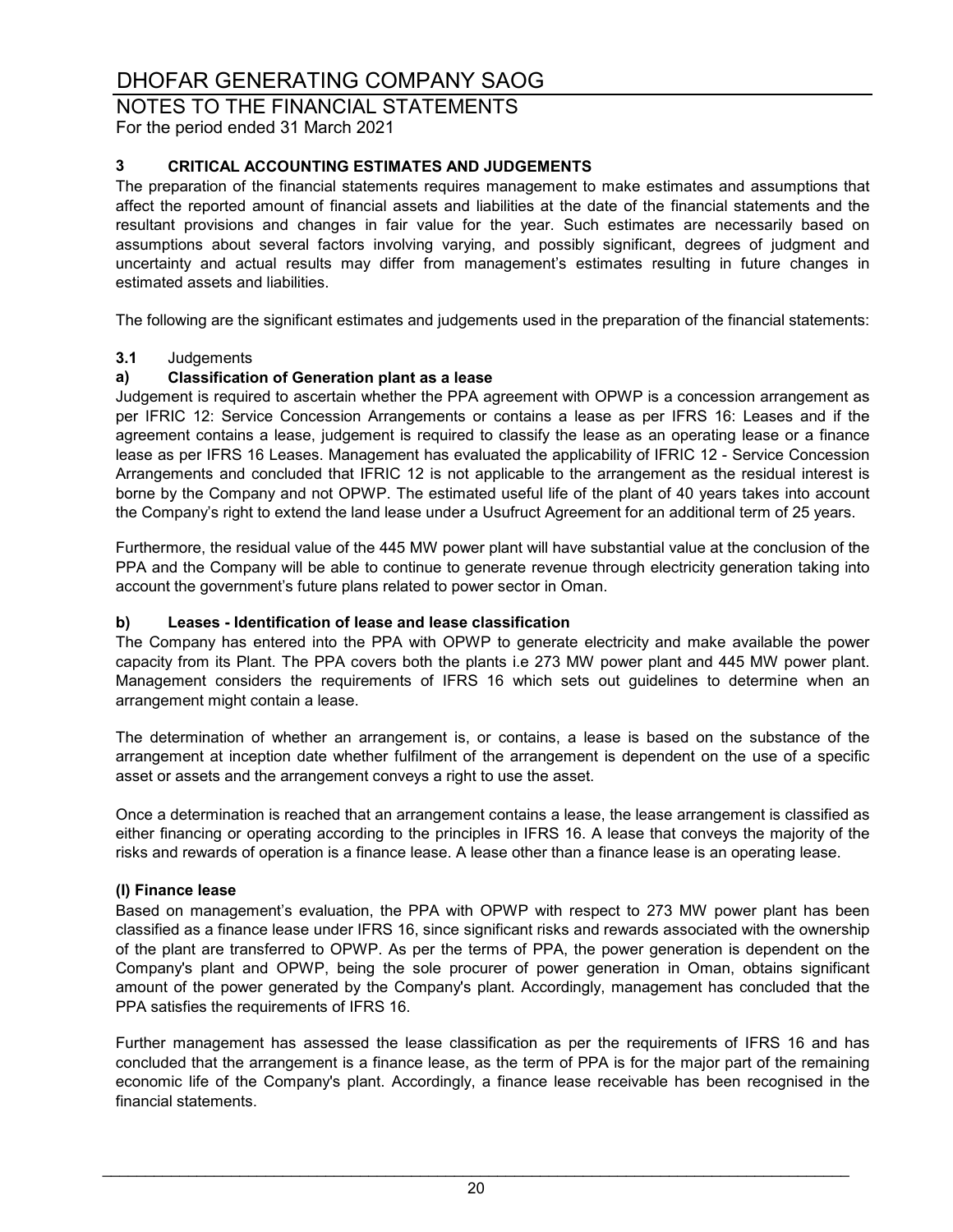# NOTES TO THE FINANCIAL STATEMENTS

For the period ended 31 March 2021

# **3 CRITICAL ACCOUNTING ESTIMATES AND JUDGEMENTS (continued)**

# **3.2 Leases - Identification of lease and lease classification (continued)**

The primary basis for this conclusion being that the PPA is for substantial portion of the life of the plant and the present value of minimum lease payments substantially equates the fair value of the plant at the inception of the lease.

# **(II) Operating lease**

Based on management's evaluation, the PPA with OPWP with respect to 445 MW power plant has been classified as a operating lease under IFRS 16 since significant risks and rewards associated with the ownership of the plant lies with the Company. The primary basis for this conclusion is that the PPA is for a term of fifteen years while the economic life of the power plant is estimated to be forty years. The present value of minimum lease payments under the PPA does not substantially recover the fair value of the plant at the inception of the lease. Further, the residual risk is borne by the Company.

# **c) Novel Coronavirus (Covid-19)**

In January 2020, the World Health Organization ("WHO") announced a global health emergency due to the outbreak of coronavirus ("COVID-19"). Based on the rapid increase in exposure and infections across the world, WHO, in March 2020, classified the COVID-19 outbreak as a pandemic. Actions taken by governmental authorities, nongovernmental organizations, businesses and individuals around the world to slow the COVID-19 pandemic and associated consumer behaviour have negatively impacted forecasted global economic activity, thereby resulting in lower demand for oil. This has created a current and forecasted oversupply, precipitating the steep decline in oil prices and an increase in oil price volatility.

Management continues to closely monitoring the situation to manage the business disruption on its operations and financial performance. While circumstances are continually evolving, the risks are mitigated by the committed contract with its customer, preventive measures taken by management to mitigate operational risks; further cost cutting measures taken to improve financial resilience in the current environment.

Management has performed an assessment of the potential impact of the pandemic on its financial statements for the year ended and has concluded that there is no material impact to the operations or the profitability of the Company. As the situation is evolving, management will continue to monitor the situation and adjust its critical judgements and estimates, as necessary, during the course of 2021.

# **d) Revenue Recognition**

The Company is entitled to receive various consideration under PPA related capacity allowance, operation & maintenance allowance, fuel allowance, electrical energy allowance etc. As per requirements of IFRS 15 'Revenue from contracts with customer', management had assessed the distinct performance obligations promised under PPA, determined the transaction price, allocated the transaction price to separate performance obligations and existence of significant financing component in the PPA. Accordingly, the revenue is recognized when control of goods or services is transferred to the customer.

Due to different performance obligations and considerations under PPA, management judgement is involved in assessment the above factors for revenue recognition. Further the major maintenance revenue related to 273 MW power plant is estimated based on expected major maintenance cost over the term of PPA. Accordingly if actual major maintenance cost differ from estimates, the major maintenance revenue for the period would be impacted to such extent.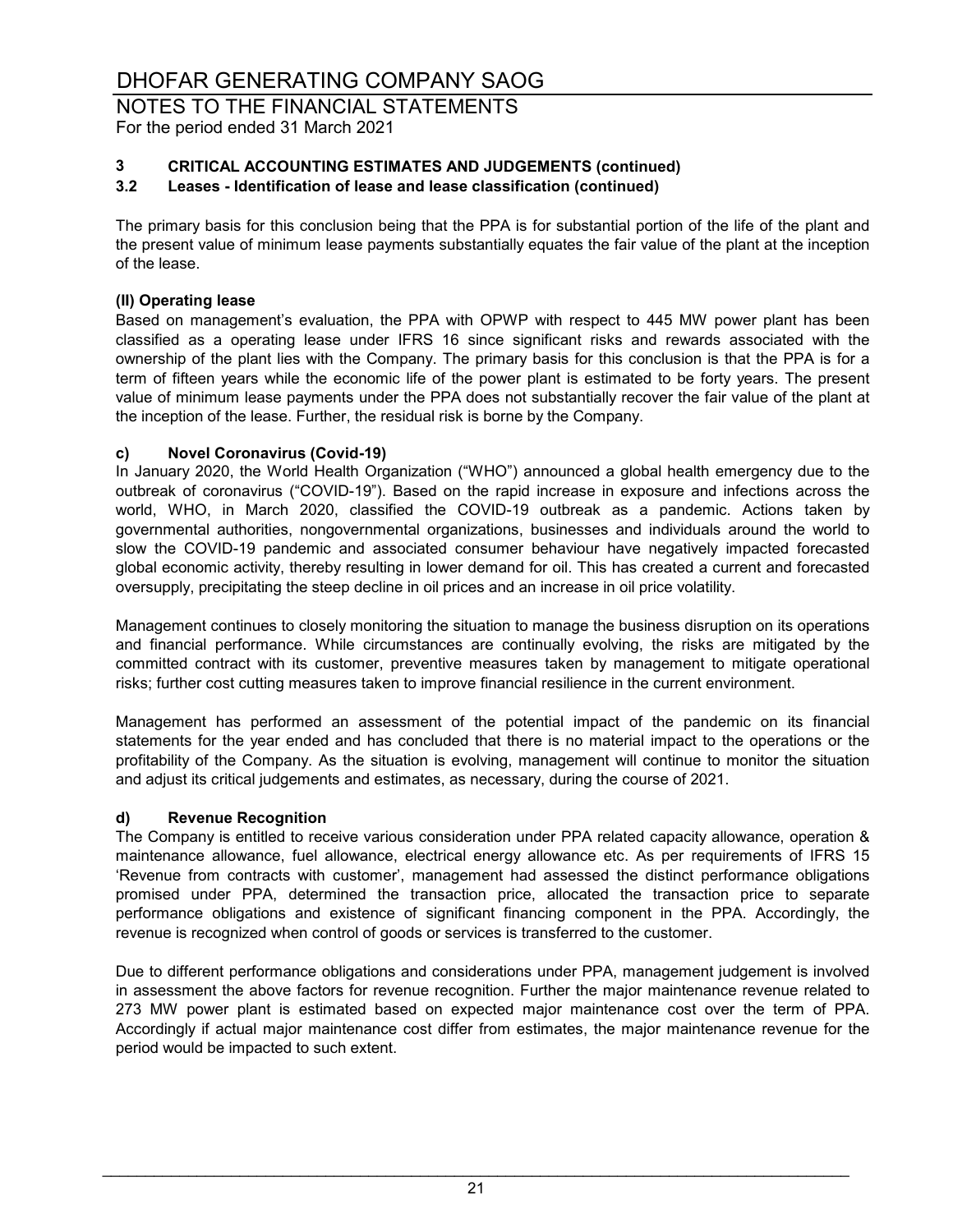# NOTES TO THE FINANCIAL STATEMENTS

For the period ended 31 March 2021

# **3 CRITICAL ACCOUNTING ESTIMATES AND JUDGEMENTS (continued)**

# **3.2 Estimates and assumptions**

# **a) Provision for decommissioning obligation**

Upon expiry of their respective Usufruct, the Company will have an obligation to remove the facilities and restore the affected area. The estimated cost, discount rate and risk rate used in the provision for decommissioning costs calculation is based on management's best estimates.

# **b) Impairment of finance lease receivables and major maintenance receivable**

The Company assesses on a forward looking basis the expected credit losses associated with its finance lease receivable and major maintenance receivable carried at amortized cost. The impairment provisions for financial lease receivable assessed based on the ECL model, using assumptions about risk of default and expected loss rates. The Company uses judgement in making these assumptions and selecting the inputs to the impairment calculation, based on the past history, existing market conditions as well as forward looking estimates at the end of each reporting period.

# **c) Provision for expected credit losses of trade receivables and contract assets**

The Company uses a provision matrix to calculate ECLs for trade receivables and contract assets. The provision rates are based on the Company's historical observed default rates.

The provision matrix is initially based on the Company's historical observed default rates. The Company will calibrate the matrix to adjust the historical credit loss experience with forward-looking information. For instance, if forecast economic conditions (i.e., gross domestic product) are expected to deteriorate over the next year, the historical default rates are adjusted. At every reporting date, the historical observed default rates are updated and changes in the forward-looking estimates are analyzed.

Company uses a provision matrix to calculate ECLs for trade receivables and contract assets. The provision rates are based on days past due for groupings of various customer segments that have similar loss patterns (i.e., by geography, product type, customer type and rating, and coverage by letters of credit and other forms of credit insurance). The assessment of the correlation between historical observed default rates, forecast economic conditions and ECLs is a significant estimate. The amount of ECLs is sensitive to changes in circumstances and of forecast economic conditions. The Company's historical credit loss experience and forecast of economic conditions may also not be representative of customer's actual default in the future.

# **d) Electrical connection agreement – determining control and useful life of connection assets**

The Company had entered into electrical connection agreements with transmission company for connection to the transmission system. The Company applies judgement in evaluating the terms of the contract to determine the control of connection assets. As per management's assessment, considering the load dispatch center function of transmission company along with right to operate and maintain the connection assets, it is concluded that the control for connection assets remains with the transmission company. Further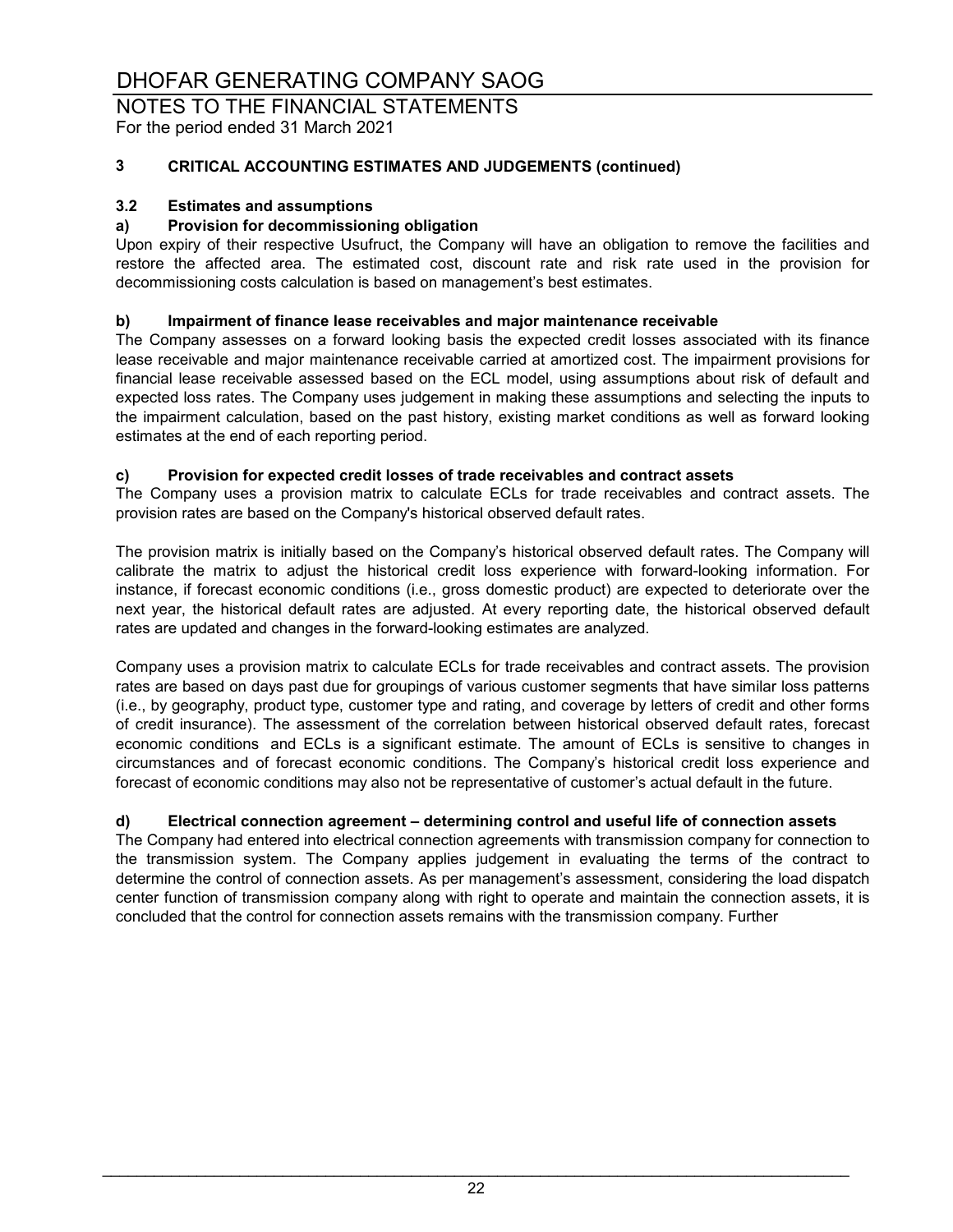NOTES TO THE FINANCIAL STATEMENTS

For the period ended 31 March 2021

#### **4 PLANT, EQUIPMENT AND CAPITAL WORK IN PROGRESS**

|                                                                                      | Plant                      | <b>Plant capital</b><br>spares and<br>other<br>equipment | Decommissio-<br>ning asset      | <b>Computers and</b><br>equipment | Computer<br>software | <b>Motor vehicles</b> | <b>Furniture and</b><br>fixture |                                                 | Sub total Capital work-in-<br>progress | <b>Total</b>                                     |
|--------------------------------------------------------------------------------------|----------------------------|----------------------------------------------------------|---------------------------------|-----------------------------------|----------------------|-----------------------|---------------------------------|-------------------------------------------------|----------------------------------------|--------------------------------------------------|
|                                                                                      | <b>RO</b>                  | <b>RO</b>                                                | <b>RO</b>                       | <b>RO</b>                         | <b>RO</b>            | <b>RO</b>             | <b>RO</b>                       | <b>RO</b>                                       | <b>RO</b>                              | <b>RO</b>                                        |
| Cost:<br>At 1 January 2021<br><b>Additions</b><br>Adjustment (note 15)               | 158,926,392                | 1,480,899                                                | 1,393,077                       | 317,793                           | 102,254              | 19,750                | 57,880                          | 162,298,045                                     | 92,907<br>75,134                       | 162,390,952<br>75,134                            |
| At 31 March 2021                                                                     | 158,926,392                | 1,480,899                                                | 1,393,077                       | 317,793                           | 102,254              | 19,750                | 57,880                          | 162,298,045                                     | 168,041                                | 162,466,086                                      |
| Depreciation:<br>At 1 January 2021<br>Depreciation for the period                    | 11,377,225<br>948,042      | 540,919<br>20,568                                        | 69,639<br>8,942                 | 149,524<br>11,479                 | 94,195<br>1,733      | 17,221<br>988         | 48,823<br>2,719                 | 12,297,546<br>994,471                           |                                        | 12,297,546<br>994,471                            |
| At 31 March 2021                                                                     | 12,325,267                 | 561,487                                                  | 78,581                          | 161,003                           | 95,928               | 18,209                | 51,542                          | 13,292,017                                      |                                        | 13,292,017                                       |
| Net book value:<br>At 31 March 2021                                                  | 146,601,125                | 919,412                                                  | 1,314,496                       | 156,790                           | 6,326                | 1,541                 | 6,338                           | 149,006,028                                     | 168,041                                | 149,174,069                                      |
| Cost:<br>At 1 January 2020<br><b>Additions</b><br>Adjustments<br>At 31 December 2020 | 158,926,392<br>158,926,392 | 1,480,899<br>1,480,899                                   | 928,519<br>464,558<br>1,393,077 | 265,758<br>52,035<br>317,793      | 102,254<br>102,254   | 19,750<br>19,750      | 57,880<br>57,880                | 161,781,452<br>52,035<br>464,558<br>162,298,045 | 8,165<br>84,742<br>92,907              | 161,789,617<br>136,777<br>464,558<br>162,390,952 |
| Depreciation:<br>At 1 January 2020<br>Depreciation for the year                      | 7.585.062<br>3,792,163     | 458,647<br>82,272                                        | 46,426<br>23,213                | 109,614<br>39,910                 | 84,520<br>9,675      | 13,271<br>3,950       | 37,539<br>11,284                | 8,335,079<br>3,962,467                          |                                        | 8,335,079<br>3,962,467                           |
| At 31 December 2020                                                                  | 11,377,225                 | 540,919                                                  | 69,639                          | 149,524                           | 94,195               | 17,221                | 48.823                          | 12,297,546                                      |                                        | 12,297,546                                       |
| Net book value:<br>At 31 December 2020                                               | 147,549,167                | 939,980                                                  | 1,323,438                       | 168,269                           | 8,059                | 2,529                 | 9,057                           | 150,000,499                                     | 92,907                                 | 150,093,406                                      |

(i) All plant and equipment are mortgaged with banks against the term loan (note 16)

(ii) The depreciation charge has been allocated in the statement of profit or loass and other comprehensive income as follows:

|                                               | 31-Mar-21 | 31-Dec-20 |
|-----------------------------------------------|-----------|-----------|
|                                               | RO        | RO        |
| Operating costs (note 21)                     | 988.074   | 3.933.069 |
| General and administrative expenses (note 22) | 6.397     | 29,398    |
|                                               | 994.471   | 3.962.467 |

(iii) Plant is constructed on a land which is taken on a long-term lease contract from Ministry of Housing.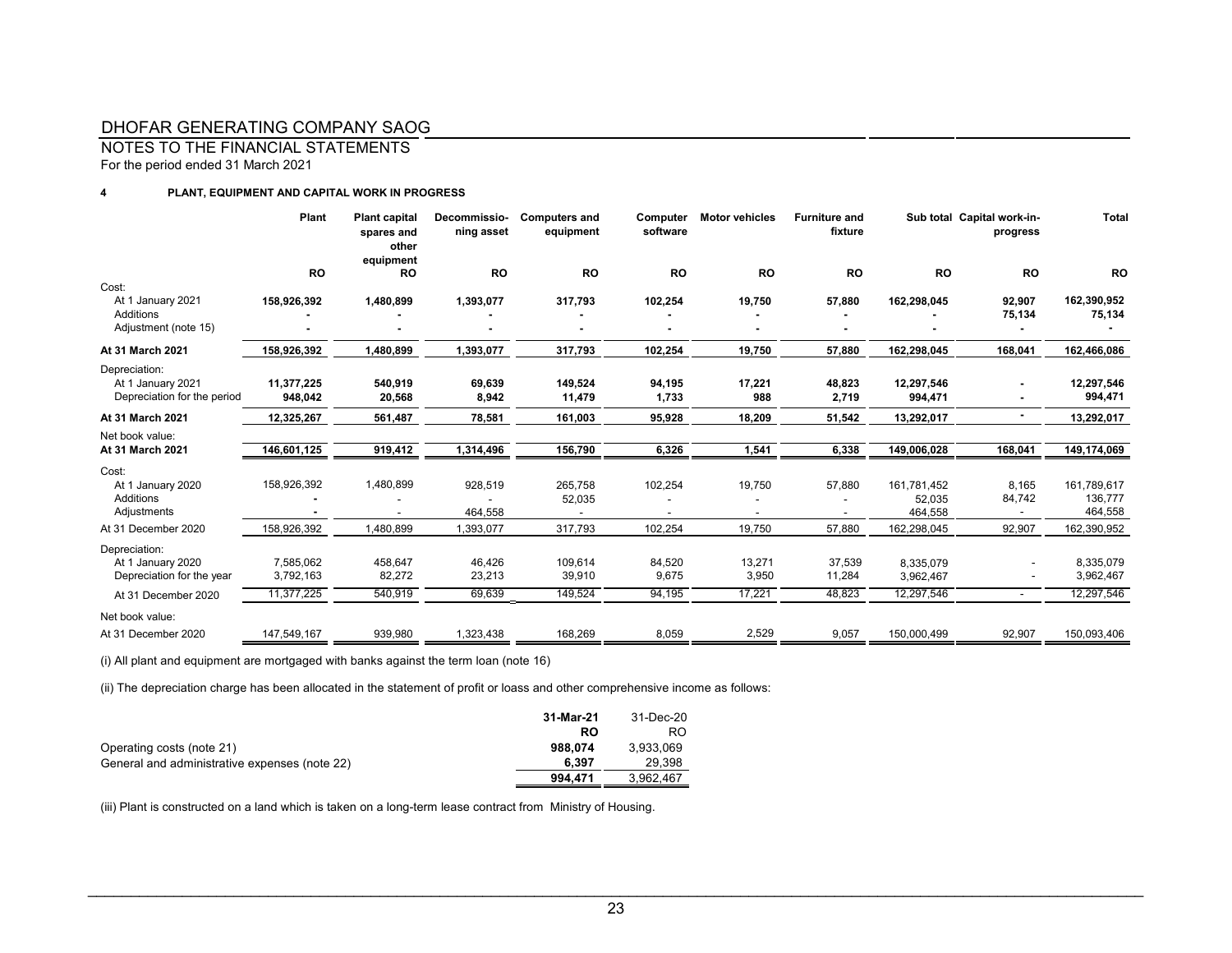$\sim 10^{-1}$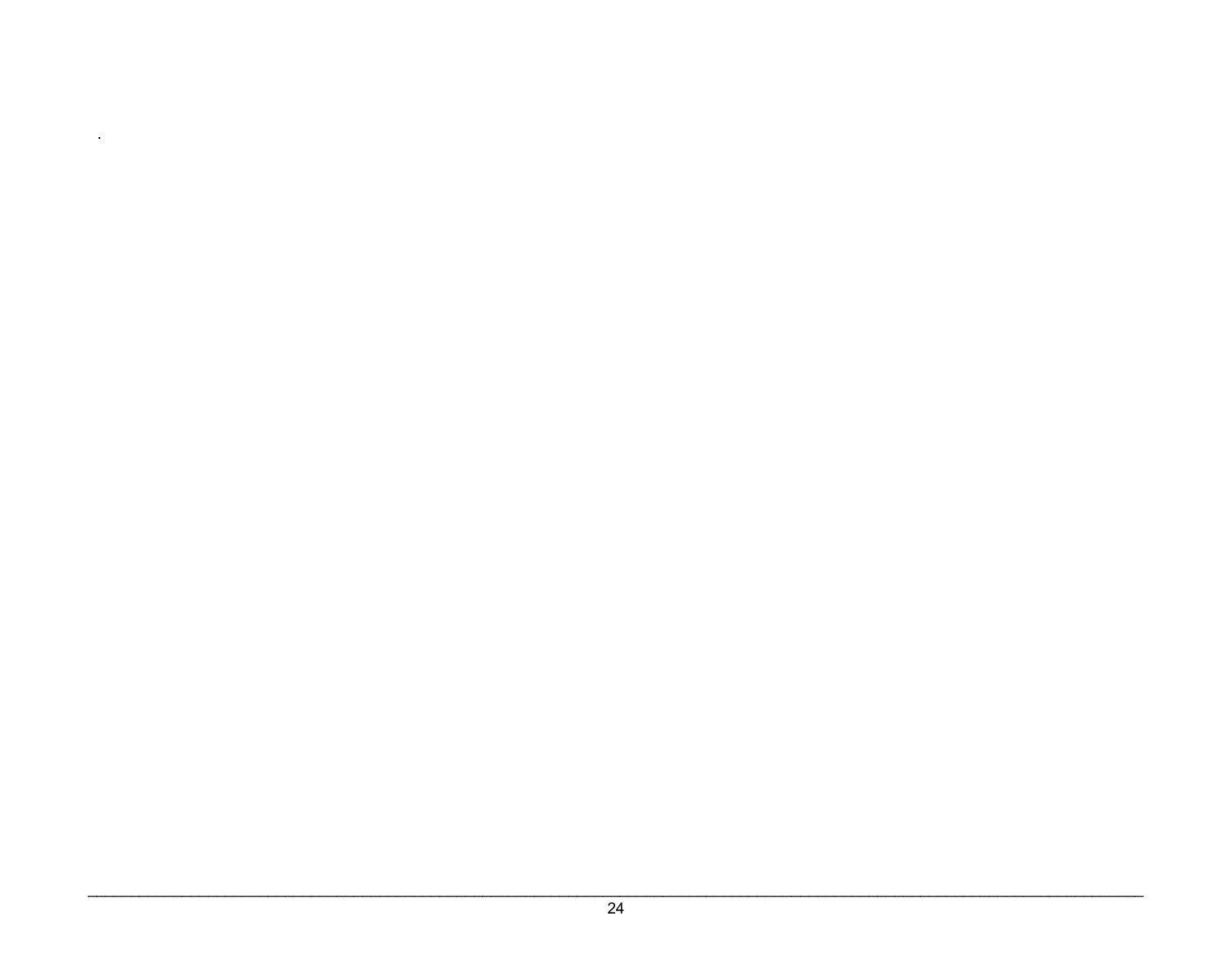# NOTES TO THE FINANCIAL STATEMENTS

For the period ended 31 March 2021

# **5 FINANCE LEASE RECEIVABLE**

As mentioned in note 3, the arrangement for 273 MW power plant is a finance lease. Accordingly, a finance lease receivable has been recognised for the 273 MW power plant in the financial statements.

|                                                                                            | 31-Mar-21<br><b>RO</b>   | 31-Dec-20<br>R <sub>O</sub> |
|--------------------------------------------------------------------------------------------|--------------------------|-----------------------------|
| Finance lease receivable - non current                                                     | 42,764,030               | 43,379,830                  |
| Less: provision for expected credit losses (note 22)                                       | (157, 582)<br>42,606,448 | (157,582)<br>43,222,248     |
| Finance lease receivable - current<br>Less: provision for expected credit losses (note 22) | 2,389,770<br>(8,506)     | 2.341.635<br>(8,506)        |
|                                                                                            | 2,381,264                | 2.333.129                   |
| Finance lease receivable<br>Less: provision for expected credit losses (note 22)           | 45,153,800<br>(166, 088) | 45.721.465<br>(166, 088)    |
|                                                                                            | 44.987.712               | 45.555.377                  |

The following table shows the maturity analysis of finance lease receivables:

|                                                        | <b>Less than</b><br>1 year<br><b>RO</b> | <b>Between</b><br>1 and 2 years<br><b>RO</b> | <b>Between</b><br>2 and 5 years<br>RO | More than<br>5 years<br><b>RO</b> | Total<br><b>RO</b> |
|--------------------------------------------------------|-----------------------------------------|----------------------------------------------|---------------------------------------|-----------------------------------|--------------------|
| 31 March 2021                                          |                                         |                                              |                                       |                                   |                    |
| Gross finance lease<br>receivables                     | 5,989,248                               | 5,989,248                                    | 17,967,745                            | 40,427,427                        | 70,373,668         |
| Less: unearned finance                                 |                                         |                                              |                                       |                                   |                    |
| income                                                 | (3,599,478)                             | (3,396,837)                                  | (8,795,425)                           | (9,428,128)                       | (25, 219, 868)     |
|                                                        | 2,389,770                               | 2,592,411                                    | 9,172,320                             | 30,999,299                        | 45,153,800         |
| 31 December 2020<br>Gross finance lease<br>receivables | 5,989,248                               | 5.989.248                                    | 17.967.745                            | 41.924.741                        | 71.870.982         |
| Less: unearned finance<br>income                       | (3,647,613)                             | (3,449,054)                                  | (8,980,176)                           | (10.072.674)                      | (26, 149, 517)     |
|                                                        | 2.341.635                               | 2,540,194                                    | 8,987,569                             | 31,852,067                        | 45,721,465         |

As at 31 March 2021, expected credit loss of RO 166,088 (2020: RO 166,088) was recognised against finance lease receivables.

### **6 MAJOR MAINTENANCE ACCRUED REVENUE**

|                                                                     | 31-Mar-21<br>RO | 31-Dec-20<br>RO. |
|---------------------------------------------------------------------|-----------------|------------------|
| At 1 January                                                        | 2,903,019       | 3,119,782        |
| Add: major maintenance revenue recognised during the year (note 20) | 21.684          | 361.271          |
| Add: finance income recognised during the year                      | 58.260          | 251,829          |
| Less: payments received during the period/ year                     | (207, 466)      | (829, 863)       |
| Closing balance                                                     | 2,775,498       | 2,903,019        |
| Less: provision for expected credit losses                          | (10, 546)       | (10, 546)        |
| At 31 March and 31 December                                         | 2,764,952       | 2,892,473        |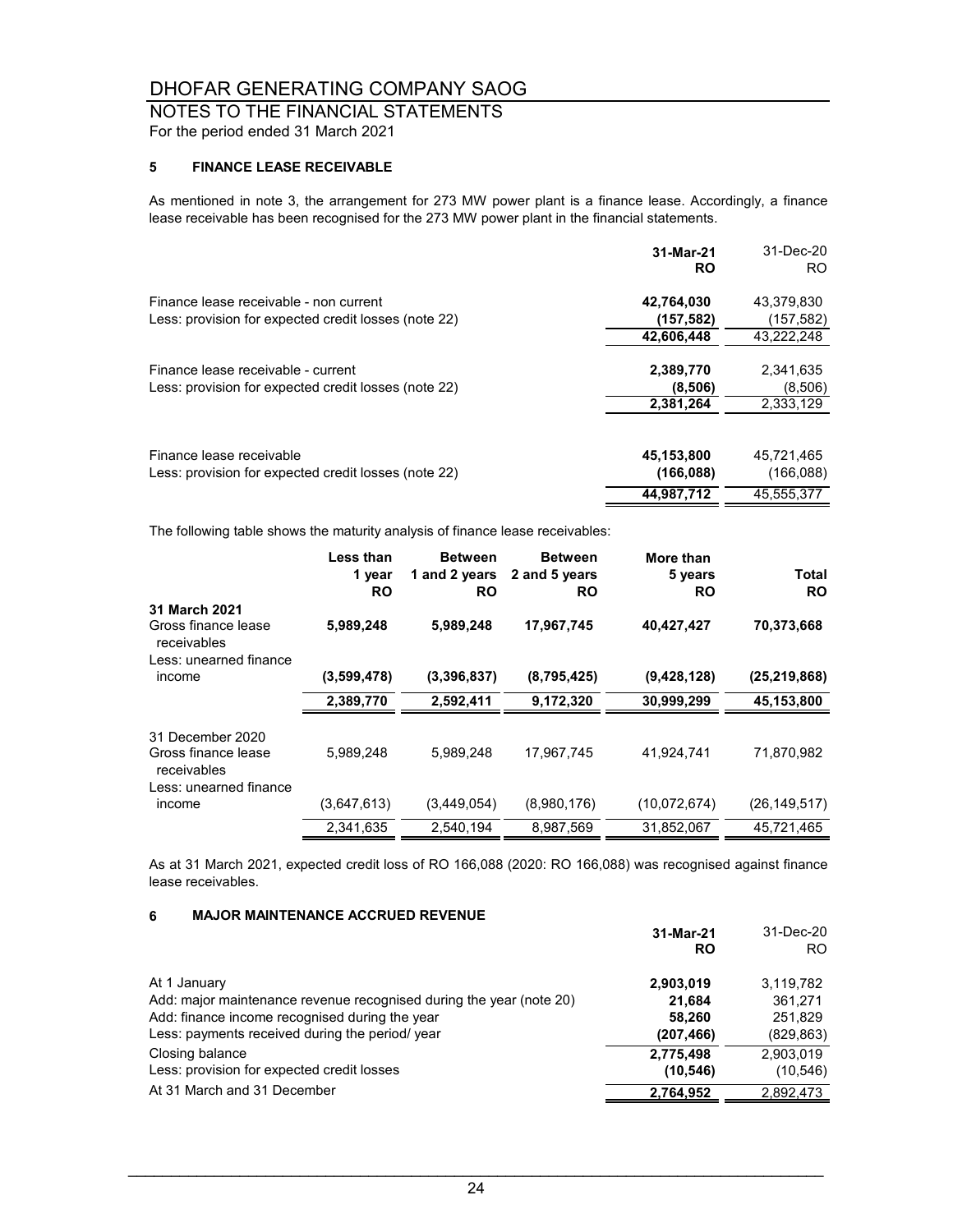# NOTES TO THE FINANCIAL STATEMENTS

For the period ended 31 March 2021

# **6 MAJOR MAINTENANCE ACCRUED REVENUE (Continued)**

|                                                                              | 31-Mar-21<br><b>RO</b> | 31-Dec-20<br>RO. |
|------------------------------------------------------------------------------|------------------------|------------------|
|                                                                              |                        |                  |
| Current and non-current classifications as at the reporting date as follows: |                        |                  |
| Non-current                                                                  | 2,292,740              | 2,316,152        |
| Less: provision for expected credit losses (note 22)                         | (8, 414)               | (8, 414)         |
|                                                                              | 2,284,326              | 2,307,738        |
|                                                                              |                        |                  |
| Current                                                                      | 482,758                | 586,867          |
| Less: provision for expected credit losses (note 22)                         | (2, 132)               | (2, 132)         |
|                                                                              | 480,626                | 584,735          |
|                                                                              |                        |                  |
| <b>INVENTORIES</b><br>$\overline{7}$                                         |                        |                  |
|                                                                              | 31-Mar-21              | 31-Dec-20        |
|                                                                              | <b>RO</b>              | RO.              |
| Spares and consumables                                                       | 2,808,780              | 2,794,368        |
| Fuel                                                                         | 2,800,903              | 2,876,037        |
|                                                                              | 5,609,683              | 5,670,405        |
|                                                                              |                        |                  |
| 8<br><b>TRADE AND OTHER RECEIVABLES</b>                                      |                        |                  |
|                                                                              | 31-Mar-21              | 31-Dec-20        |
|                                                                              | <b>RO</b>              | RO.              |
| Trade receivables from OPWP                                                  | 5,147,486              | 27,754,183       |
| Less: provision for expected credit losses                                   | (84, 348)              | (84, 348)        |
|                                                                              | 5,063,138              | 27,669,835       |
| Amount due from related parties                                              | 19,337                 |                  |
| Other receivables                                                            | 275,761                | 85,000           |
|                                                                              | 5.358.236              | 27,754,835       |

(i) Trade receivables are non-interest bearing and are on terms of 25 days.

(ii) At 31 March 2021, trade receivables at nominal value of RO 84,348 (2020: RO 84,348) has been impaired. The movements in the allowance for impairment of receivables is as follows:

|                                                                            | 31-Mar-21<br>RO | 31-Dec-20<br>R <sub>O</sub> |
|----------------------------------------------------------------------------|-----------------|-----------------------------|
| At 1 January<br>Provision charged during the year (note 22)                | 84.348          | 89,901<br>(5, 553)          |
| At 31 March and 31 December                                                | 84.348          | 84,348                      |
| (iii) The aging of unimpaired trade receivables at the reporting date was: |                 |                             |
| Less than 25 days                                                          | 2,802,578       | 2.689.603                   |
| $25$ to $90$ days                                                          | 2.263.768       | 2.410.663                   |
| 90 to 360 days                                                             | 11.480          | 14,376,842                  |
| More than 360 days                                                         | 69,660          | 8,277,075                   |
|                                                                            | 5.147.486       | 27,754,183                  |

(iv) Trade receivable consists of OMR 2,259,112 (2020 - OMR 24,968,287) outstanding from OPWP against the fuel cost allowance which is overdue as on reporting date.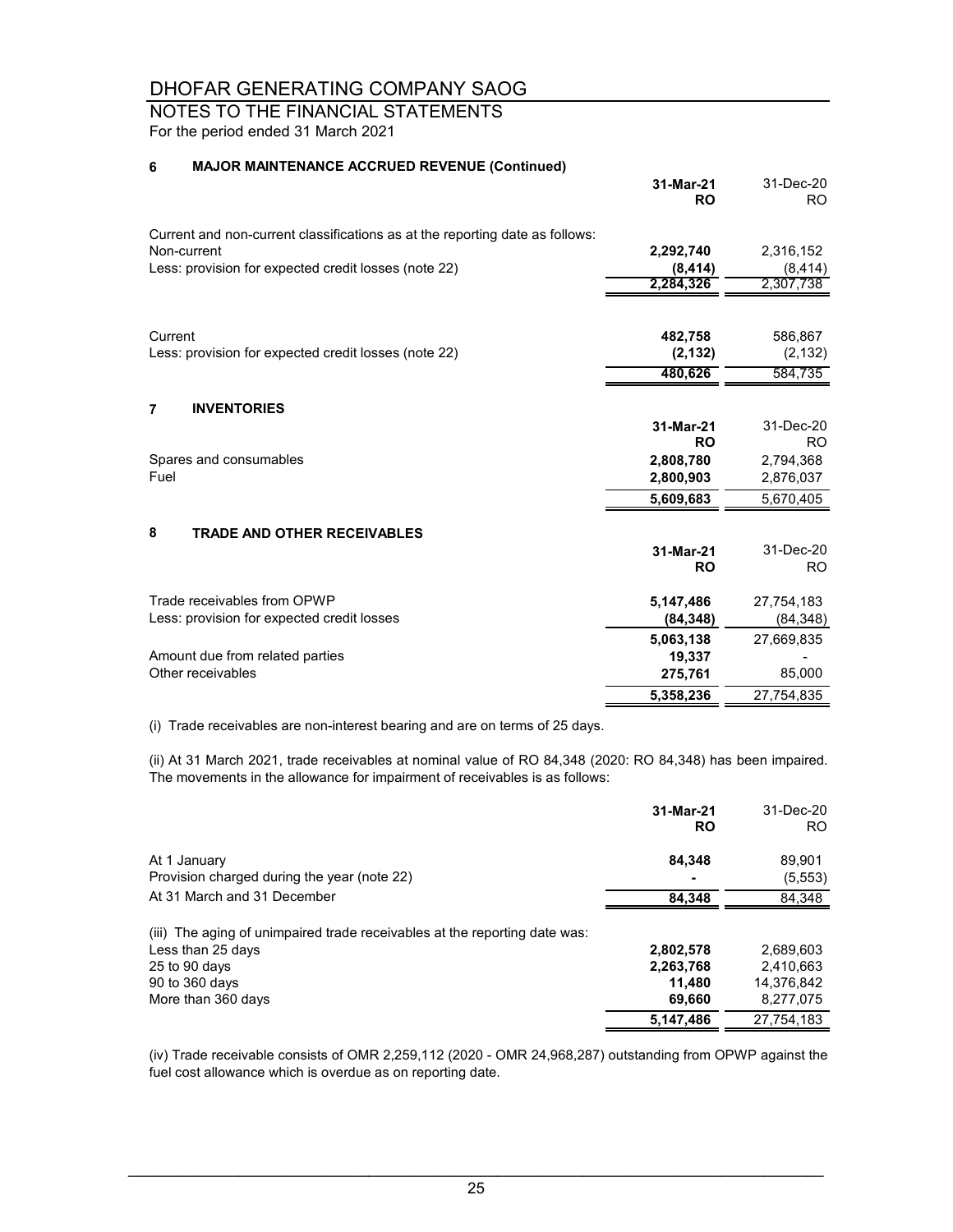# NOTES TO THE FINANCIAL STATEMENTS

For the period ended 31 March 2021

#### **9 ADVANCES AND PREPAYMENTS**

|                                                      | 31-Mar-21<br><b>RO</b> | 31-Dec-20<br>RO. |
|------------------------------------------------------|------------------------|------------------|
| Advances and others                                  | 1,863                  | 1,863            |
| Prepaid expenses                                     | 419,554                | 422,763          |
|                                                      | 421,417                | 424,626          |
| 10<br><b>CASH AND CASH EQUIVALENTS</b>               |                        |                  |
|                                                      | 31-Mar-21              | 31-Dec-20        |
|                                                      | <b>RO</b>              | RO.              |
| Cash at bank                                         | 1,397,993              | 4,665,002        |
| Less: allowance for expected credit losses (note 22) | (16, 949)              | (16, 949)        |
|                                                      | 1,381,044              | 4,648,053        |
| Cash in hand                                         | 625                    | 685              |
|                                                      | 1,381,669              | 4,648,738        |
| Cash and cash equivalents - gross                    | 1,398,618              | 4,665,687        |

Bank balances are placed with reputed financial institutions. Expected credit loss provision recognised on bank balances at 31 March 2021 is OMR 16,949 (2020 - OMR 16,949).

#### **11 SHARE CAPITAL**

The authorised share capital of the Company as at 31 March 2021 is RO 120,000,000 (31 December 2020 : RO 120,000,000). Issued and paid up capital as at 31 March 2021 is RO 22,224,000 (31 March 2020 : RO 22,224,000) of 100 baiza. The Company has one class of ordinary shares which carry no right to fixed income.

Shareholders who own 10% or more of the Company's share capital at the reporting date are:

|                                                                                   | 31-Mar-2021                |               | 31-Dec-2020                |               |
|-----------------------------------------------------------------------------------|----------------------------|---------------|----------------------------|---------------|
|                                                                                   | Percentage<br>shareholding | No. of shares | Percentage<br>shareholding | No. of shares |
| MAP Power Holding Company Limited<br>Mitsui & Co. Middle East and Africa Projects | 27%                        | 60.004.800    | 27%                        | 60.004.800    |
| Investment & Development Limited                                                  | 27%                        | 60.004.800    | 27%                        | 60.004.800    |

#### **12 LEGAL RESERVE**

In accordance with the article 132 of the Commercial Companies Law 18/2019 applicable to companies registered in the Sultanate of Oman, 10% of a company's net profits after the deduction of taxes will be transferred to a non-distributable statutory reserve each year until the amount of such legal reserve has reached a minimum of one third of that Company's issued share capital. This reserve is not available for distribution to shareholders as dividends.

#### **13 CASH FLOW HEDGE RESERVE**

The USD long term facilities of the Company bear interest at US LIBOR plus applicable margins. The Company has fixed the rate of interest through Interest Rate Swap agreements ("IRS") entered into with various international banks for the facilities.

|                                                   | 31-Mar-21<br>RO | 31-Dec-20<br>RO. |
|---------------------------------------------------|-----------------|------------------|
| At 1 January (A)                                  | (9,770,973)     | (5,374,064)      |
| Change in fair value during the year              | 3,222,556       | (5, 172, 834)    |
| Less: related deferred tax asset (note 19)        | (483, 383)      | 775,925          |
| Change in fair value of hedge during the year (B) | 2,739,173       | (4,396,909)      |
| At 31 December $(C) = (A) + (B)$                  | (7,031,800)     | (9,770,973)      |
|                                                   |                 |                  |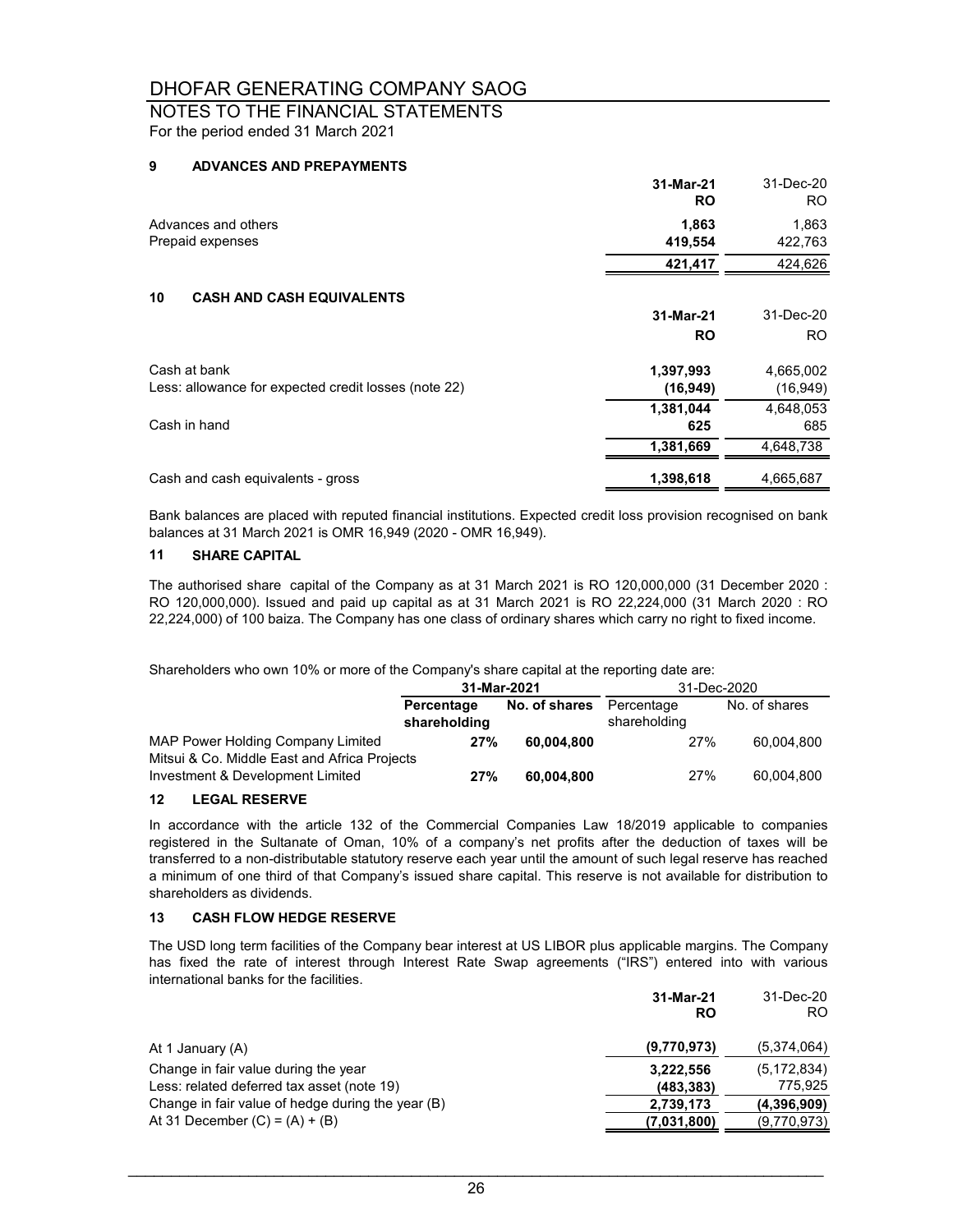# NOTES TO THE FINANCIAL STATEMENTS

For the period ended 31 March 2021

#### **13 CASH FLOW HEDGE RESERVE (Continued)**

All the interest rate swaps are designated and effective as cash flow hedges and the fair value thereof has been recognised directly in other comprehensive income and presented in statement of changes in equity, net of related deferred tax.

#### **14 DERIVATIVE FINANCIAL INSTRUMENTS**

The Company's main interest rate risk arises from long-term borrowings with variable rates, which expose the Company to cash flow interest rate risk. The Company has entered into five interest rate swap agreements with five international banks at fixed interest rates ranging from 2.3% - 3.1% per annum. During the current period, the Company's borrowings at variable rate were entirely denominated in US Dollars.

The Company manages its cash flow interest rate risk by using floating-to-fixed interest rate swaps. Under these swaps, the Company agrees with other parties to exchange, at specified intervals (quarterly), the difference between fixed contract rates and floating rate interest amounts calculated by reference to the agreed notional principal amounts.

|                                                                              |                      |                 |           | Notional amount by term to maturity |                   |
|------------------------------------------------------------------------------|----------------------|-----------------|-----------|-------------------------------------|-------------------|
|                                                                              | <b>Negative fair</b> | <b>Notional</b> | $1 - 12$  | More than 1                         | Over <sub>5</sub> |
|                                                                              | value                | amount total    | months    | up to 5 years                       | vears             |
|                                                                              | <b>RO</b>            | <b>RO</b>       | <b>RO</b> | <b>RO</b>                           | <b>RO</b>         |
| 31 March 2021                                                                |                      |                 |           |                                     |                   |
| Interest rate swaps                                                          | 8,272,706            | 79,051,788      | 4,007,350 | 17, 127, 708                        | 57,916,730        |
|                                                                              |                      |                 |           |                                     |                   |
| 31 December 2020                                                             |                      |                 |           |                                     |                   |
| Interest rate swaps                                                          | 11,495,262           | 80,571,392      | 4,007,350 | 17,127,708                          | 59,436,334        |
| Current and non-current classifications as at the reporting date as follows; |                      |                 |           |                                     |                   |
|                                                                              |                      |                 |           | 31-Mar-21                           | 31-Dec-20         |
|                                                                              |                      |                 |           | <b>RO</b>                           | <b>RO</b>         |
| Non-current                                                                  |                      |                 |           | 6,866,346                           | 9,541,067         |
| Current                                                                      |                      |                 |           |                                     |                   |
|                                                                              |                      |                 |           | 1,406,360                           | 1,954,195         |
|                                                                              |                      |                 |           | 8,272,706                           | 11,495,262        |
| 15<br><b>PROVISION FOR DECOMMISSIONING COSTS</b>                             |                      |                 |           |                                     |                   |
|                                                                              |                      |                 |           | 31-Mar-21                           | 31-Dec-20         |
|                                                                              |                      |                 |           | <b>RO</b>                           | <b>RO</b>         |
| At the beginning of the year                                                 |                      |                 |           | 4,722,679                           | 4,211,503         |
| Additional provision made during year (note 4)                               |                      |                 |           |                                     | 464,558           |
| Reversal of provision during year                                            |                      |                 |           |                                     | (103, 105)        |
| Unwinding of discount on decommissioning cost provision (note 24)            |                      |                 |           | 59,033                              | 149,723           |
|                                                                              |                      |                 |           | 4,781,712                           | 4,722,679         |

The Company is committed under the lease agreement to decommissioning the site as a result of construction of the power plant. Decommissioning costs represents the present value of management's best estimate of the future outflow of the economic benefits that will be required to remove the facilities and restore the affected area at the Company's rented sites. The cost estimate has been discounted to present value using the pre tax rate that reflects the risk specific to the decommissioning liability. The provision has been calculated using a discount rate of 5% at the reporting date.

At 31 December 2020, the provision for the 273MW plant has decreased by RO 103,105 due to revision in discount rate and such reduction has been recognized in the statement of profit or loss.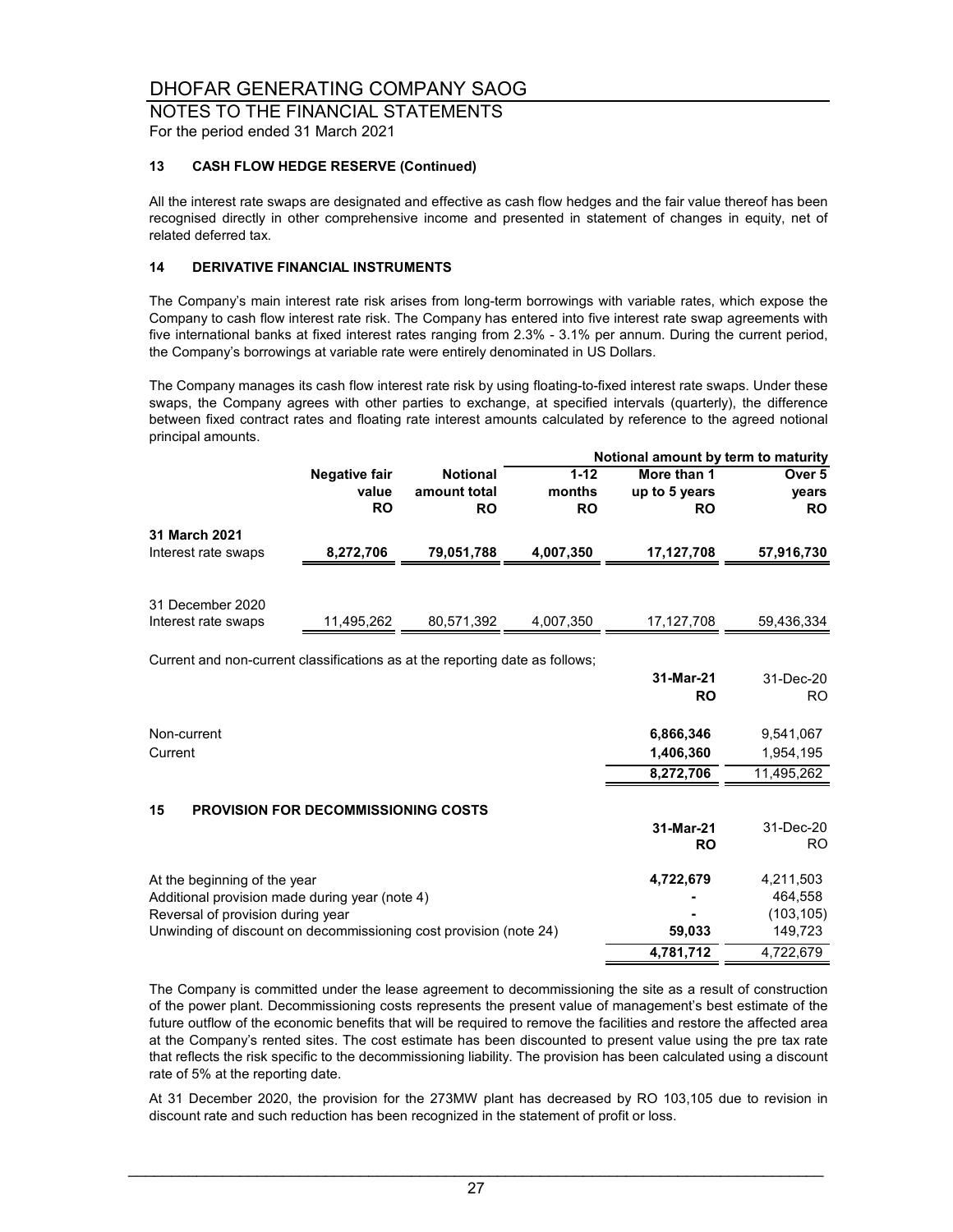# NOTES TO THE FINANCIAL STATEMENTS

For the period ended 31 March 2021

#### **15 PROVISION FOR DECOMMISSIONING COSTS (Continued)**

At December 2020, the Company has reviewed the provision estimates for the 445MW plant and has revised the discount rate which has resulted an increase in the provision. The effect of this change has resulted in increase of provision for decommissioning cost and decommissioning asset by OMR 464,559. The asset is depreciated in accordance with IAS 16 - Property, plant and equipment. The expected costs of restoration are based on management's best estimates in line with the industry practice.

#### **16 LONG TERM LOAN**

|                                                                   | 31-Mar-21<br><b>RO</b> | 31-Dec-20<br>RO. |
|-------------------------------------------------------------------|------------------------|------------------|
| At the beginning                                                  | 146,894,306            | 154.242.763      |
| Paid during the year                                              | (2,643,579)            | (7,348,457)      |
| Gross loan amount                                                 | 144,250,727            | 146,894,306      |
| Less: unamortised arrangement fee                                 | (1,315,062)            | (1,358,433)      |
|                                                                   | 142,935,665            | 145,535,873      |
| Current and non-current classification of the team is as follows; |                        |                  |
| Non-current portion                                               | 135,752,290            | 138.578.204      |
| Current portion                                                   | 7,183,375              | 6.957.669        |
|                                                                   | 142,935,665            | 145.535.873      |

The loan facility of RO 168,609,121 (USD 437,832,047) was provided by a consortium of local and international banks in pursuance with the PPA to finance the project cost. This loan is repayable in 31 semi-annual instalments starting from 31 July 2018.

According to Common Term Agreement the term loan facility comprises of:

| Currency | <b>Total facility</b> | Interest rates            | Final repayment date |
|----------|-----------------------|---------------------------|----------------------|
| 1 RO     | 72.999.959            | 5.0% per annum            | 31 December 2032     |
| USD.     | 248.271.000           | $LIBOR + 1.4\%$ per annum | 31 December 2032     |

The repayment schedule of gross term loan is as follows:

|                               | 31-Mar-21<br>RO | 31-Dec-20<br>RO. |
|-------------------------------|-----------------|------------------|
| Payable within one year       | 7.310.281       | 7.057.928        |
| Payable between 1 and 2 years | 7.712.552       | 7.575.124        |
| Payable between 2 and 5 years | 23.940.702      | 23.645.976       |
| Payable after 5 years         | 105.287.192     | 108.615.278      |
|                               | 144.250.727     | 146.894.306      |

The Company hedges USD portion of the loan for interest rate risk via an interest rate swap arrangement as explained in note 13 and 14.

The loan is secured by a charge on all project assets, assignment of insurance / reinsurances, agreement for security over promoters' shares and charge over the Company's project accounts. The weighted average effective interest rate on the bank loans is 4.15% per annum (31 December 2020: 3.97%) for USD facility and 5% per annum (31 December 2020: 4.80%) for OMR Facility (overall effective rate 4.48% per annum) (31 December 2020: 4.29%) . The loan is subject to certain covenants relating to maintenance of Debt Service Coverage Ratio.

Also as of reporting rate, the Company has undrawn working capital facility amounting to RO 6,700,000 (31 December 2020 - RO 7,700,000) with the interest rate of 3.75% per annum (31 December 2020 - 3.75%).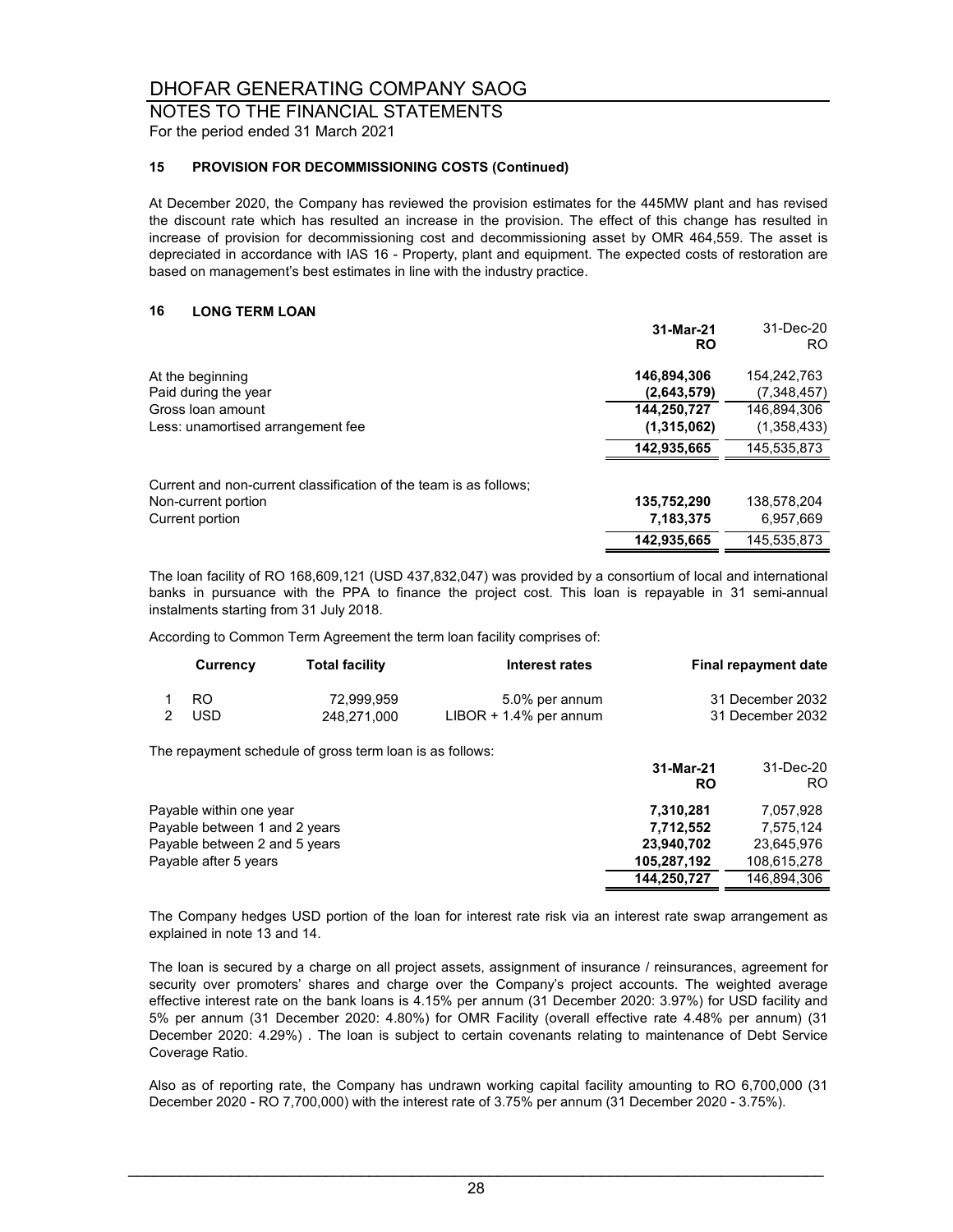# NOTES TO THE FINANCIAL STATEMENTS

For the period ended 31 March 2021

### **16 LONG TERM LOAN (Continued)**

A reconciliation between opening and closing balances in the statement of financial position for liabilities that result in financing cash flows is presented below:

|                                         | At 1<br>January | <b>Repayments</b><br>during year | Non-cash<br>changes    | At 31<br>March/<br><b>December</b> |
|-----------------------------------------|-----------------|----------------------------------|------------------------|------------------------------------|
|                                         | <b>RO</b>       | <b>RO</b>                        | <b>RO</b>              | RO                                 |
| 2021                                    |                 |                                  |                        |                                    |
| Senior facility loan                    | 145,535,873     | (2,643,579)                      | 43,371                 | 142,935,665                        |
| 2020                                    |                 |                                  |                        |                                    |
| Senior facility loan                    | 152,703,713     | (7,348,457)                      | 180,617                | 145,535,873                        |
| 17<br><b>TRADE AND OTHER PAYABLES</b>   |                 |                                  |                        |                                    |
|                                         |                 |                                  | 31-Mar-21<br><b>RO</b> | 31-Dec-20<br>RO.                   |
| Trade payables                          |                 |                                  | 3,504,997              | 25,912,935                         |
| Accrued expenses                        |                 |                                  | 2,922,788              | 2,864,269                          |
| Amount due to related parties (note 26) |                 |                                  | 522,846                | 481,915                            |
| Other payables                          |                 |                                  | 205                    |                                    |

Trade payables includes OMR 2,232,863 (2020 - OMR 23,632,106) payable to Ministry of Oil and Gas against the Fuel Cost which is overdue as on the reporting date.

 **6,950,836** 29,259,119

Other payables 205<br>
205<br>
205,0336<br>
205,0336

#### **18 LEASES**

The Company, as a lessee, adopted IFRS 16 using retrospective method of adoption with the date of initial application on 1 January 2019. The following contracts are covered under IFRS 16:

- The Usufruct agreement with 40 years lease term.
- The office rent agreement with 3 years lease term.

The movement of Right-of-use assets as of the reporting date as follows:

|                                                                                | 31-Mar-21<br>RO        | 31-Dec-20<br>RO.       |
|--------------------------------------------------------------------------------|------------------------|------------------------|
| At the beginning<br>Depreciation during the year (note 21)                     | 1,855,736<br>(16, 936) | 1,923,487<br>(67, 751) |
|                                                                                | 1,838,800              | 1,855,736              |
| Movement of lease liability recognised as of the reporting date is as follows; |                        |                        |

| At the beginning                           | 2.071.784 | 2.091.798 |
|--------------------------------------------|-----------|-----------|
| Interest accrued during the year (note 24) | 30.385    | 120.278   |
| Payments during the year                   | (75.519)  | (140.292) |
|                                            | 2.026.650 | 2.071.784 |

Current and non-current classification as of the reporting date is as follows;

| Non-current lease liabilities | 1.873.934 | 1.919.068 |
|-------------------------------|-----------|-----------|
| Current lease liabilities     | 152.716   | 152.716   |
|                               | 2.026.650 | 2.071.784 |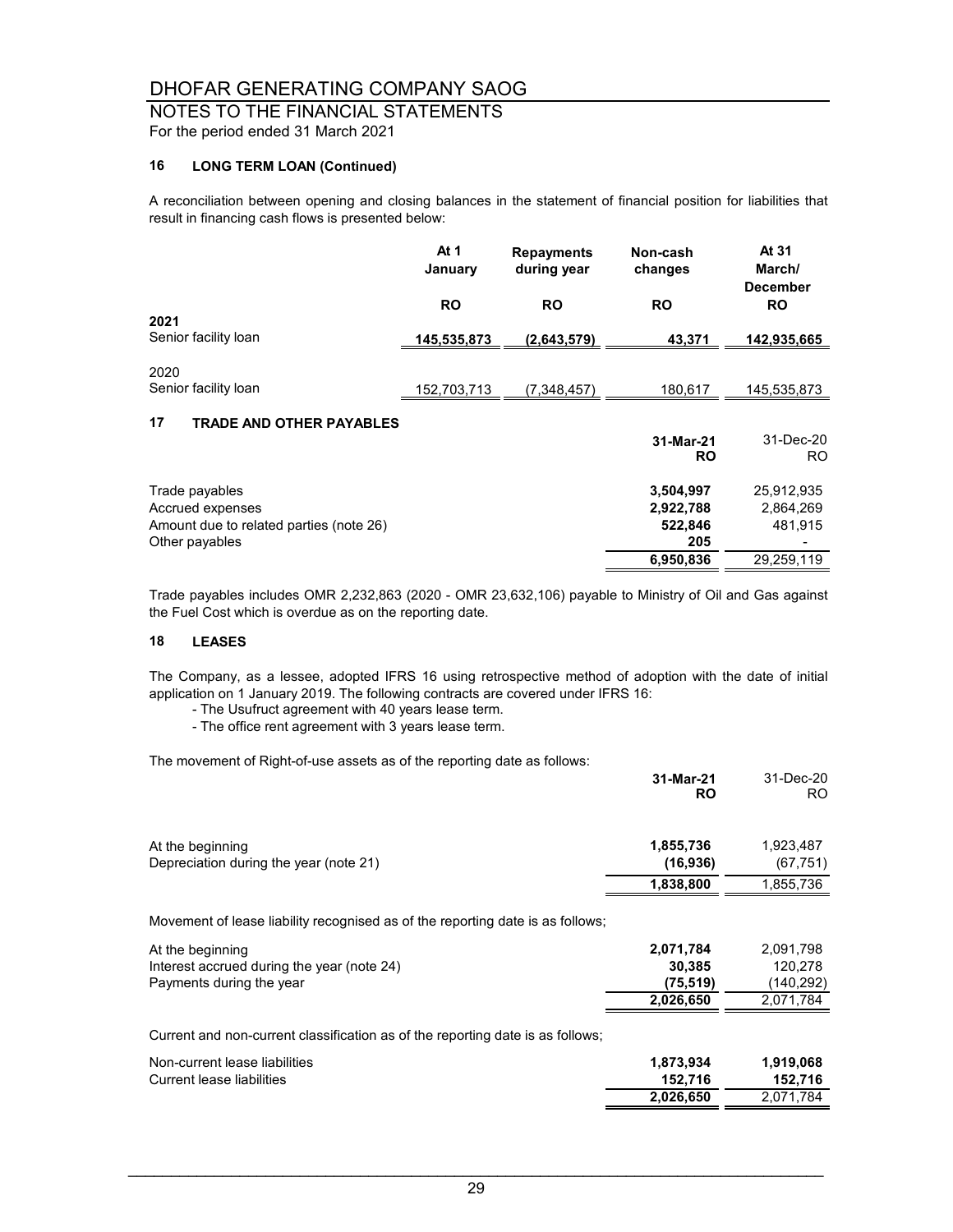# NOTES TO THE FINANCIAL STATEMENTS

For the period ended 31 March 2021

### **18 LEASES (Continued)**

The following are the amounts recognised in the profit or loss;

| Depreciation of right-of-use assets (note 21)<br>Interest on finance lease (note 24)                                                          | 16,936<br>30,385<br>47,321                              | 67,751<br>120,278<br>188,029                            |
|-----------------------------------------------------------------------------------------------------------------------------------------------|---------------------------------------------------------|---------------------------------------------------------|
| For leases where the Company is lessor, please refer note 5.                                                                                  |                                                         |                                                         |
| The maturity of lease liability is as follows:                                                                                                |                                                         |                                                         |
| Not later than 1 year<br>$1 - 2$ years<br>$2 - 5$ years<br>More than 5 years                                                                  | 152,716<br>152,716<br>458,148<br>1,263,070<br>2,026,650 | 152,716<br>152,716<br>458,148<br>1,308,204<br>2,071,784 |
| 19<br><b>TAXATION</b>                                                                                                                         | 3 months ended<br>31-Mar-21<br>RO                       | 3 months ended<br>31-Mar-20<br>RO.<br>Restated          |
| <b>Statement of profit or loss</b><br>Deferred tax charge                                                                                     | 350,354                                                 | 451,192                                                 |
|                                                                                                                                               | 31-Mar-21<br>RO                                         | 31-Dec-20<br>RO.                                        |
| <b>Statement of financial position</b><br>Non-current liability:                                                                              |                                                         |                                                         |
| Deferred tax-net                                                                                                                              | 9,414,483                                               | 8,580,746                                               |
| <b>Current tax liability</b><br>Current year                                                                                                  | 35,322                                                  | 35,322                                                  |
|                                                                                                                                               | 31-Mar-21<br>RO                                         | 31-Dec-20<br><b>RO</b>                                  |
| Movement for current tax liability:<br>At 1 January<br>Charge for prior years<br>Reversal of prior year provision<br>Payments during the year | 35,322                                                  | 383,438<br>83,241<br>(342,030)<br>(89, 327)             |
| At 31 March and December                                                                                                                      | 35,322                                                  | 35,322                                                  |

The total income tax for the year can be reconciled to the accounting profits as follows;

|                                              | <b>3 months ended</b> 3 months ended<br>31-Mar-21<br><b>RO</b> | 31-Mar-20<br>RO. |
|----------------------------------------------|----------------------------------------------------------------|------------------|
| Accounting profit before tax for the year    | (1,465,559)                                                    | (1, 188, 226)    |
| Tax at the rate of 15%<br>Add tax effect of: | (219, 834)                                                     | (178, 234)       |
| Deferred tax not recognised on tax losses    | 569,258                                                        | 632,128          |
| Expenses not allowed in tax                  | 930                                                            | 567              |
| Tax expense for the year                     | 350.354                                                        | 454,461          |
|                                              |                                                                |                  |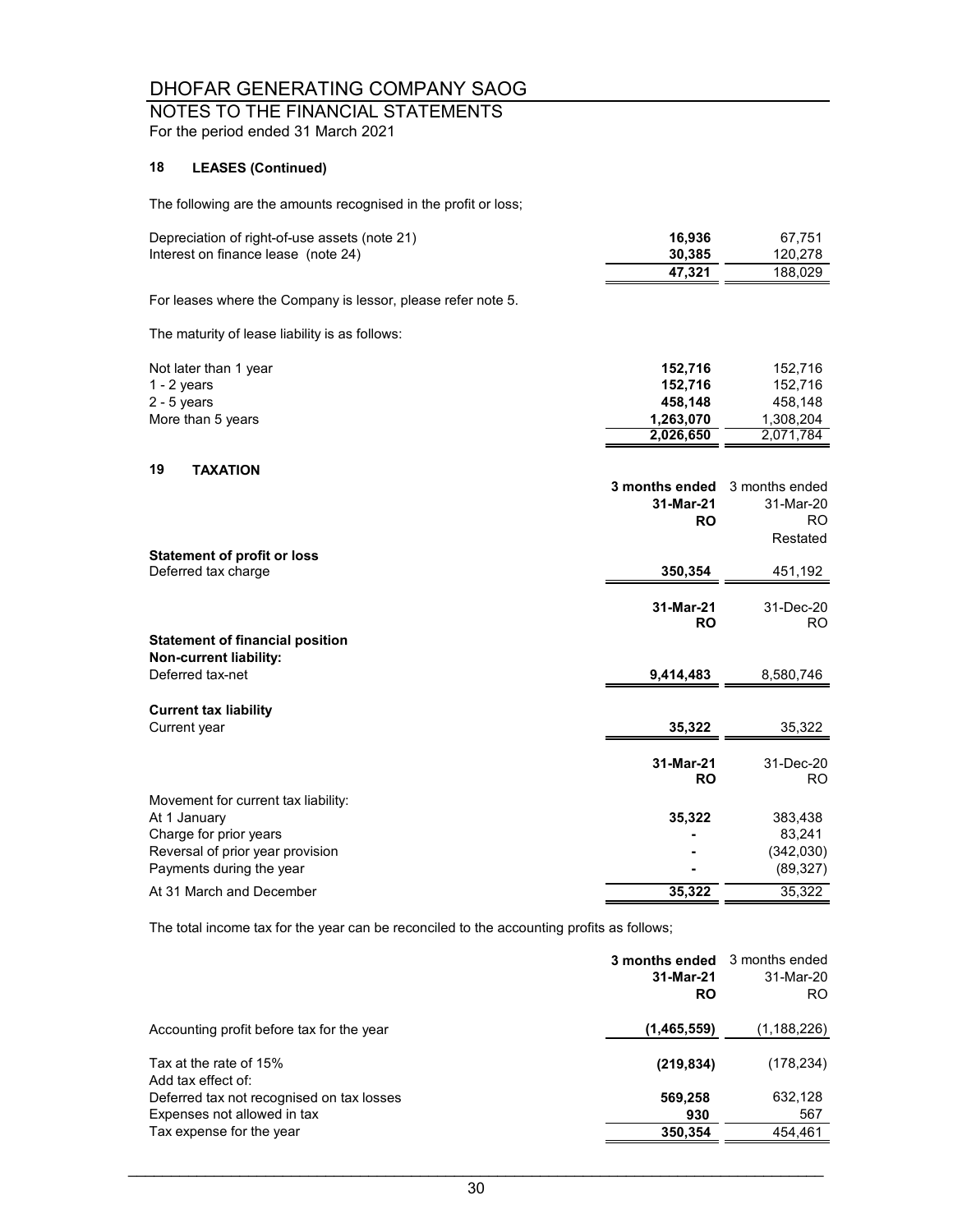# NOTES TO THE FINANCIAL STATEMENTS

For the period ended 31 March 2021

#### **19 TAXATION (Continued)**

Tax assessments of tax years 2013, 2014 were completed during 2019 with additional tax claim of OMR 383,438 which was fully provided in the 2019 financial statements. During 2019, the Company filed an objection under the Income Tax law with the Tax Authority relating to 2013 and 2014 assessments. During 2020, the Objection was resolved in Company's favour and the final tax liability for 2013 and 2014 was determined as OMR 41,408. Accordingly, the excess provision of OMR 342,030 was reversed during the year 2020 after netting of the payment for 2013 and 2014 tax assessments.

During 2020, 2015 tax assessment was completed with an additional tax assessment of OMR 47,919 on thin capitalisation rules. The additional claim for 2015 was paid during the year. The additional tax for open tax years was recognised as OMR 35,322 based on the disallowances applied by Tax Authority for 2015 tax year.

The provision for the current and deferred tax have been recorded based on the finance lease model. Further, in respect of the unrealised gain of RO 22,989,752 (the difference between the fair value of plant and finance lease receivable) management has taken a view that this gain will be realised as a part of tariff received over the life of the PPA and only realised gain should be subjected to tax as per the Income Tax Law.

The management believes that future taxable profit will not be sufficient to offset the carried forward tax losses, hence, no deferred tax asset has been recognised on carried forward tax losses.

#### **Deferred tax**

Deferred taxes are calculated on all temporary differences under the liability method using a principal tax rate of 15%. The net deferred tax liability and deferred tax charge in the statement of comprehensive income are attributable to the following items;

|                                           |              | Deferred tax recognised in |            |                |
|-------------------------------------------|--------------|----------------------------|------------|----------------|
|                                           | At 1 January | <b>Profit or loss</b>      | OCI        | At 31 Mar      |
| 31 Mar 2021                               | <b>RO</b>    | <b>RO</b>                  | <b>RO</b>  | <b>RO</b>      |
| Deferred tax asset                        |              |                            |            |                |
| Provision for decommissioning cost        | 708,402      | 8,854                      |            | 717,256        |
| Allowance for ECL                         | 41,690       |                            |            | 41,690         |
| Lease liabilities and right-of-use assets | 32,408       | 5,430                      |            | 37,838         |
| Cash flow hedge reserve                   | 1,724,289    |                            | (483, 383) | 1,240,906      |
|                                           | 2,506,789    | 14,284                     | (483, 383) | 2,037,690      |
| Deferred tax liability                    |              |                            |            |                |
| Accelerated tax depreciation              | (7,563,280)  | (405, 798)                 |            | (7,969,078)    |
| Unrealised gain on                        |              |                            |            |                |
| recognition of finance lease              | (2,815,375)  | 30,255                     |            | (2,785,120)    |
| Finance lease receivable for              |              |                            |            |                |
| decommissioning asset                     | (230, 124)   | 6,607                      |            | (223, 517)     |
| Unamortised major maintenance revenue     | (212,177)    | 3,884                      |            | (208,293)      |
| Prepaid rentals                           | (68,063)     | (928)                      |            | (68, 991)      |
| Decommissioning asset                     | (198,516)    | 1,342                      |            | (197,174)      |
|                                           | (11,087,535) | (364,638)                  |            | (11, 452, 173) |
| Deferred tax liability - net              | (8,580,746)  | (350,354)                  | (483, 383) | (9,414,483)    |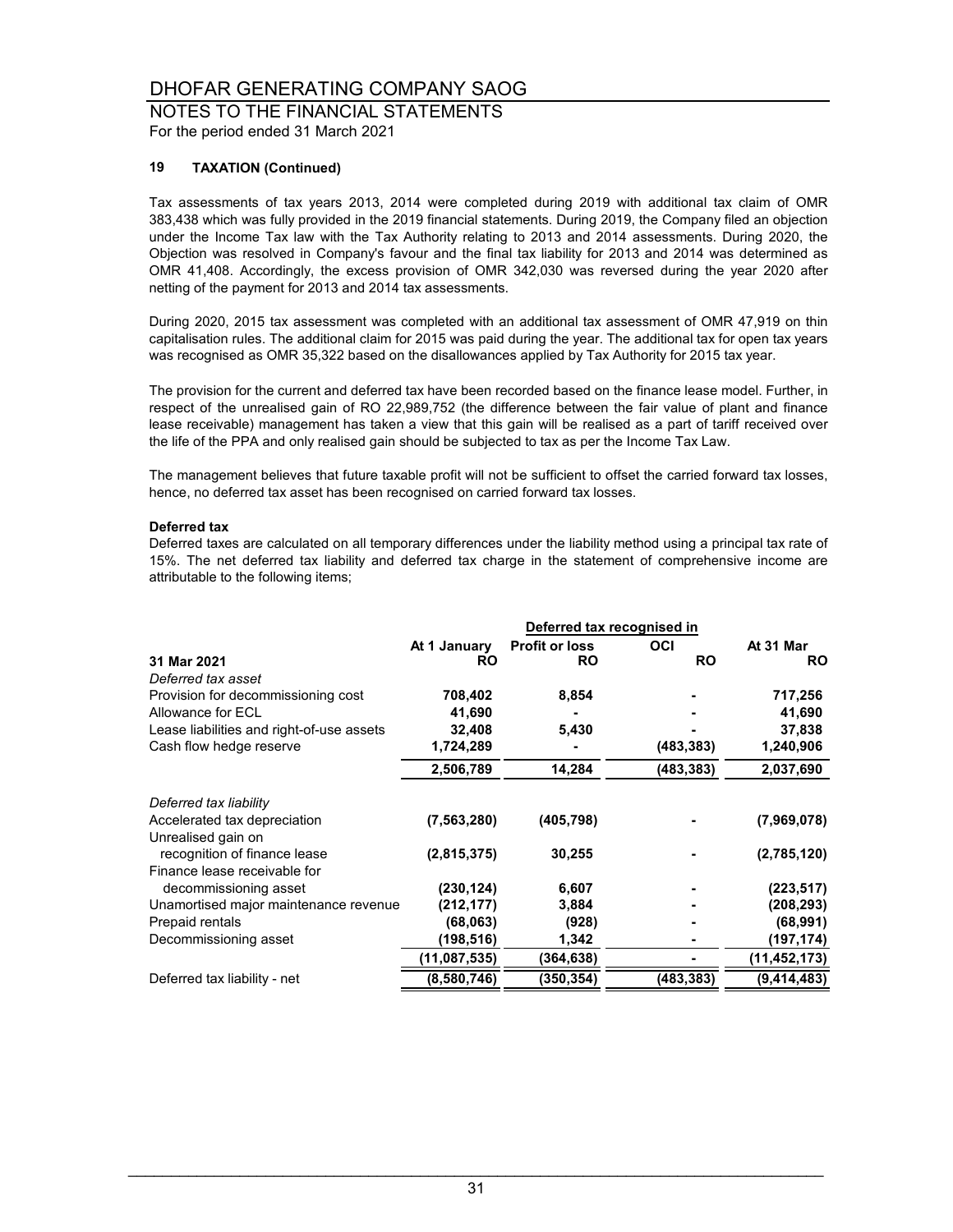# NOTES TO THE FINANCIAL STATEMENTS

For the period ended 31 March 2021

# **19 TAXATION (Continued)**

|                                           |               |                | Deferred tax recognised in |                |
|-------------------------------------------|---------------|----------------|----------------------------|----------------|
|                                           | At 1 January  | Profit or loss | <b>OCI</b>                 | At 31 December |
|                                           | <b>RO</b>     | <b>RO</b>      | R <sub>O</sub>             | <b>RO</b>      |
| 31 Dec 2020                               |               |                |                            |                |
| Deferred tax asset                        |               |                |                            |                |
| Provision for decommissioning cost        | 631,725       | 76,677         |                            | 708,402        |
| Allowance for ECL                         | 13,485        | 28,205         |                            | 41,690         |
| Lease liabilities and right-of-use assets | 25,248        | 7,160          |                            | 32,408         |
| Cash flow hedge reserve                   | 948,364       |                | 775,925                    | 1,724,289      |
|                                           | 1,618,822     | 112,042        | 775,925                    | 2,506,789      |
|                                           |               |                |                            |                |
|                                           |               |                | Deferred tax recognised in |                |
|                                           | At 1 January  | Profit or loss | <b>OCI</b>                 | At 31 December |
|                                           | RO            | RO             | R <sub>O</sub>             | RO.            |
| Deferred tax liability                    |               |                |                            |                |
| Accelerated tax depreciation              | (5,546,648)   | (2,016,632)    |                            | (7, 563, 280)  |
| Unrealised gain on                        |               |                |                            |                |
| recognition of finance lease              | (2,924,017)   | 108,642        |                            | (2,815,375)    |
| Finance lease receivable for              |               |                |                            |                |
| decommissioning asset                     | (256, 524)    | 26,400         |                            | (230, 124)     |
| Unamortised major maintenance             |               |                |                            |                |
| revenue                                   | (277, 695)    | 65,518         |                            | (212, 177)     |
| Prepaid rentals                           | (38, 720)     | (29, 343)      |                            | (68,063)       |
| Decommissioning asset                     | (132, 314)    | (66, 202)      |                            | (198, 516)     |
|                                           | (9, 175, 918) | (1,911,617)    |                            | (11,087,535)   |
| Deferred tax liability - net              | (7, 557, 096) | (1,799,575)    | 775,925                    | (8,580,746)    |
|                                           |               |                |                            |                |
| 20<br><b>REVENUE</b>                      |               |                |                            |                |
|                                           |               |                | 3 Months ended             | 3 Months ended |

|                                           | 31-Mar-21<br><b>RO</b> | 31-Mar-20<br>RO. |
|-------------------------------------------|------------------------|------------------|
| Revenue recognised over time              |                        |                  |
| Revenue from a contract with a customer   |                        |                  |
| Fuel cost allowance                       | 3,530,555              | 3,573,054        |
| Fixed operation and maintenance allowance | 648.255                | 663,619          |
| Electrical energy allowance               | 20.071                 | 19.726           |
| Major maintenance (note 6)                | 21,684                 | 127,351          |
|                                           | 4,220,565              | 4,383,750        |
| Revenue from lease contracts              |                        |                  |
| Interest income from finance lease        | 929.648                | 974.021          |
| Investment charge from operating lease    | 2,114,074              | 2,139,068        |
|                                           | 3,043,722              | 3,113,089        |
|                                           | 7.264.287              | 7,496,839        |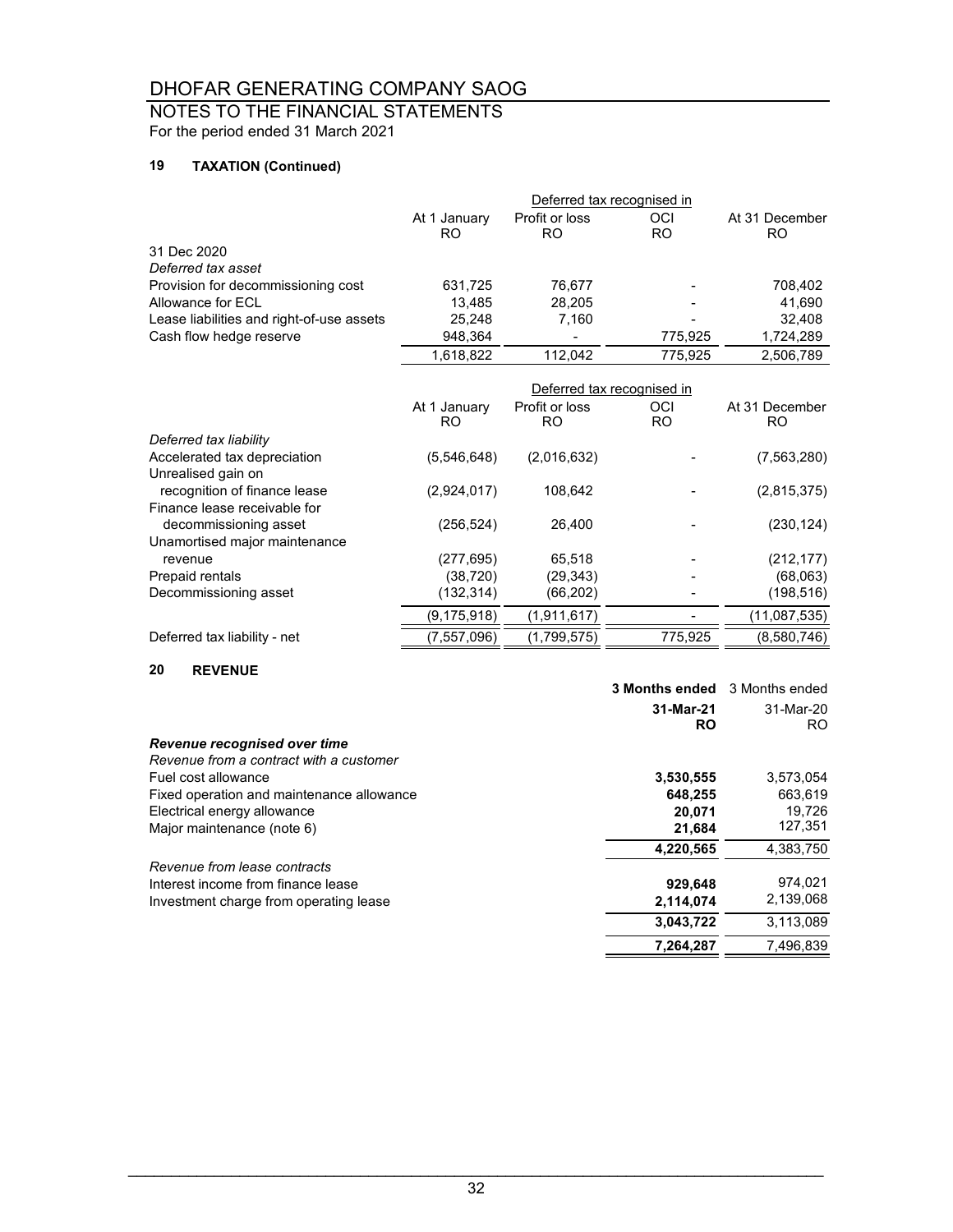# NOTES TO THE FINANCIAL STATEMENTS

For the period ended 31 March 2021

# **21 OPERATING COSTS**

|                                                                  | <b>3 Months ended</b><br>31-Mar-21<br><b>RO</b> | 3 Months<br>31-Mar-20<br>RO.<br>Restated |
|------------------------------------------------------------------|-------------------------------------------------|------------------------------------------|
| Fuel cost                                                        | 3,582,540                                       | 3,547,577                                |
| Operation and maintenance charges                                | 1,791,198                                       | 1,793,770                                |
| Depreciation (note 4)                                            | 988,074                                         | 982,332                                  |
| Insurance                                                        | 167,418                                         | 171,110                                  |
| Employee costs (note 23)                                         | 134,593                                         | 149,952                                  |
| Major maintenance expenses                                       | 17.410                                          | 93,524                                   |
| Depreciation of right of use asset (note 18)                     | 16,936                                          | 16,936                                   |
| Electricity import cost                                          | 52,510                                          | 32,876                                   |
| Transmission connection charges                                  | 41,590                                          | 42,139                                   |
|                                                                  | 6,792,269                                       | 6,830,216                                |
| 22<br><b>GENERAL AND ADMINISTRATIVE EXPENSES</b>                 |                                                 |                                          |
|                                                                  | <b>3 Months ended</b>                           | 3 Months ended                           |
|                                                                  | 31-Mar-21                                       | 31-Mar-20                                |
|                                                                  | <b>RO</b>                                       | RO.                                      |
|                                                                  |                                                 | Restated                                 |
| Legal and professional charges                                   | 71,726                                          | 68,426                                   |
| Information technology and software related expenses             | 35,909                                          | 36,415                                   |
| License fees to regulator                                        | 17,980                                          | 16,177                                   |
| Director sitting, remuneration and travelling expenses (note 26) | 6,800                                           | 19,267                                   |
| Depreciation (note 4)                                            | 6,397                                           | 9,749                                    |
| Entertainment                                                    | 8,391                                           | 6,626                                    |
| Communication expenses                                           | 7,511                                           | 7,948                                    |
| Corporate social responsibility expense                          | 3,750                                           | 3,750                                    |
| <b>Travelling expenses</b>                                       | 10,802                                          | 16,558                                   |
| Training expenses                                                | 3,750                                           | 3,750                                    |
| Office rent                                                      |                                                 | 4,895                                    |
| Miscellaneous expenses                                           | 21,577                                          | 11,958                                   |
|                                                                  | 194,593                                         | 205,519                                  |

### **23 EMPLOYEE COSTS**

|                                                         | <b>3 Months ended</b> 3 Months ended |
|---------------------------------------------------------|--------------------------------------|
| 31-Mar-21                                               | 31-Mar-20                            |
|                                                         | RO.<br><b>RO</b>                     |
| 123.216<br>Salaries, wages and other benefits           | 140.042                              |
| Contributions to a defined contribution retirement plan | 4.321<br>3.939                       |
| Charge for employee end of service benefits             | 5,589<br>7.438                       |
| 134,593                                                 | 149,952                              |

#### **24 FINANCE COST**

|                                                                   | <b>3 Months ended</b> 3 Months ended |           |
|-------------------------------------------------------------------|--------------------------------------|-----------|
|                                                                   | 31-Mar-21                            | 31-Mar-20 |
|                                                                   | RO                                   | RO.       |
|                                                                   |                                      | Restated  |
| Interest on long term loan                                        | 1,628,354                            | 1,567,433 |
| Interest on finance lease (note 18)                               | 30.385                               | 30.069    |
| Amortisation of deferred financing cost                           | 43.371                               | 45.785    |
| Unwinding of discount on decommissioning cost provision (note 15) | 59,033                               | 37,432    |
| LC commission                                                     | 33,583                               | 31.448    |
| Interest on working capital loan loan                             | 6.518                                |           |
|                                                                   | 1,801,244                            | 1,712,167 |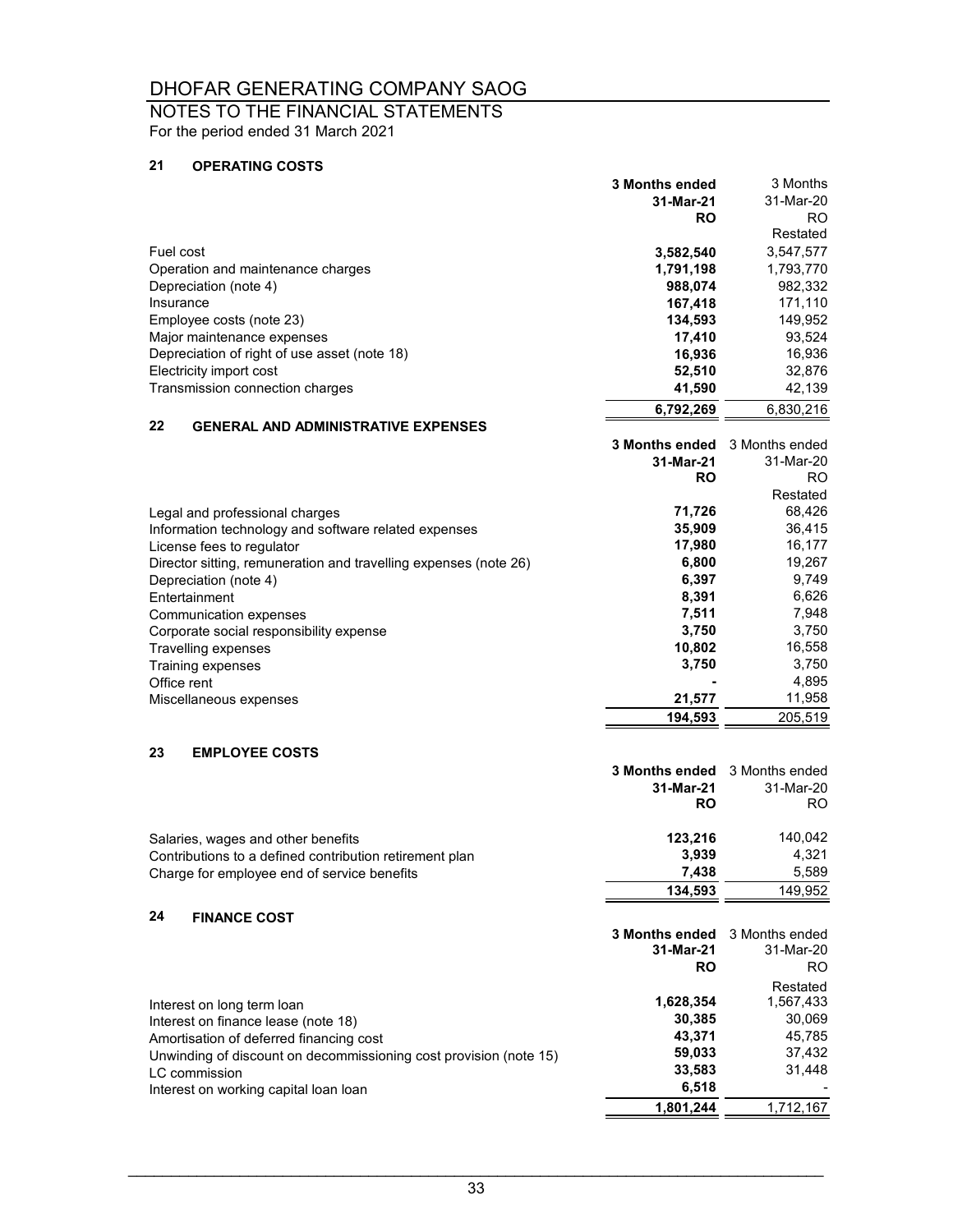### NOTES TO THE FINANCIAL STATEMENTS For the period ended 31 March 2021

#### **25 EARNINGS PER SHARE**

|                                            | <b>3 Months ended</b> 3 Months ended |             |
|--------------------------------------------|--------------------------------------|-------------|
|                                            | 31-Mar-21                            | 31-Mar-20   |
|                                            | RO                                   | RO.         |
| Profit for the period (RO)                 | (1,815,913)                          | (1,639,418) |
| Weighted average number of ordinary shares | 222.240.000                          | 222.240.000 |
|                                            | (0.008)                              | (0.007)     |

Diluted earnings per share is same as the earnings per share as the Company has not issued any instruments during the period which would have an impact on earnings per share when exercised.

#### **26 RELATED PARTY TRANSACTIONS**

Related parties comprise the shareholders, directors, key management personnel and business entities in which they have the ability to control or exercise significant influence in financial and operating decisions. Pricing

The Company maintains balances with these related parties which arise in the normal course of business from the commercial transactions, and are entered into at terms and conditions which are approved by the management.

Significant related party balances and transactions as of the reporting date as follows:

#### **Balances at the reporting date (Note 8 and 17)**

#### **Due from related parties**

|                                                             | <b>3 Months ended</b> | 3 Months ended |
|-------------------------------------------------------------|-----------------------|----------------|
|                                                             | 31-Mar-21             | 31-Mar-20      |
|                                                             | <b>RO</b>             | RO.            |
|                                                             |                       |                |
| Shinas Generating Company SAOC                              | 19,337                |                |
|                                                             | 19,337                |                |
|                                                             |                       |                |
| Balances at the reporting date (Note 17)                    |                       |                |
|                                                             | 31-Mar-21             | 21-Dec-20      |
|                                                             | <b>RO</b>             | RO.            |
| Due to related parties (related to major shareholders)      |                       |                |
| Dhofar O&M LLC                                              | 483,107               | 453,790        |
| First National Company for Operation and Maintenance - Oman | 39,739                | 25,326         |
| Director sitting fee payable                                |                       | 1,200          |
| Mitsui & Co. Middle East and Africa Projects investment &   |                       |                |
| Development Limited                                         |                       | 800            |
| International Company for Water and Power Projects - KSA    |                       | 799            |
|                                                             | 522,846               | 481,915        |
|                                                             |                       |                |
|                                                             | <b>3 Months ended</b> | 3 Months ended |
|                                                             | <b>RO</b>             | RO.            |
|                                                             | 31-Mar-21             | 31-Mar-20      |
| Transactions during the period                              |                       |                |
| O&M Fee and related charges                                 | 1,859,218             | 1,879,111      |
| Secondment charges and expense reimbursement                | 37,974                | 44,671         |
| Goods and services received                                 | 1,897,193             | 1,923,782      |
| Goods and services rendered                                 | 28,081                | 36,525         |
|                                                             |                       |                |

#### *Key management personnel compensation*

Key management personnel are those persons having authority and responsibility for planning, directing and controlling the activities of the Company, directly or indirectly, including any director (whether executive or otherwise). The compensation for key managerial personnel during the year are as follows: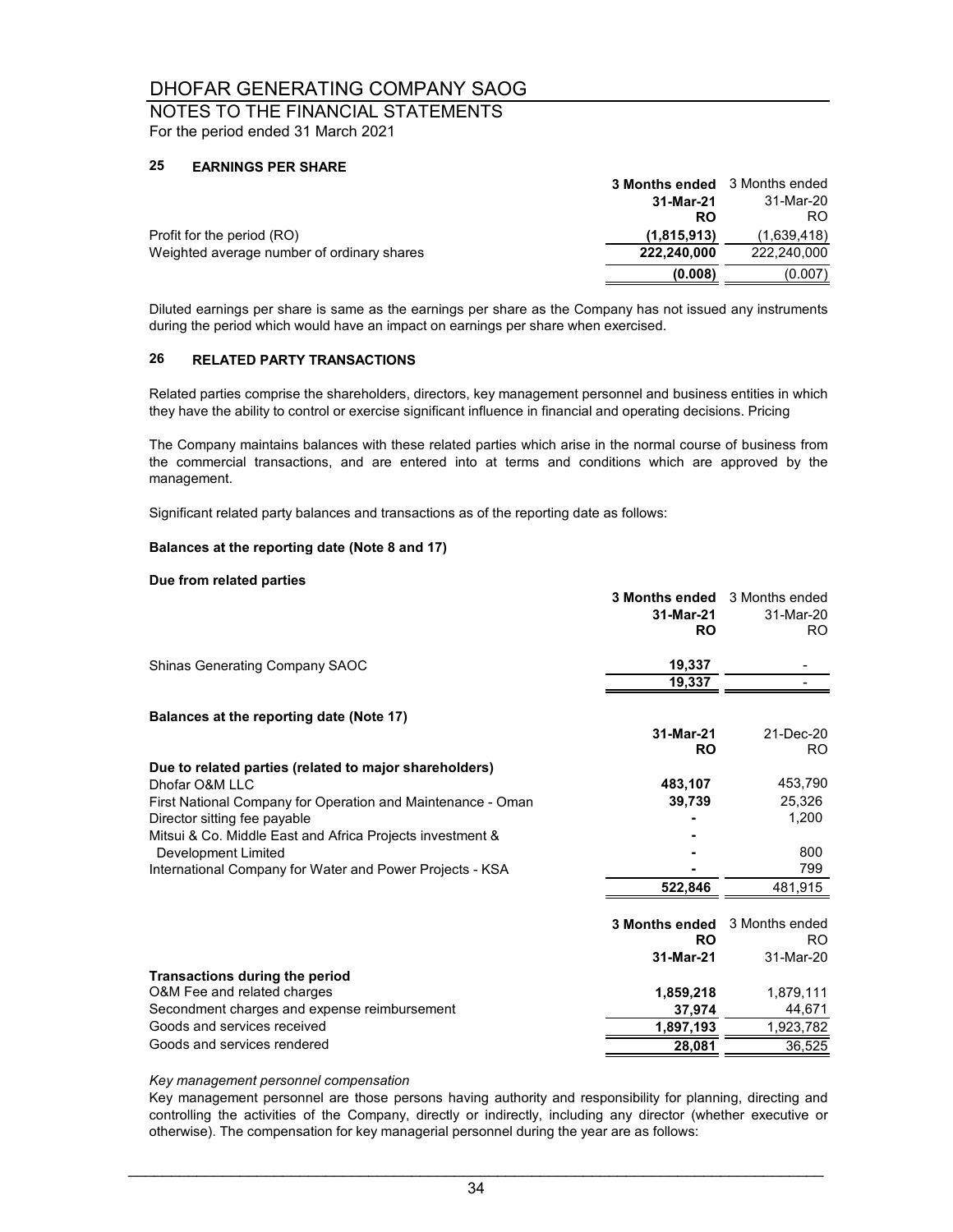# NOTES TO THE FINANCIAL STATEMENTS

For the period ended 31 March 2021

#### **26 RELATED PARTY TRANSACTIONS (Continued)**

|                                                                       | <b>3 Months ended</b> 3 Months ended |           |
|-----------------------------------------------------------------------|--------------------------------------|-----------|
|                                                                       | RO                                   | RO.       |
|                                                                       | 31-Mar-21                            | 31-Mar-20 |
| Short-term employee benefits                                          | 30,675                               | 38,636    |
| Long-term employee benefits                                           | 2.526                                | 2.165     |
| Director sitting fees, remuneration and travelling expenses (note 22) | 6.800                                | 19.267    |
|                                                                       | 40,001                               | 60,068    |

Amounts due from/to related parties are interest free, unsecured and receivable on demand. Amount due from related parties are subject to the impairment requirement of IFRS 9, and were assessed as such and management believes the identified impairment loss was immaterial.

#### **27 FINANCIAL RISK MANAGEMENT**

The Company's principal financial liabilities, other than derivatives, comprise loans, and trade and other payables. The main purpose of these financial liabilities is to finance the Company's operations. The Company's principal financial assets include finance lease receivable, trade receivables, and cash that derive directly from its operations.

#### **Market risk**

Market risk is the risk that changes in market prices, such as foreign exchange rates, interest rates affect the Company's income or the value of its holdings of financial instruments. The objective of market risk management is to manage and control market risk exposures within acceptable parameters, while optimizing the return on risk.

The sensitivity analyses have been prepared on the basis that the amount of net debt, the ratio of fixed to floating interest rates of the debt and derivatives at the reporting date.

The following assumptions have been made in calculating the sensitivity analyses:

- The sensitivity of the relevant statement of comprehensive item is the effect of the assumed changes in respective market risks. This is based on the financial assets and financial liabilities held at the reporting date including the effect of hedge accounting.
- The sensitivity of equity is calculated by considering the effect of any associated cash flow hedges for the effects of the assumed changes of the underlying risk.

#### **Interest rate risk**

Interest rate risk is the risk that the fair value or future cash flows of a financial instrument will fluctuate because of changes in market interest rates. The Company's exposure to the risk of changes in market interest rates relates primarily to the Company's long-term debt obligations with floating interest rates. The Company manages its interest rate risk by having a balanced portfolio of fixed and variable rate loans and borrowings.

To manage this, the Company enters into interest rate swaps, in which it agrees to exchange, at specified intervals, the difference between fixed and variable rate interest amounts calculated by reference to an agreedupon notional principal amount.

At reporting date, after excluding the effect of interest rate swaps, 42% of the Company's borrowings are at a fixed rate of interest (31 December 2020: 42%).

At the reporting date the interest rate risk profile of the Company's interest bearing financial instruments is as follows: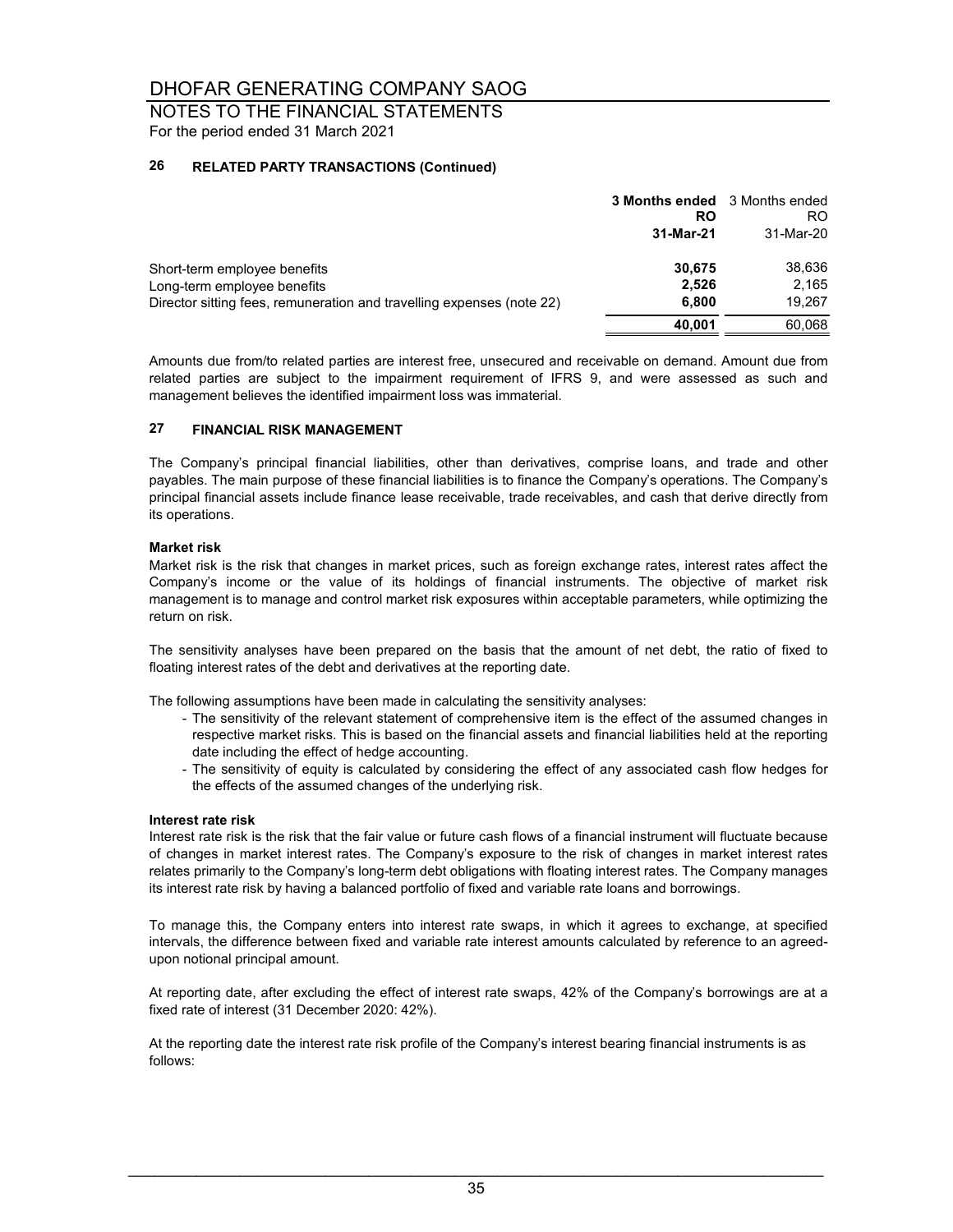# NOTES TO THE FINANCIAL STATEMENTS For the period ended 31 March 2021

#### **27 FINANCIAL RISK MANAGEMENT (Continued)**

|                              | <b>3 Months ended</b> 3 Months ended |            |
|------------------------------|--------------------------------------|------------|
|                              | <b>RO</b>                            | RO.        |
|                              | 31-Mar-21                            | 31-Mar-20  |
| <b>Fixed rate instrument</b> |                                      |            |
| Term Ioan                    | 61,037,293                           | 63,996,302 |
|                              |                                      |            |
| Variable rate instrument     |                                      |            |
| Term Ioan                    | 83,213,434                           | 87,449,876 |
|                              |                                      |            |

#### **Interest rate sensitivity**

The Company does not account for any fixed rate financial assets or financial liabilities at fair value through profit or loss. Therefore, a change in interest rates at the reporting date would not affect profit or loss.

A reasonably possible change of 100 basis points in interest rates at the reporting date would have increased (decreased) equity and profit or loss by the amounts shown below. This analysis assumes that all other variables, in particular foreign currency exchange rates, remain constant.

|                                                            | <b>Profit or loss</b> |                    | <b>Equity</b>       |                     |
|------------------------------------------------------------|-----------------------|--------------------|---------------------|---------------------|
| 31 March 2021                                              | $100$ bps             | $100$ bps          | $100$ bps           | $100$ bps           |
| Variable rate financial liabilities<br>Interest rate swaps | (20, 399)<br>19,379   | 20.399<br>(19,379) | (17, 339)<br>16,472 | 17,339<br>(16, 472) |
| Net sensitivity                                            | (1,020)               | 1,020              | (867)               | 867                 |
|                                                            | <b>Profit or loss</b> |                    | <b>Equity</b>       |                     |
|                                                            | $100$ bps             | $100$ bps          | $100$ bps           | $100$ bps           |
| 31 March 2020                                              |                       |                    |                     |                     |
| Variable rate financial liabilities                        | (46, 579)             | 46,579             | (39, 592)           | 39,592              |
| Interest rate swaps                                        | 44,250                | (44,250)           | 37,613              | (37,613)            |
| Net sensitivity                                            | (2,329)               | 2,329              | (1,979)             | 1.979               |

#### **Foreign currency risk**

Foreign exchange risk arises when future commercial transactions or recognised assets or liabilities are denominated in a currency that is not the Company's functional currency. The Company is exposed to foreign exchange risk arising from currency exposures primarily with respect to the US Dollar. Most of the foreign currency transactions are in US Dollars or other currencies linked to the US Dollar. Since the Rial Omani is pegged to the US Dollar management believes that the foreign exchange rate fluctuations would not have significant impact on the pretax profit of the Company.

#### **Credit risk**

Credit risk is the risk that a counterparty will not meet its obligations under a financial instrument, leading to a financial loss. The Company is exposed to credit risk from its operating activities (primarily trade receivables and finance lease receivable).

#### *Trade receivables*

Customer credit risk is managed by each business unit subject to the Company's established policy, procedures and control relating to customer credit risk management. Credit quality of a customer is assessed based on an extensive credit rating scorecard and individual credit limits are defined in accordance with this assessment. Outstanding customer receivables is regularly monitored. Trade receivable balance represents receivables from OPWP, a Government customer in Oman.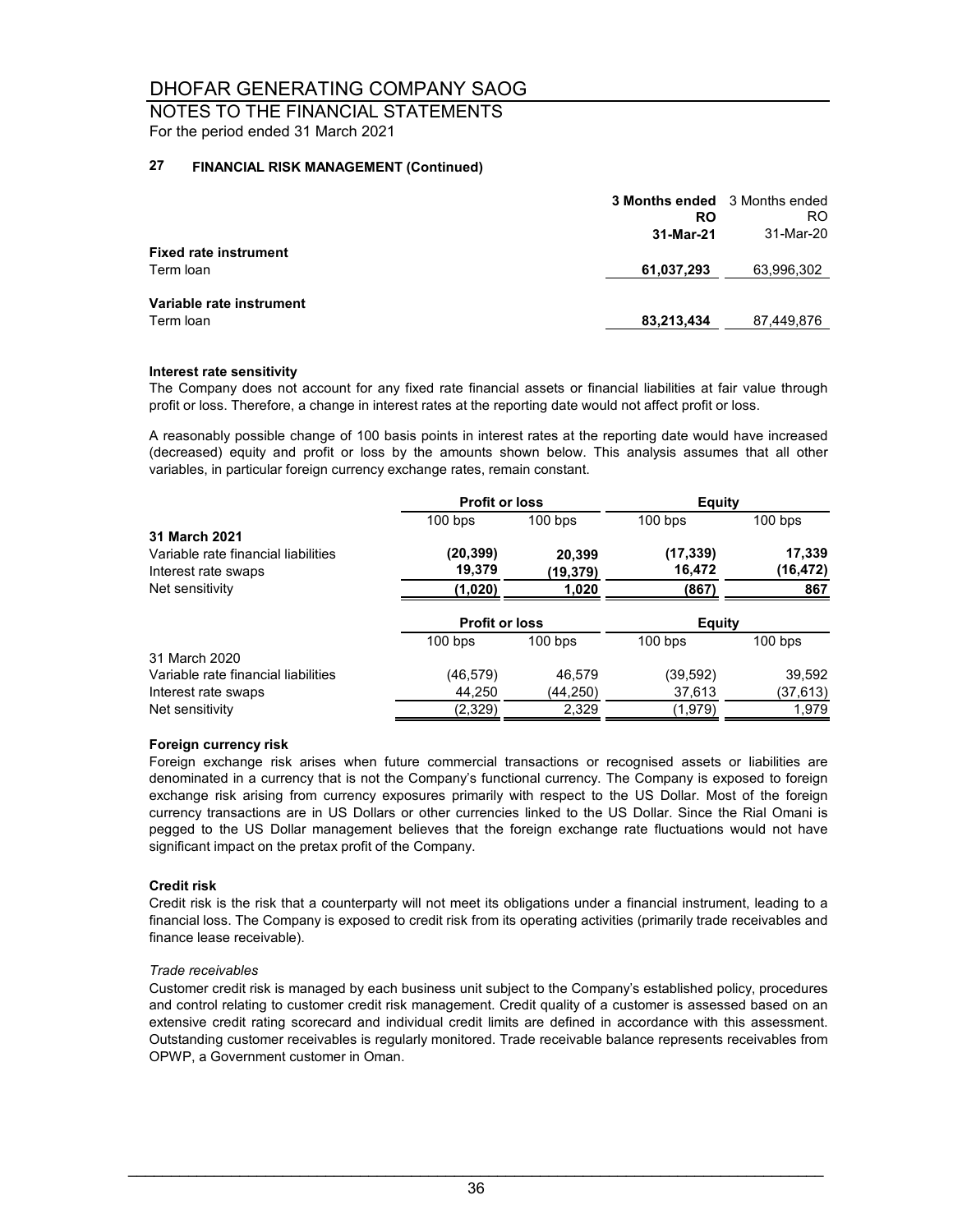# NOTES TO THE FINANCIAL STATEMENTS

For the period ended 31 March 2021

#### **27 FINANCIAL RISK MANAGEMENT (continued)**

This customer is transacting with the Company for number of years. Accordingly the balance due from this customer is assessed to have a strong high credit quality or limited credit risk. At reporting date, the Company had one customer (31 December 2020: one customer).

The Company recognised an allowance for ECL in the financial statements for the period ending 31 December 2020. An impairment analysis is performed at each reporting date as per IFRS 9 expected credit loss method. The provision rates are based on days past due for the outstanding balance. The calculation reflects the probability-weighted outcome, the time value of money and reasonable and supportable information that is available at the reporting date about past events, current conditions and forecasts of future economic conditions.

The maximum exposure to credit risk at the reporting date is the carrying value of each class of financial assets and the amount is immaterial to the financial statements for the year ending 31 March 2021. The Company does not hold collateral as security.

The Company evaluates the concentration of risk with respect to trade receivables as low, as its customer is located in Oman and it is a Government customer.

#### *Finance lease receivable*

Finance Lease receivable has been recorded in accordance with the terms of the PPA with OPWP, a Government customer in Oman and a provision for ECL is recognised at the reporting date.

#### *Cash at bank*

Credit risk on bank balances is limited as same are held with banks with sound credit ratings.

#### *Credit Concentration*

Except as disclosed, no significant concentrations of credit risk were identified by the management as at the statement of financial position date.

#### **Liquidity risk**

Liquidity risk is the risk that the Company will not be able to meet its financial obligations as they fall due. The Company's approach to managing liquidity is to ensure, as far as possible, that it will have sufficient liquidity to meet its liabilities when due, under both normal and stressed conditions, without incurring unacceptable losses or risking damage to the Company's reputation.

Typically the Company ensures that it has sufficient cash on demand to meet expected operational expenses including the servicing of financial obligations. This excludes the potential impact of extreme circumstances that cannot reasonably be predicted, such as natural disasters. In addition the Company has access to credit facilities.

The following are the remaining contractual maturities of financial liabilities at the reporting date. The amounts are gross and undiscounted and include contractual interest payments:

|                                             | Carrying    | Contractual |                            |              |
|---------------------------------------------|-------------|-------------|----------------------------|--------------|
|                                             | value       |             | cashflows Less than 1 year | More than 1  |
|                                             | <b>RO</b>   | RO          | <b>RO</b>                  | <b>RO</b>    |
| 31 March 2021                               |             |             |                            |              |
| <b>Non-derivative financial liabilities</b> |             |             |                            |              |
| Term Ioan                                   | 142,935,665 | 142,935,665 | 13,673,019                 | 182,009,521  |
| Trade payables                              | 3,504,997   | 3,504,997   | 18,114,031                 | (14,609,034) |
| Lease liabilities                           | 2,026,650   | 2,071,784   | 152.716                    | 1,919,068    |
| Accrued expenses                            | 2,922,788   | 2,922,788   | 2,922,788                  |              |
| Due to related parties                      | 522,846     | 522,846     | 522,846                    |              |
|                                             | 151.912.946 | 151.958.080 | 35,385,400                 | 169.319.555  |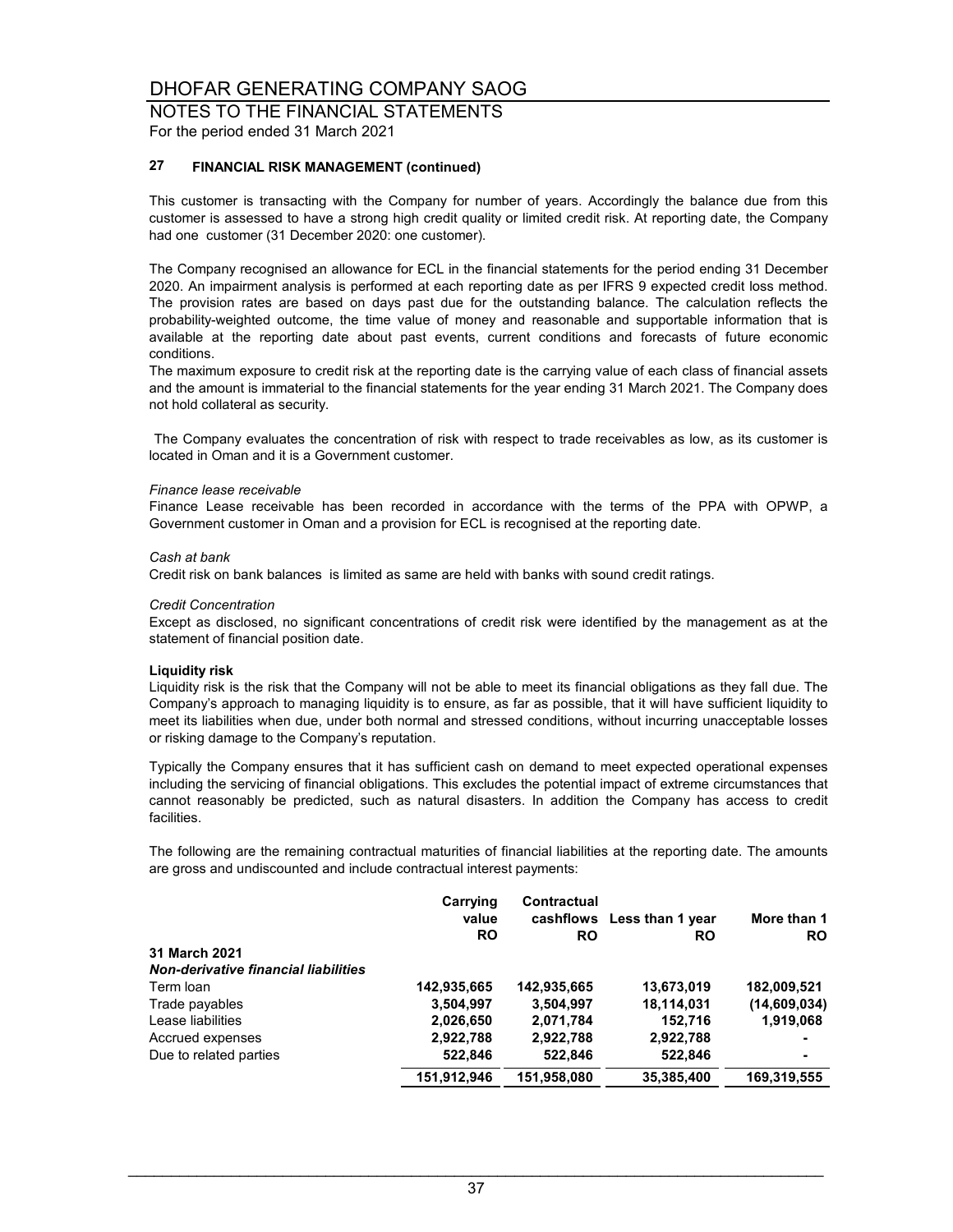# NOTES TO THE FINANCIAL STATEMENTS

For the period ended 31 March 2021

#### **27 FINANCIAL RISK MANAGEMENT (continued)**

#### *Derivative financial liabilities*

| Gross payable under IRS              | 8,272,706                | 8,272,706                       | 1,406,360               | 6,866,346          |
|--------------------------------------|--------------------------|---------------------------------|-------------------------|--------------------|
|                                      | 160,185,652              | 160,230,786                     | 36,791,760              | 176,185,901        |
|                                      | Carrying<br>value<br>RO. | Contractual<br>cashflows<br>RO. | Less than 1 year<br>RO. | More than 1<br>RO. |
| 31 December 2020                     |                          |                                 |                         |                    |
| Non-derivative financial liabilities |                          |                                 |                         |                    |
| Term Ioan                            | 145,535,873              | 199,321,640                     | 13,303,455              | 186,018,185        |
| Trade payables                       | 25,912,935               | 25,912,935                      | 18,114,031              | 7,798,904          |
| Lease liabilities                    | 2,071,784                | 2,071,784                       | 152,716                 | 1,919,068          |
| Accrued expenses                     | 2,864,269                | 2,864,269                       | 2,864,269               |                    |
| Due to related parties               | 481,915                  | 481,915                         | 481,915                 |                    |
|                                      | 176,866,776              | 230,652,543                     | 34,916,386              | 195,736,157        |
| Derivative financial liabilities     |                          |                                 |                         |                    |
| Gross payable under IRS              | 11,495,262               | 11,495,262                      | 1,954,195               | 9,541,067          |
|                                      | 188,362,038              | 242,147,805                     | 36,870,581              | 205, 277, 224      |
|                                      |                          |                                 |                         |                    |

#### **Categories of financial assets**

|                                           | 31-Mar-21   | 31-Dec-20   |
|-------------------------------------------|-------------|-------------|
|                                           | <b>RO</b>   | RO.         |
| Financial assets (at amortised cost)      |             |             |
| Cash and cash equivalents                 | 1,381,669   | 4,648,738   |
| Finance lease receivable                  | 44,987,712  | 45.555.377  |
| Major maintenance receivables             | 2,764,952   | 2,892,473   |
| Trade and other receivables               | 5,358,236   | 27,754,835  |
|                                           | 54,492,569  | 80,851,423  |
| Financial liabilities (at amortised cost) |             |             |
| Long term loan                            | 142,935,665 | 145,535,873 |
| Lease liabilities                         | 2,026,650   | 2.071.784   |
| Trade and other payables                  | 6,950,836   | 29,259,119  |
|                                           | 151,913,151 | 176.866.776 |

### **28 FAIR VALUES**

Set out below is a comparison, by class, of the carrying amounts and fair values of the Company's financial instruments, other than those with carrying amounts that are reasonable approximations of fair values:

|                                       | 31-Mar-21  |                   | 31-Dec-20              |            |
|---------------------------------------|------------|-------------------|------------------------|------------|
|                                       | Carrying   | <b>Fair value</b> | <b>Carrying Amount</b> | Fair value |
|                                       | <b>RO</b>  | <b>RO</b>         | RO                     | <b>RO</b>  |
| <b>Financial assets</b>               |            |                   |                        |            |
| Finance lease receivables             | 45,153,800 | 44,987,712        | 45.555.377             | 45.555.377 |
| Major maintenance revenue receivables | 2,775,498  | 2,764,952         | 2,892,473              | 2,892,473  |
| Trade receivable                      | 5,063,138  | 5,063,138         | 27,669,835             | 27,669,835 |
| Other receivables                     | 275,761    | 275,761           | 85,000                 | 85,000     |
|                                       | 5.338.899  | 5.338.899         | 27.754.835             | 27.754.835 |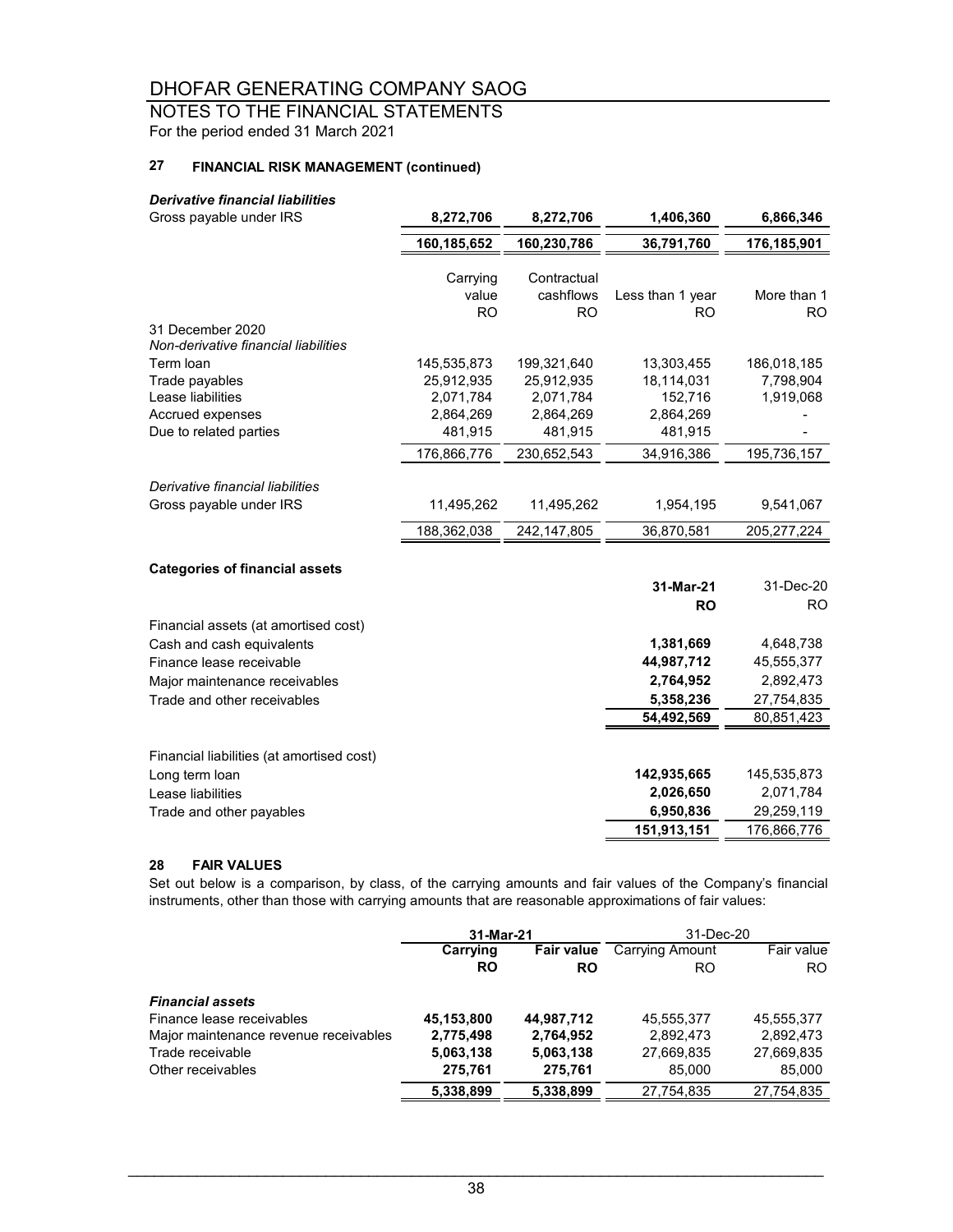### NOTES TO THE FINANCIAL STATEMENTS For the period ended 31 March 2021

#### **28 FAIR VALUES (Continued)**

|                                       | 31-Mar-21   |             | 31-Dec-20              |             |
|---------------------------------------|-------------|-------------|------------------------|-------------|
|                                       | Carrying    | Fair value  | <b>Carrying Amount</b> | Fair value  |
|                                       | <b>RO</b>   | RO          | R <sub>O</sub>         | RO.         |
| <b>Financial liabilities</b>          |             |             |                        |             |
| Interest bearing loans and borrowings |             |             |                        |             |
| - Floating rate borrowings            | 83,213,434  | 83,213,434  | 84,812,975             | 84,812,975  |
| - Fixed rate borrowings               | 61.037,293  | 59,744,190  | 62,081,331             | 60,679,867  |
| Trade payables                        | 3,504,997   | 3,504,997   | 25,912,935             | 25.912.935  |
| Lease liabilities                     | 2,026,650   | 2,026,650   | 2,071,784              | 2,071,784   |
| Accrued expenses                      | 2,922,788   | 2,922,788   | 2,864,269              | 2,864,269   |
| Due to related parties                | 522,846     | 522,846     | 481.915                | 481.915     |
| Derivative financial liabilities      | 8,272,706   | 8,272,706   | 11,495,262             | 11,495,262  |
|                                       | 161,500,714 | 160.207.611 | 189.720.471            | 188.319.007 |

#### **29 CAPITAL MANAGEMENT**

The Company's objectives when managing capital are to safeguard the Company's ability to continue as a going concern and benefit other stake holders. The management's policy is to maintain a strong capital base so as to maintain creditor and market confidence and to sustain future development of the business. Management is confident of maintaining the current level of profitability by enhancing top line growth and prudent cost management. The Company is not subject to externally imposed capital requirements.

The capital structure of the Company comprises of net debt (borrowings as detailed in notes 16 offset by cash and bank balances), lease liabilities and equity of the Company (comprising the share capital, reserves and retained earnings). The Company is not subject to externally imposed capital requirements other than the requirements of the Commercial Companies Law.

The Board regularly reviews the capital structure of the Company. As part of this review, the Board considers the cost of capital and the risks associated with each class of capital. The gearing ratio at 31 March 2021 of 393.60% (31 December 2020: 380.65%) (see below).

#### *Gearing ratio*

Gearing ratio at the reporting date as follows:

|                          | 31-Mar-21<br><b>RO</b> | 31-Dec-20<br>RO. |
|--------------------------|------------------------|------------------|
| Debt (i)                 | 144,962,315            | 147,607,657      |
| Cash and bank balances   | (1,381,669)            | (4,648,738)      |
| Net debt                 | 143,580,646            | 142.958.919      |
| Equity (ii)              | 36.479.174             | 37,556,074       |
| Net debt to equity ratio | 393.60%                | 380.65%          |
|                          |                        |                  |

(i) Debt is defined as long- and short-term borrowings (excluding derivatives) as described in note 16 and lease liabilities (note 18).

(ii) Equity includes all capital and reserves of the Company that are managed as capital.

### **30 COMMITMENTS AND CONTINGENCIES**

#### **(i) Debt Service Reserve Account Letter of Credit**

At 31 March 2021, the Company had contingent liabilities in respect of Debt Service Reserve Account ('DSRA') letter of credit amounting to RO 3,309,004 and USD 11,342,251 (31 December 2020 : RO 2,609,818 and USD 9,082,298) in accordance with the requirement of the Common Terms Agreement ('CTA') given in the normal course of business on which no material liabilities are expected to arise.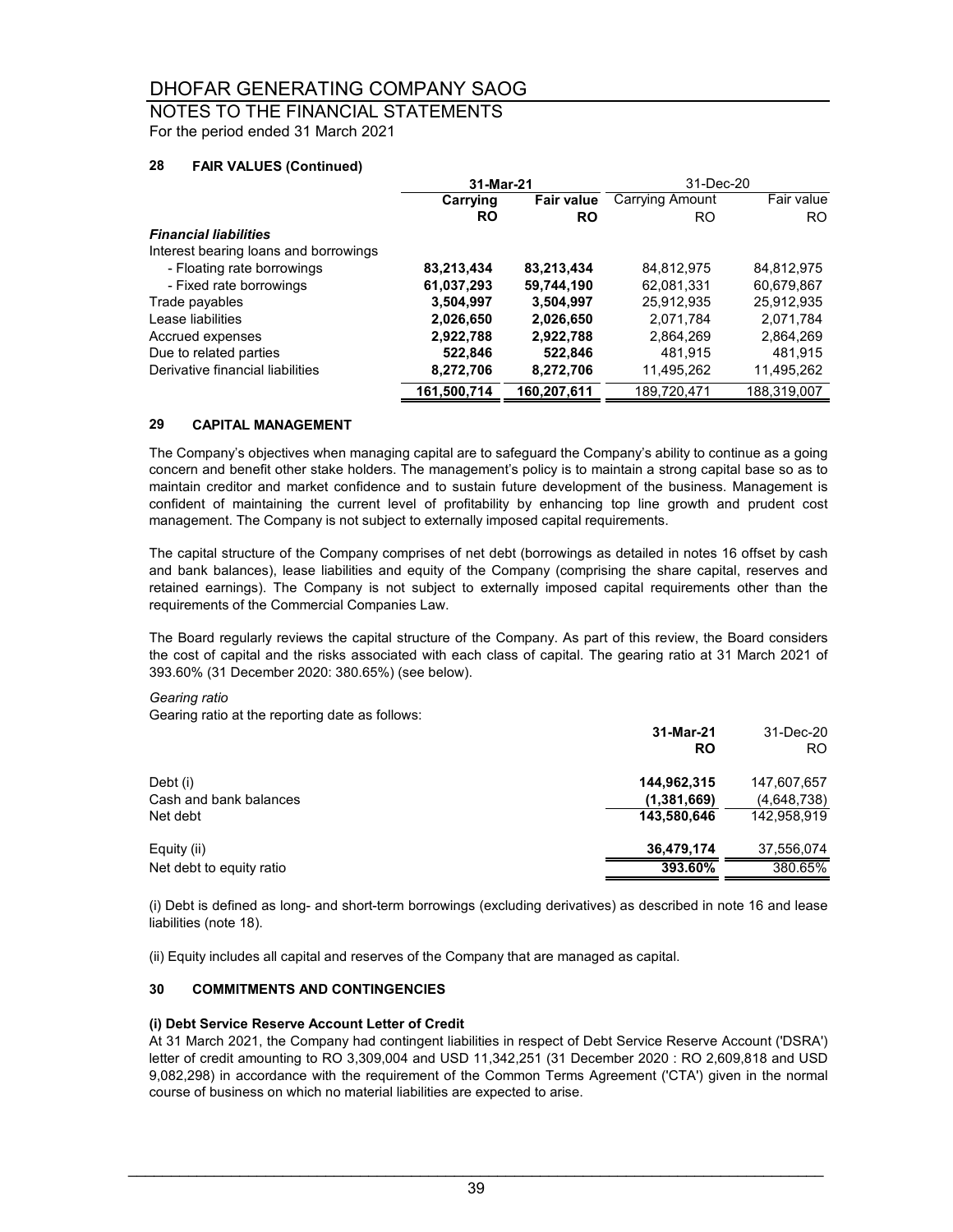# NOTES TO THE FINANCIAL STATEMENTS

For the period ended 31 March 2021

### **30 COMMITMENTS AND CONTINGENCIES (Continued)**

#### **(ii) Sponsors' Fuel Reserve Account (FRA) Commitment**

Under the Common Terms Agreement (CTA) the project's sponsors are required to provide the Fuel Reserve Account (FRA) commitment to the offshore trustee. The FRA commitment can be provided in the form of cash, letter of credit (LC) or letter of guarantee (LG) . At 31 December 2020, Mitsui & Co., Ltd and ACWA Power provided their support through letter of guarantee and letter of credit respectively, whereas DIDIC deposited the cash of OMR 311,930 (31 December 2019 : OMR 311,930) in FRA bank account to comply with the CTA requirements. FRA bank balance and FRA support can only be utilized with lenders' and sponsors' consent, therefore DGC do not have any control on these amounts and the amount received from DIDIC is held in a fiduciary capacity and not accounted in these financial statements.

#### **(iii) Capital commitments**

The Company has capital commitment of RO 107,453 as of 31 March 2021 (31 December 2020: RO 275,494) with contractors for construction and other activities.

#### **(iii) Operating lease arrangement where the Company acts as a lessor**

As disclosed in notes to these financial statements, the arrangement between the Company and OPWP under the PPA for 445 MW power plant is covered under IFRS 16 Leases and such arrangement in substance represents an operating lease under IFRS 16 Leases. The lease commenced on 1 January 2018. The following is the total of future minimum lease receipts expected to be received under the PPA:

|                                                                 | 31-Mar-21<br>RO          | 31-Dec-20<br>RO.         |
|-----------------------------------------------------------------|--------------------------|--------------------------|
| Due within one year<br>Due after one year but within five years | 13,445,683<br>53,772,103 | 13.445.683<br>53,772,103 |
| Due after five years                                            | 93,924,626               | 93,924,626               |
|                                                                 | 161,142,412              | 161,142,412              |

#### **(iv) Capital connection fee charges**

The Company had entered into agreements for connection to the transmission system and has to pay the fixed and variable connection charges related to connection assets and operation and maintenance fee.

The minimum fixed future payments under the electrical connection agreements are as follow:

|                                          | 31-Mar-21<br><b>RO</b> | 31-Dec-20<br>RO. |
|------------------------------------------|------------------------|------------------|
| Due within one year                      | 271.958                | 271.958          |
| Due after one year but within five years | 1,087,832              | 1,087,832        |
| Due after five years                     | 666,860                | 1,547,420        |
|                                          | 2,026,650              | 2,907,210        |

### **31 NET ASSETS PER SHARE**

Net assets per share is calculated by dividing the net assets attributable to the ordinary shareholders of the Company by the ordinary shares outstanding at the reporting date.

|                                 | 31-Mar-21   | 31-Dec-20   |
|---------------------------------|-------------|-------------|
|                                 | RO          | RO.         |
|                                 |             | Restated    |
| Net assets – shareholder funds  | 36,479,174  | 37.556.074  |
| Total number of ordinary shares | 222,240,000 | 222,240,000 |
|                                 | 0.164       | 0.169       |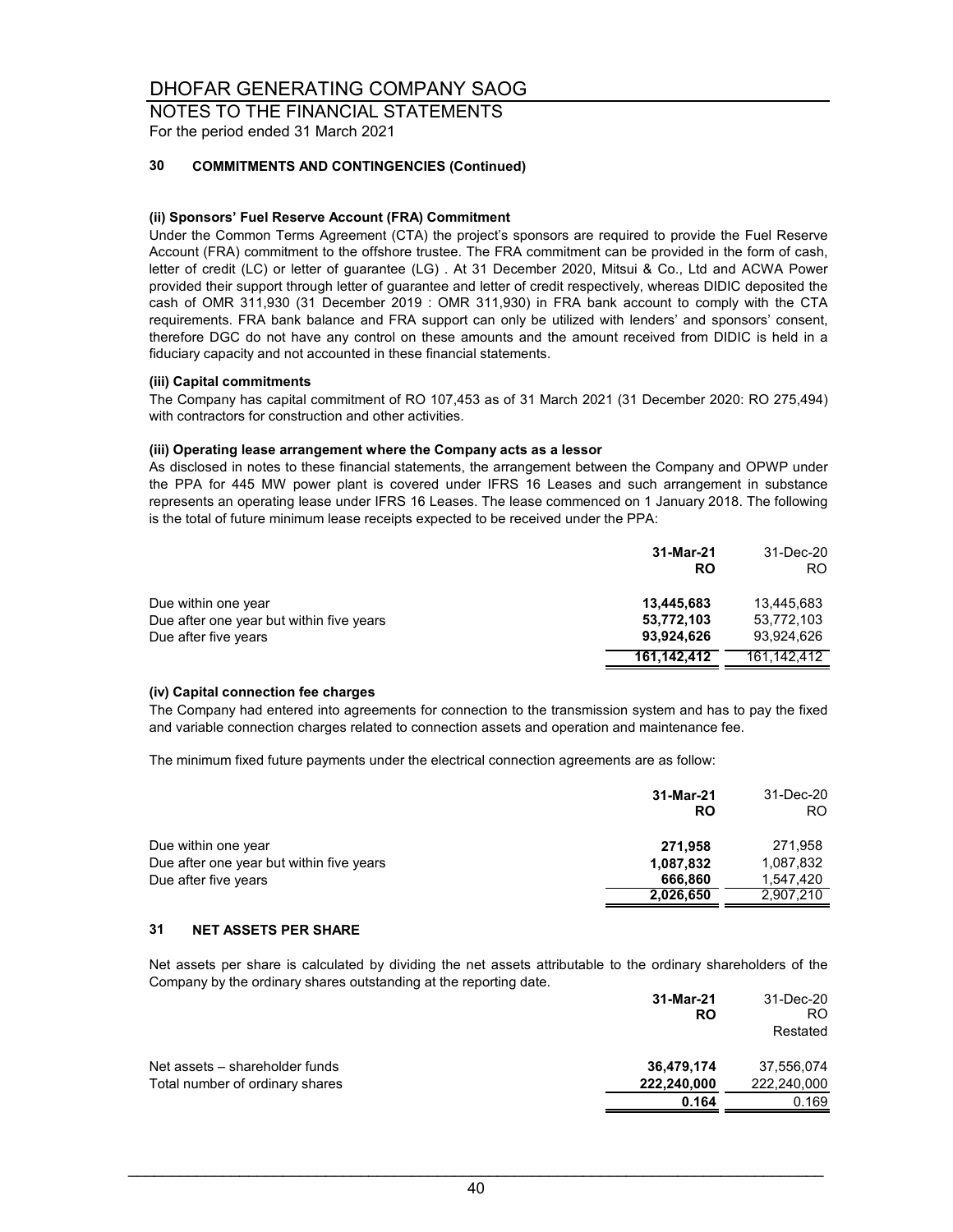# NOTES TO THE FINANCIAL STATEMENTS

For the period ended 31 March 2021

### **32 SEGMENT REPORTING**

An operating segment is a component of an entity that engages in business activities from which it may earn revenues and incur expenses including revenues and expenses relating to transactions with other components of the same entity; whose operating results are regularly reviewed by the entity's chief operating decision maker to make decisions about resources to be allocated to the segment and assess its performance; and for which discrete financial information is available.

Information regarding the Company's operating segments is set out below in accordance with IFRS 8 - Operating segments. IFRS 8 requires operating segments to be identified on the basis of internal reports about components of the Company that are regularly reviewed by the chief operating decision maker in order to allocate resources to the segment and to assess its performance.

The Company operates in one business segment that of generation of power. All relevant information relating to this primary segment is disclosed in the statement of financial position, statement of comprehensive income and notes to the financial statements.

No geographical analysis has been disclosed as 100% of the Company's revenue is from one customer based in Oman.

#### **33 DIVIDEND PAYMENT**

During the period, the Company paid dividends of 18 Baiza per share for 22,224,000 number of shares amounting to RO 2,000,160 (31 December 2020:RO 4,000,320). These dividends were approved at the Annual General Meeting held on 16 March 2020.

#### **34 PRIOR YEAR RESTATEMENT**

The corresponding figures have been restated in these financial statements to rectify the following in the accounting records of previous years:

(1) Provision for major maintenance of RO 7.5 million was recorded in year 2016 with respect to major maintenance obligation under PPA for 273 MW power plant and increased the finance lease receivables carrying value with same amount. However, as per IFRS 15 major maintenance is treated as a separate performance obligation and a part of the consideration under PPA is also allocated to this performance obligation. Accordingly, the cost of the major maintenance and related revenue are recognized in the profit or loss in the period in which major maintenance is carried out.

The Company continues to receive capacity payments based on the plant availability. The split of capacity revenue in to lease and non lease components is as per IFRS requirements and has no impact for net cashflows of the Company.

(2) Right of use assets were recognized for connection assets agreement with OETC in year 2019 and the same was amortized based on 15 years. Management has reassessed the terms of the contract to determine the control of the connection assets and considering the load dispatch center function of OETC along with right to operate and maintain the connection assets, it has been concluded that the control for connection assets remains with OETC.

Accordingly, right of use assets, lease liability, related depreciation expense and finance cost have been retrospectively adjusted. Further as per management assessment, the Company will receive benefits from connection assets until the plant is in operation, accordingly the connection charges will be expensed over the estimated useful life of the plant.

These prior period adjustments have been corrected with retrospective effect by restating the prior period financial statements as per the requirements of IAS 8 - Accounting Policies, Changes in the Accounting Estimates and Errors.

Effects of prior year adjustment on the financial statements for the period ended 31 March 2020: